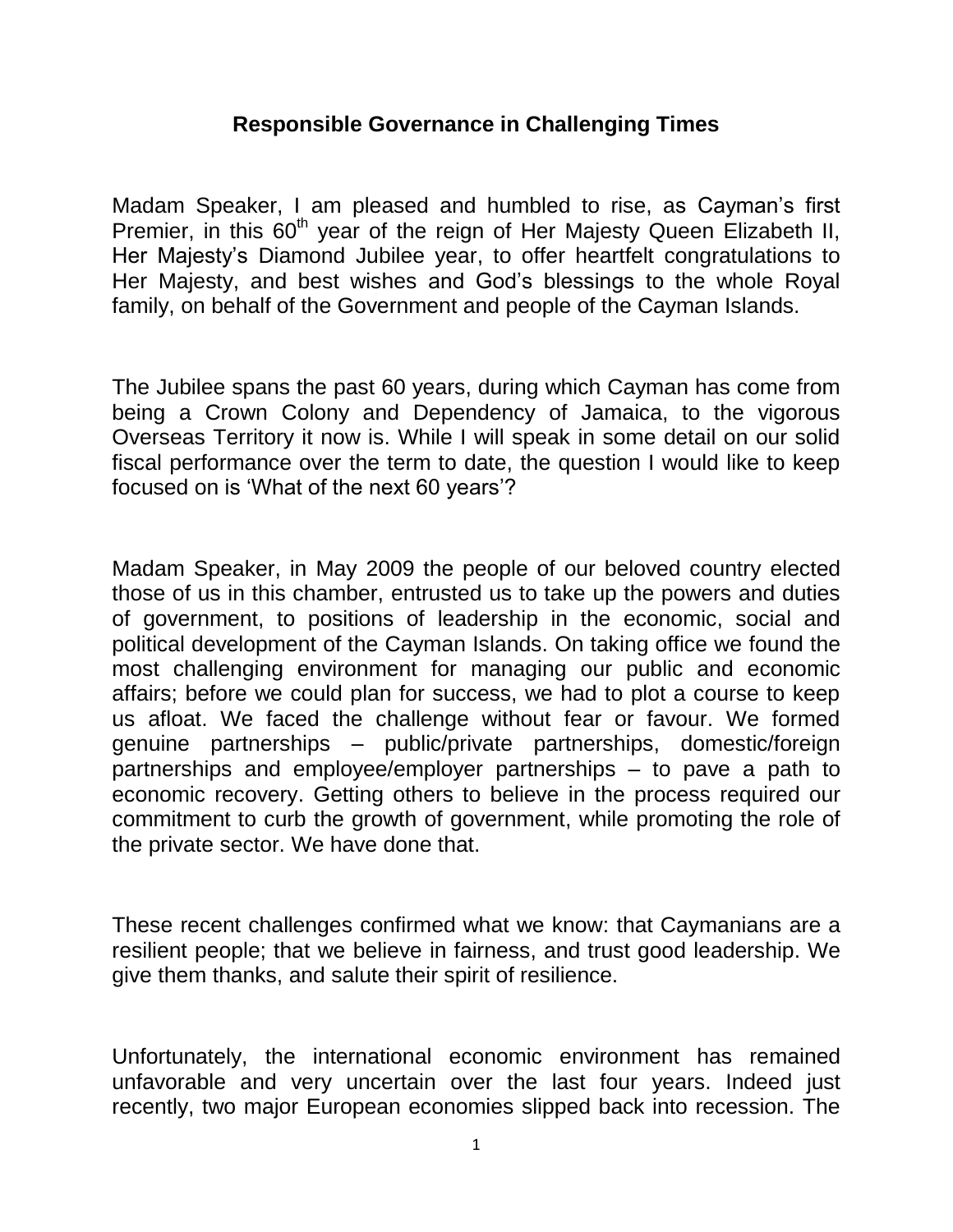United Kingdom and Spain experienced two consecutive quarters of economic decline, with Spain's unemployment rate approaching 25%, and they have now had to seek assistance for their banks. The UK's slippage prompted the British Prime Minister David Cameron to deliver a speech on the economy on May 17<sup>th</sup>, in which he said "We are living in perilous economic times. Turn on the TV news and you see the return of a crisis that never really went away. Greece on the brink: the survival of the Euro in question. Faced with this, I have a clear task; to keep Britain safe. Not to take the easy course – but the right course. Not to dodge responsibility for dealing with a debt crisis – but to lead our country through this to better times." That's what I've been trying to do as well, to lead our Islands through all this, to better times.

Madam Speaker, in my first budget address in 2010, speaking in a spirit of optimism, I said that "in spite of the threatening clouds, my government is focused on strengthening the economy of these Islands; pursuing responsible financial management that will pave a better way forward for the citizens of these Islands; and leading Caymanians and residents to safer and calmer waters, no matter what the season." End of quote.

In last year's budget speech, I stated that "there is evidence that the country is heading in the right direction, through our Partnership for Recovery. But we must stay the course; we must make some tough decisions, to guarantee a brighter future." End of quote.

The UDP government found significant budget deficits in 2009; the result of the last PPM government's lack of grasp of fiscal prudence. In last year's reply to the budget, the Leader of the Opposition confirmed their aversion to fiscal prudence when he queried whether or not I was correct in suggesting that poor management of our economy, especially poor management of our fiscal affairs, could trigger a devaluation of the Cayman dollar.

Madam Speaker, the UDP government was also confronted with huge financial commitments for capital expenditure - in the hundreds of millions –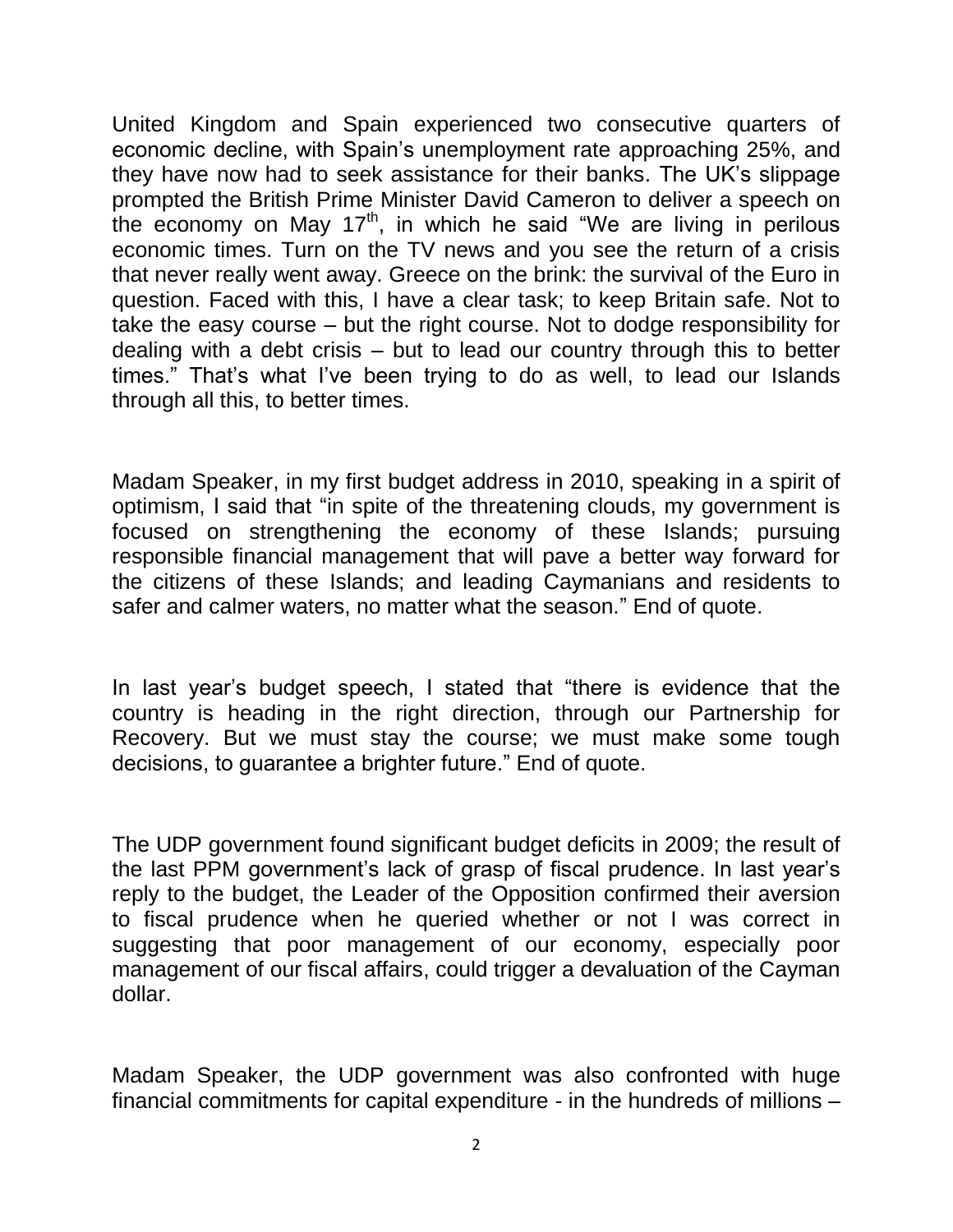which were not properly provided for. This situation was compounded by significant increases in debt. We however faced the situation, and we fixed it! But it has burned every budget we produced – and will continue to do so until the world and our economy moves upwards.

In the grip of a declining economy, we found the government's revenue base also declining. This compounded the fiscal difficulties of the government, and made prudent management much more difficult, as large recurring public expenditure had to be carried, to maintain the Civil Service, capital plant, and other standing commitments, along with those that the last government shocked us with!

My government takes comfort from the fact that the mother country is moving in a similar direction. Prime Minister Cameron is saying that, and I quote, "we must resist dangerous calls for us to retreat. Yes, we are doing everything we can to return this country to strong, stable economic growth. But no, we will not do that by returning to the "something for nothing" economics that got us into this mess." End of quote. We – my government – Madam Speaker, understand this: we have adopted the 'something for something' economics, through encouraging private sector investment to assist us in our partnership for recovery.

Madam Speaker, I and the entire Cabinet have spent many hours in contemplation, we have reflected on the tasks of governing in these times, and found solace in the words of Governor Adlai Stevenson, who was nominated for president of the United States of America by the Democratic Party in 1952. He said: "Help me to do the job in the autumn of conflict and of campaign; help me to do the job in these years of darkness, of doubt, and of crisis which stretch beyond the horizon of tonight's happy vision, and we will justify our glorious past and the loyalty of silent millions who look to us for compassion, for understanding, and for honest purpose. These will serve our great tradition greatly." End of quote.

While our little country is not on the scale of the United States of America and there are not millions of us, yet some sixty years later, the world's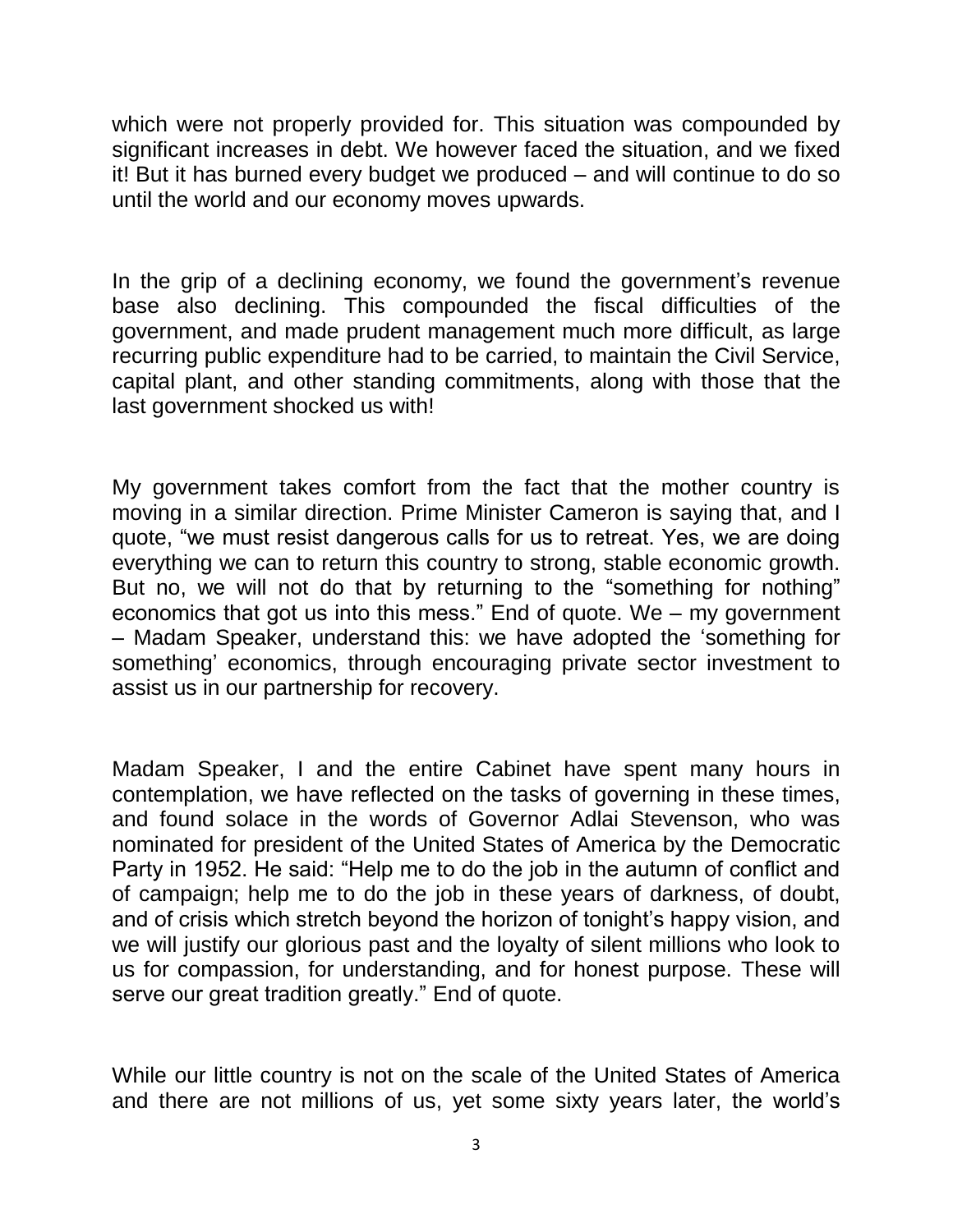current period may be characterized as also one of doubt and of crisis. While we do not have millions of people, our thousands of people are looking to us for compassion, understanding and honest purpose. And we too have years of self-governance, and a great tradition that has grown through steadfastness.

The builders of our nation over the past 60 years, for decades, long before we learned some of the skills of the trade of marketing, long before there were ad campaigns, and brand developments, they themselves were the brand. The phase after our men in their droves went to sea, was not a phase where our people stopped being hard workers, and stopped achieving. Men came home and began adapting and ensuring that their children were going to be prepared for what was coming. Women – the wives, mothers and grandmothers – didn't lose their leadership skills; they provided large amounts of the drive to embrace the new opportunities, much of the grounding that enabled us to continue our proud traditions of private good manners, and public graces.

We have in many ways been blessed, as a people: and our elders have behaved, and shown to the world such simple class in their ways of being, to make them  $-$  to make us  $-$  justly renowned. This is why we celebrate them; this is why we shower them praise, and thank the good Lord for his guidance and watchfulness over their lives and ours.

Times are changing, the demands on families are changing, and the stress on governments is changing. Caymanians seamen used to travel the world – from Japan, to South Africa, to Greece; now the world is at our door; we serve interests from around the world, and we have rapidly learned to serve them well. We continue to learn to serve them because the requirements of business becomes increasingly complex, the technology to manage business transactions is evolving rapidly, and the regulatory framework here to keep one step ahead of all of this.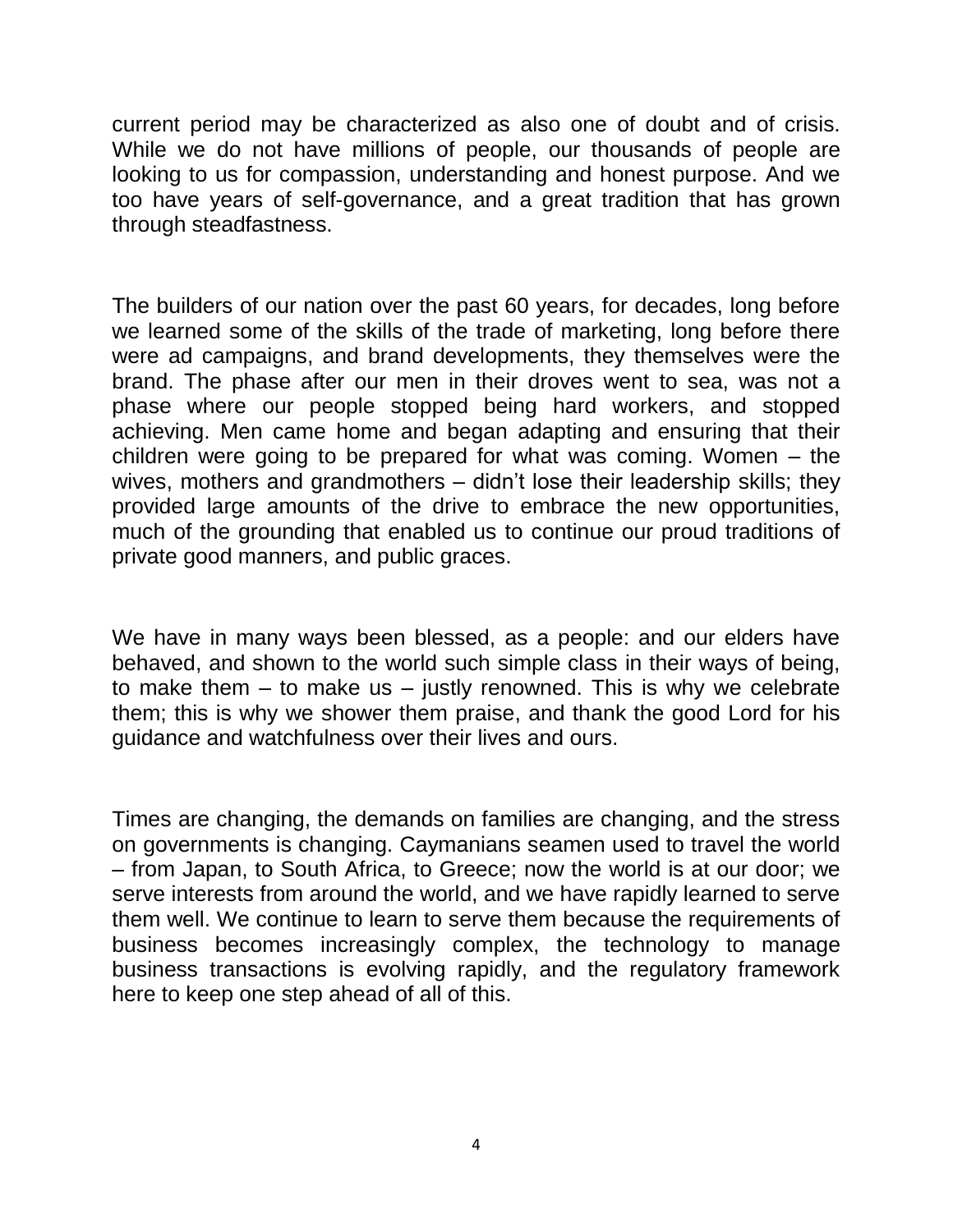We have come a long way; when we face rough seas now they are across the negotiating table, seeking new business and trying to ensure Caymanians interest are protected. We have come a long way. To think that our eldest, had few radios to go around, and now probably the only person who doesn't walk with or work with a cell phone, or some other personal computerized device, is a person who doesn't really want one. The challenges of governance press increasingly hard on those with responsibility. This applies to Cayman and every other country in the world. The current world economic stagnation has reminded us of all that; peoples around the world need to fully appreciate that making economics work so people can benefit, while ensuring that this is sustainable both socially and environmentally, is all a daunting task.

The people in and out of government, who made us what we became over the last 60 years, could not have done so had Cayman not already developed a tradition of robustly working on our own initiative, using our own strong sense of judgment – and having been left alone, even encouraged in that way by the UK.

As we celebrate the great nation-building contributions of our good and strong Caymanian people, we do so keen to look towards, to work for an even better future. We can look back, but this is no time to turn back. Let us pledge to work together, for the common – good. Any seeds we plant now for future development have fertile ground in which to take root.

We take self-reliance and personal responsibility seriously. We believe nevertheless in fairness, in being good neighbours. We believe in the rule of law, and justice, tempered with mercy. We have held onto these things, they continue to shape our expectations and evaluation of good government, and the way in which to secure the place and order that make good government possible, because we humble ourselves to the grace of an almighty God. These things are at the core of our resilience, our hope in the future, our capacity for self-governance.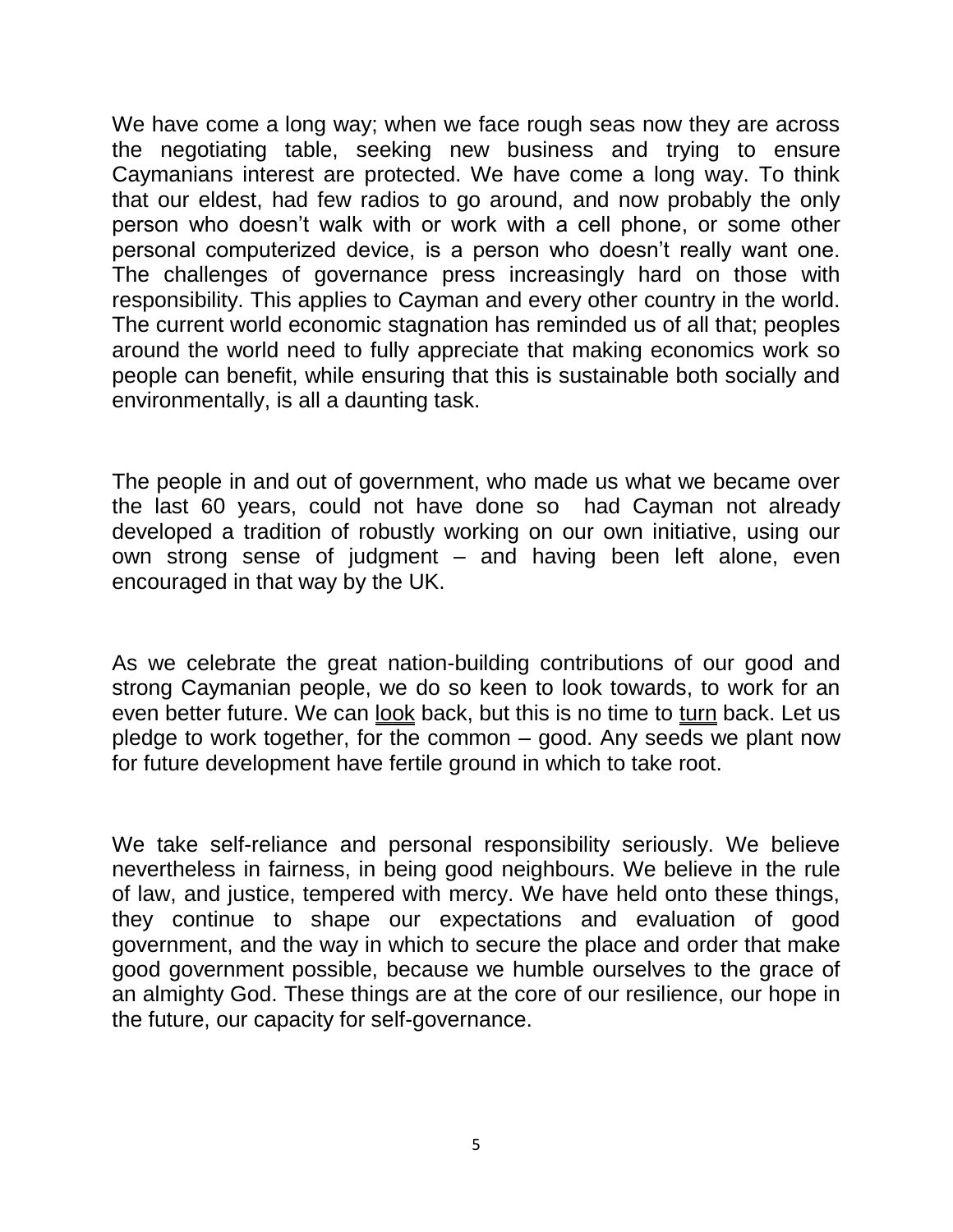In the knowledge that the Almighty does not put more on man than he can bear, I have tried "to do justly, to love mercy, and walk humbly with my God," as the prophet Amos proclaimed.

Madam Speaker, in an effort to put systems in place to deal with the challenges of leadership and management of the Islands, we started immediately in 2009 to correct and improve the country's international image by means of real performance. Early in this term, we engaged in intense negotiations with the then new Government in the United Kingdom to permit us as the new Caymanian government the space to renegotiate existing credit facilities. The restructured government loans resulted in some fiscal space to assist in working our way out of the inherited economic problems.

In addition, this UDP government made changes to major areas of policy to assist businesses, and agreed to the construction of a major medical tourism facility as an example of our foreign investment strategy.

To find solutions to the challenges before these three great little islands, we embraced the philosophy of essential partnerships for recovery in which new emphasis was placed on private/public sector partnerships to drive our economic recovery. We also put a renewed emphasis on the partnership between the government and the people to deliver social cohesion. In addition, we established a stronger partnership between the government and public institutions to secure our political stability.

I have said it before; Caymanians have a history of stability, in our economy, society and politics. It is known that our stability was founded on the backs of hard-working people, respect for the law, accompanied by the freedom to allocate our limited resources and to distribute the benefits of our collective efforts.

Over the past four years, we have had to work even harder to combat the negative effects of the most prolonged international economic recession in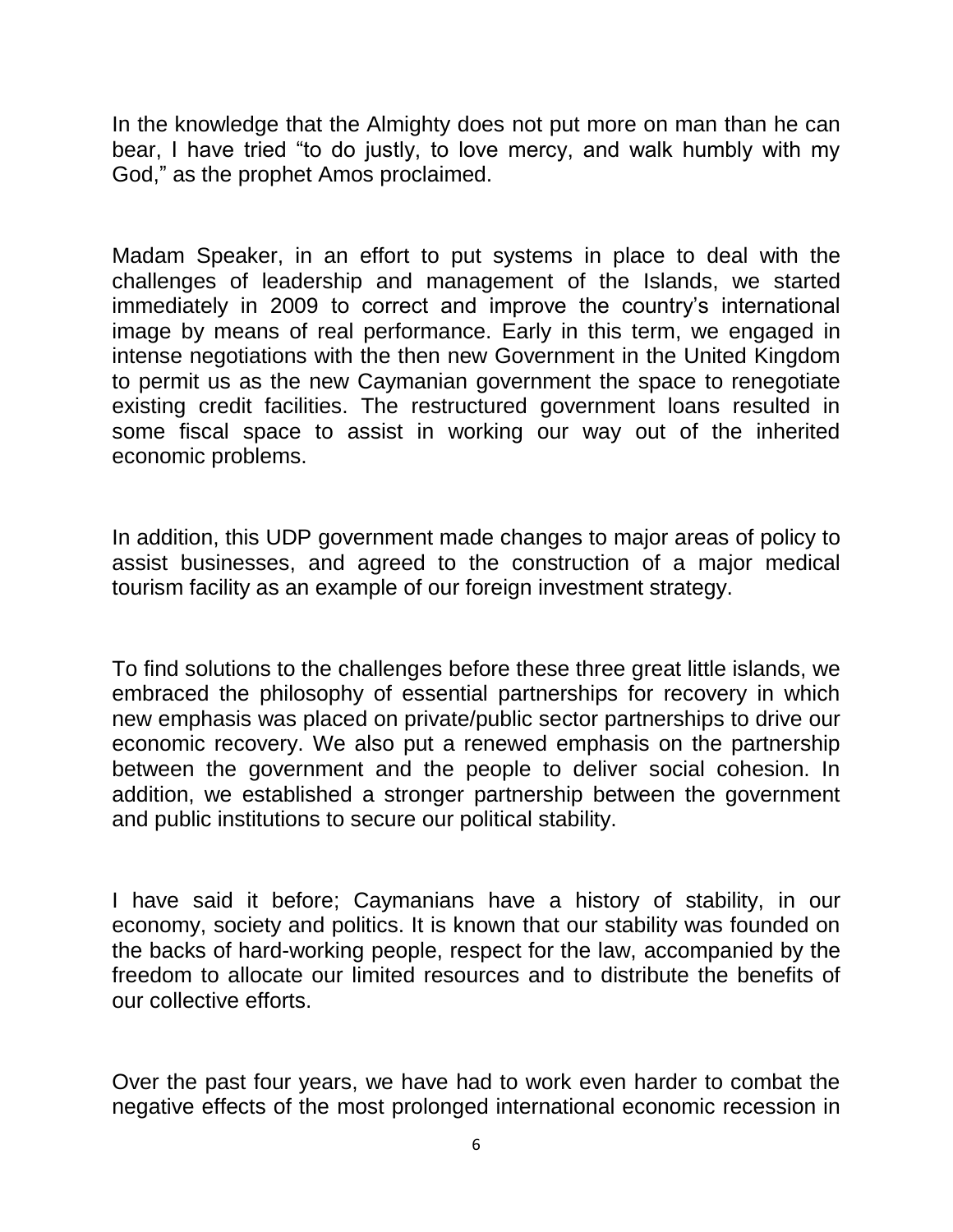recent history, which has witnessed rising oil prices, rising food prices and a sluggish economic recovery, accompanied by painfully slow job creation. These negative effects have combined to make the management of our economy that much more difficult.

It is a remarkable positive in our favour that in this sea of international economic turbulence and uncertainty, Moody's – the International Credit Rating Agency – maintained a double 'A' 3 credit rating for the Cayman Islands.

Madam Speaker, it must not go unnoticed that in 'Navigating Towards Prosperity', the title of last year's budget address, that the government was taking a step forward from a 'Partnership for Recovery', as described in the budget address of 2010. This recovery was conceptualized in the context of the 3-year plan which we agreed with the FCO and which identified five key strategies: (1) public sector reform; (2) limits on new borrowing; (3) broadening the revenue base of government; (4) reducing operating expenditures and (5) creating public/private finance initiatives.

The approach in the public sector reform is on maintaining employment levels and delivering services more efficiently. This boils down to higher productivity in the sector – that is, achieving more output from the available inputs. To achieve this, greater attention is paid to training and the use of technology, which demands keeping an eye on the quality of the workforce including its capacity to be trained and retrained.

The initial sacrifice requested of public sector workers has paid dividends and has contributed to the improved fiscal position of the government over the course of the last three years. We are therefore grateful to the civil servants for their role in restoring hope, through assisting in paving the way for future prosperity.

Madam Speaker, perhaps the single greatest indicator of the maintenance of fiscal discipline is that the country incurred no new long-term debt in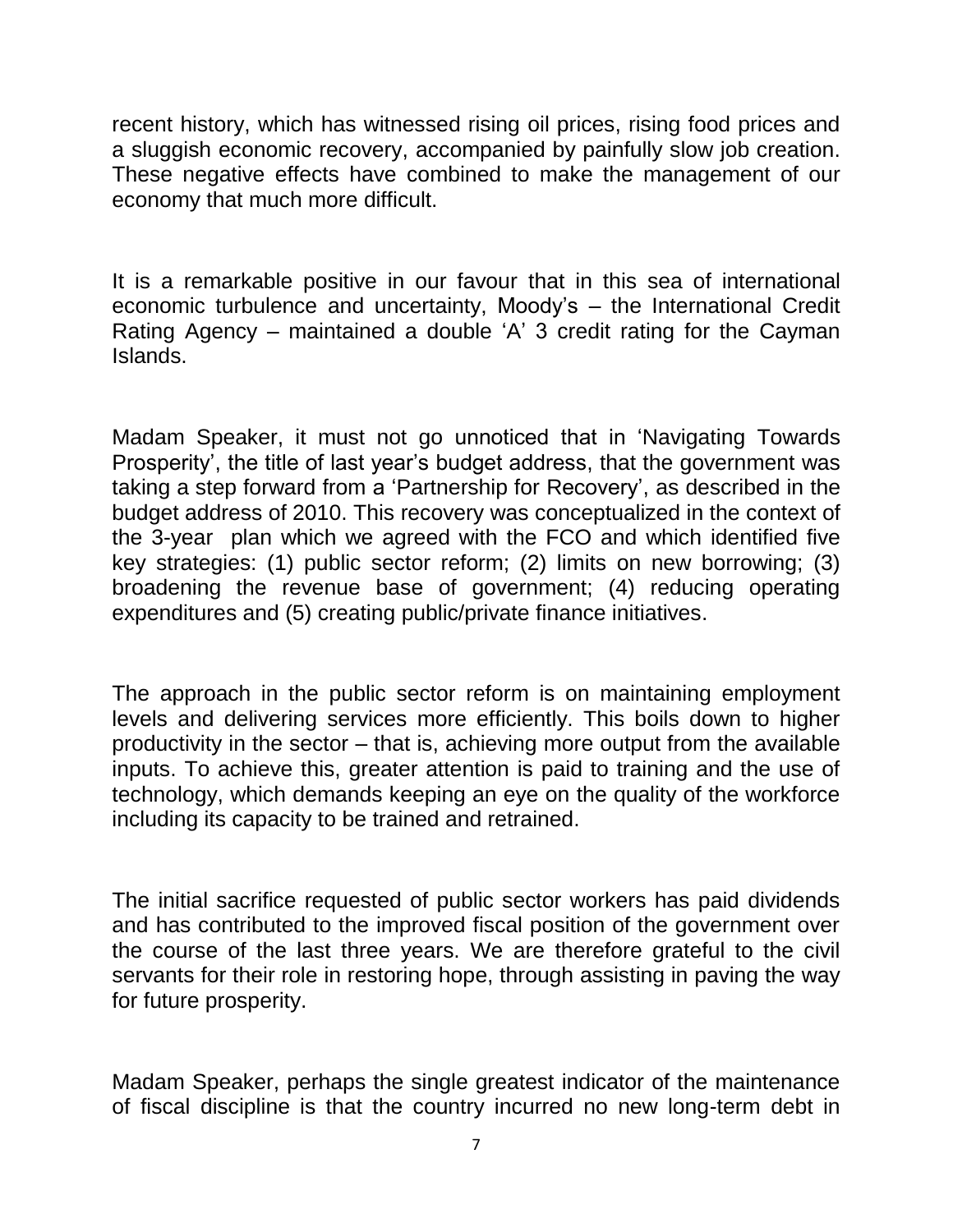fiscal year 2011/12 and there is no plan to incur any such debt in the current fiscal year 2012/13. Our national debt management strategy rests upon solid principles of controlling borrowing especially external borrowing, improving pension security, increasing reserves and working towards the achievement of budget surpluses.

So far, all four principles are on course. The strategy has allowed us to reverse the mess we found, when unsustainable budget deficits, rising debt and declining reserves were the order of the day.

Madam Speaker, even when my government has increased its revenue base, it has done so very responsibly by taking on board sound tenets of public policy. We have been clear, in outlining the purpose of the policy. We have been certain, in assessing the incidence of the policy. We have been sure, in measuring the cost-effectiveness of the policy.

Perhaps the best example of this approach is demonstrated in the very modest fee on 'master funds' regulated by the Cayman Islands Monetary Authority (CIMA), since it was introduced in last year's budget.

The certainty of the incidence of the 'master funds' fee goes without saying, but more importantly the leaders in the local Financial Services sector agreed that the fee could be introduced without any adverse effects on the sector. This agreement provided strong assurances of the costeffectiveness of the policy.

Madam Speaker, as noted in last year's Budget, there are major benefits inherent in the good fiscal discipline of the government:

- $\Box$  It puts checks on Government's expenses and this in turn means that the private sector can price its goods and services to remain competitive; and
- $\Box$  It reduces the need for external borrowing which in turn reduces the debt burden on the public purse, and as such Government's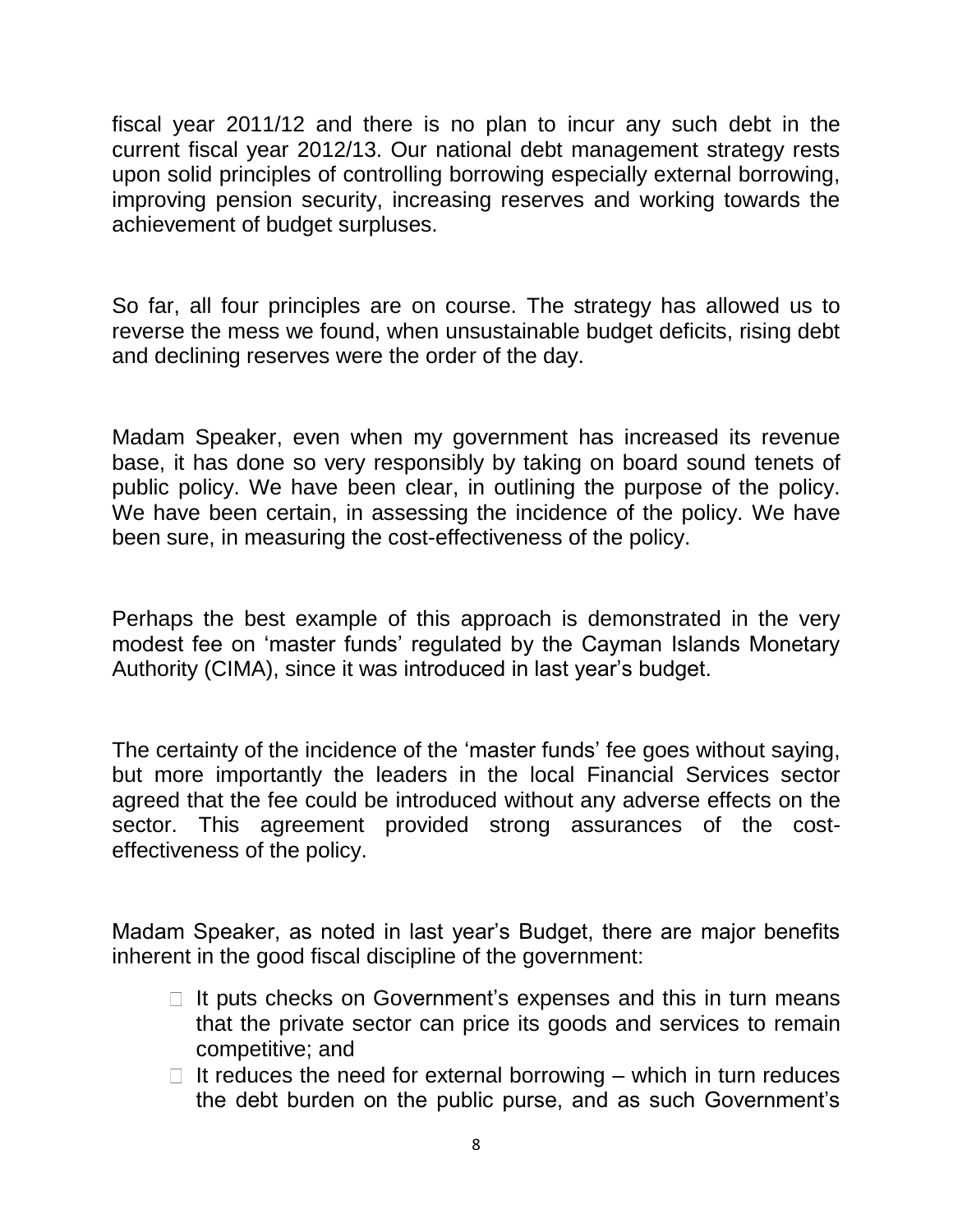resources can then be more extensively utilized to provide services that the public needs.

The fiscal discipline achieved over the last three years is even more remarkable, when it is recalled that in the first two years of my administration, the government incurred debt for the continued building of Clifton Hunter High School and John Gray High School which were started by the previous Government. These schools will each cost approximately one hundred and ten million Caymanian dollars (CI \$110 million), to construct, equip and furnish.

My administration has also completed the Government Administration Building at a total cost of approximately one hundred million US dollars (US\$100 million).

Madam Speaker, the way in which the last PPM government went about the financing of the two high schools is a lesson in how not to conduct the fiscal affairs of government. The lack of planning is indicative of how small vulnerable countries can find themselves overnight almost paralyzed by a self-induced stroke. Fortunately for us, we could manage the symptoms found in 2009 once the appropriate diagnosis revealed the facts and the government acted immediately.

The potential paralysis from the swelling debt in the Caymanian economy was enough to further encourage, the UDP government to find a more viable approach to investing, both domestic and foreign. We have made encouraging progress with this alternative approach.

In June 2011, I announced the contents of the investment alliance with Dart Cayman Islands, known as the ForCayman Investment Alliance. At the time, I stated boldly, as is my nature, that investment around the world has been uncertain. The Government will not plan engage in further long-term borrowing – even for needed projects, including schools and roads;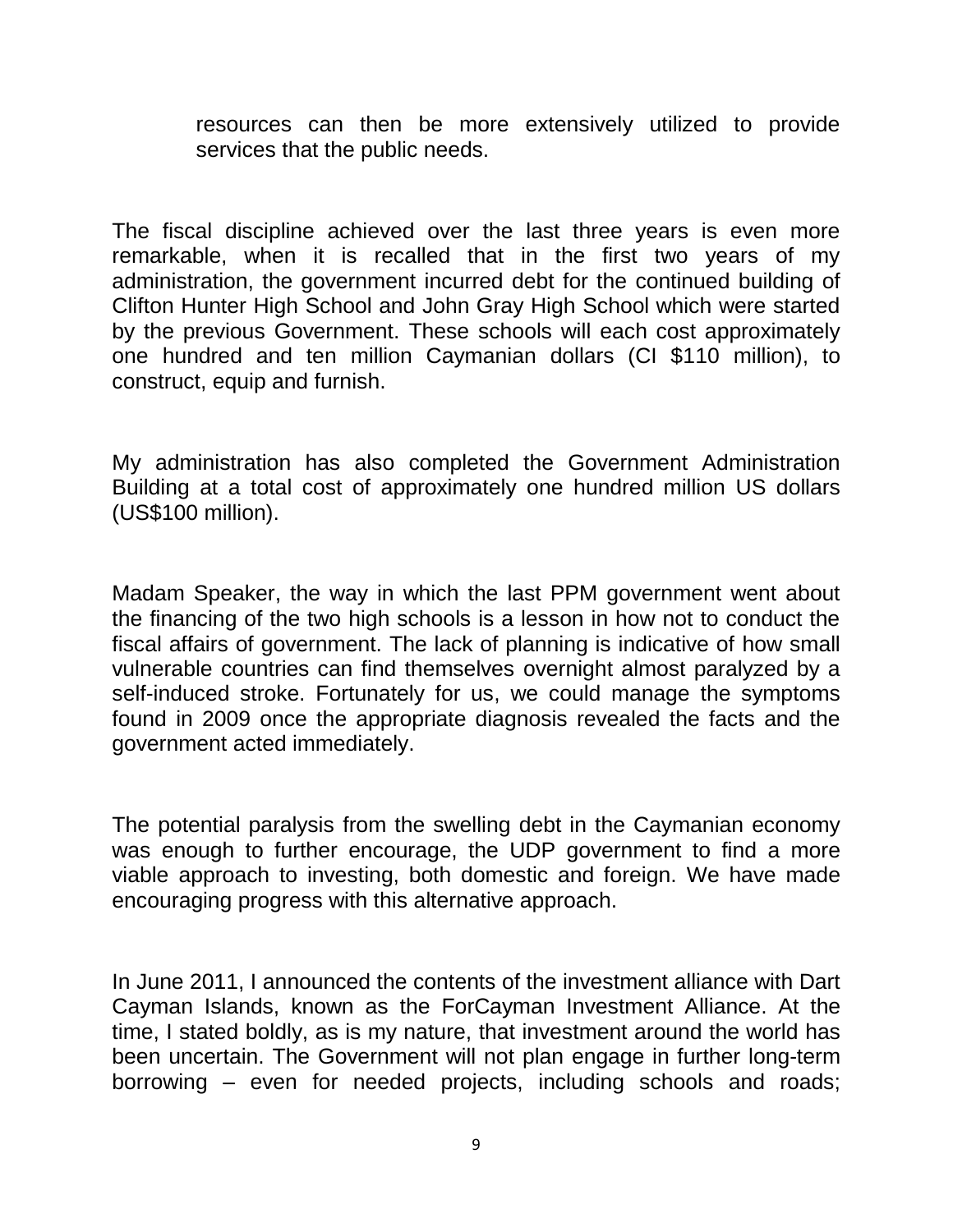Investors the world over are still exercising caution, waiting and watching, before committing to large projects.

Therefore the need for partnerships with the private sector to build national infrastructure, facilities, and social and educational programmes, without incurring any debt or obligation to repay, now or in the future, is an essential part of my government's economic growth strategy. This approach is far superior to that which the PPM government pursued prior to 2009.

Madam Speaker, government's investment strategy is integrated with our debt strategy. An everlasting principle of investment is that it is done out of national savings. However, not even large countries are able to rely only on their domestic savings for investment and therefore foreign investment is an absolutely essential component of their strategy. This is even truer for small countries with limited financial resources, and truer still for countries like the Cayman Islands which live and thrive on providing internationally credible opportunities and services for foreign financial sources.

In the circumstances, anyone who goes against such a clearly articulated debt strategy, given what the country has had to contend with, through the most prolonged economic recession for decades; must do the responsible thing, and come forward with something better. This is why they are supposed to be called Her Majesty's Loyal Opposition. It is however understandable that the Opposition party, having failed to conceptualize a plan of action for managing the Cayman economy in its last term in office, would wish to ascribe improper motives to such a well conceived investment strategy. This is their way of diverting attention from their failure to perform when in office, and their failure now to conceive of credible alternatives.

In the speech to which I referred earlier, I said that the Dart Group of Companies has contributed very significantly to the economic growth and development of our country. In fact, the total economic impact to the Cayman Islands by their Camana Bay project has been estimated at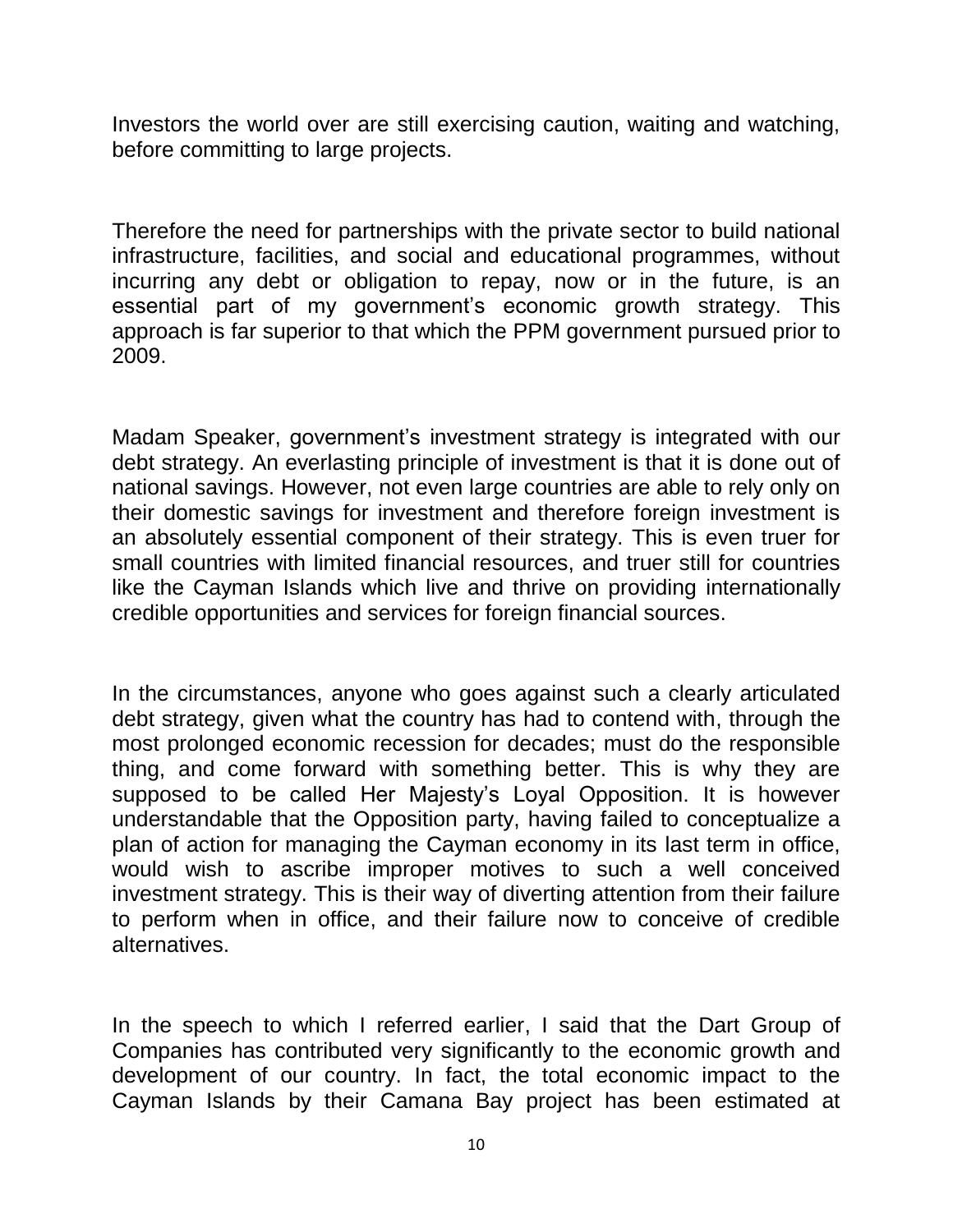approximately eight hundred and twenty-six million US dollars (US\$826 million) and its construction has generated more than a thousand jobs since it began in 2005.

Furthermore, the group has demonstrated its commitment to help make Cayman a better place through its charitable activities and contributions, which have exceeded thirty million US dollars (US\$30 million) in the last decade alone. I repeat. We are proud of that partnership agreement.

The ForCayman Investment Alliance satisfies the underlying principle that government facilitates while the private sector finances. This principle is born out of a more enduring philosophy that we believe in – that the best strategy for achieving sustainable growth in the Cayman Islands' economy is to inspire the private sector to do what it does best, create wealth and generate jobs. I see the people who are talking about doubt and making insulting statements. I have never said that the projects I have outlined would be built immediately. What I have said is that:

- $\Box$  the Dart projects;
- □ ForCayman Investment Alliance;
- $\Box$  enhancements to our Immigration policy;
- $\Box$  the Narayana Cayman University Medical Center;
- $\Box$  cargo dock to do trans-shipment;
- $\Box$  the Dart agreement with new hotels and other commercial property developed;
- $\Box$  a golf community development in North Side/East End;
- $\Box$  a new 4-star hotel in the Bodden Town area;
- $\Box$  a re-development for a cruise ship jetty at Cayman Turtle Farm to make it more tourism oriented;
- $\Box$  numerous partnerships with the private sector in the building of condos and commercial development that is keeping the construction industry going; and
- $\Box$  new gateways for CAL and other airlines to enhance tourism

will put these Islands in a good economic position in the future. The country will be better off when those projects are developed.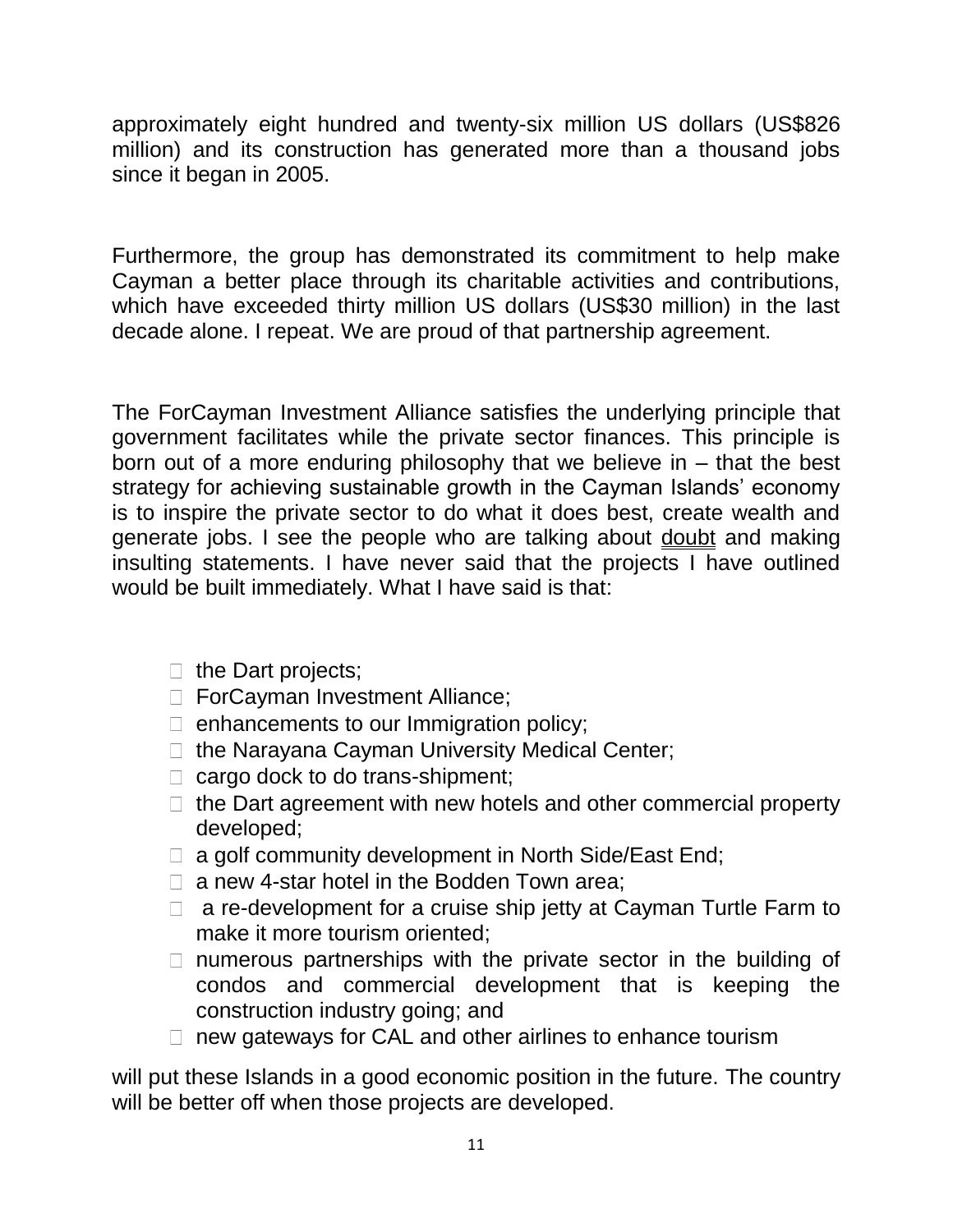Madam Speaker, since 2008 growth in the world's wealth has been cut dramatically and so too has the capacity of the world's economy to create jobs. This woeful combination was triggered by the pursuit of greed within certain sectors in the world's largest economy, without the appropriate regulatory framework in place to prevent the misuse and abuse of financial resources. As a result, the governments around the world saw the need for intervention to protect not only their own economies but also to "shore up" major economies as well.

The intervention was carried out by respective governments and effectively shifted the burden of adjustment to the public sector. Eventually, it was recognized that the public sectors, especially in European Countries, were themselves in need of reform and not just their financial systems.

In the process of reform, several major European countries and even the United States of America suffered downgrades in their credit ratings from international rating agencies like Moody's. So the international economic environment has not been favorable to either wealth or job creation, and yet these three blessed little Islands, founded upon the seas, are riding the pounding waves and looking forward to the lull and rewards of a calm sea.

### **Government Finances**

Madam Speaker, since assuming office in 2009, my government has brought down the unaudited deficit of the entire public sector operations from a whopping eighty-one million (CI\$81 million) at the end of June 2009, to a mere ten million (CI\$10 million) at the end of June 2012. The make-up of these unaudited Deficit results is: Central Government experienced a small Deficit of approximately \$2.0 million for the year to 30 June 2012; and the performance of Statutory Authorities and Government Companies resulted in an unaudited Net Deficit of \$8.0 million. This has been achieved without having to send home the 20% of civil servants the Labour Government in the UK wanted me to cut, and without compromising the quality of goods and services delivered by the government.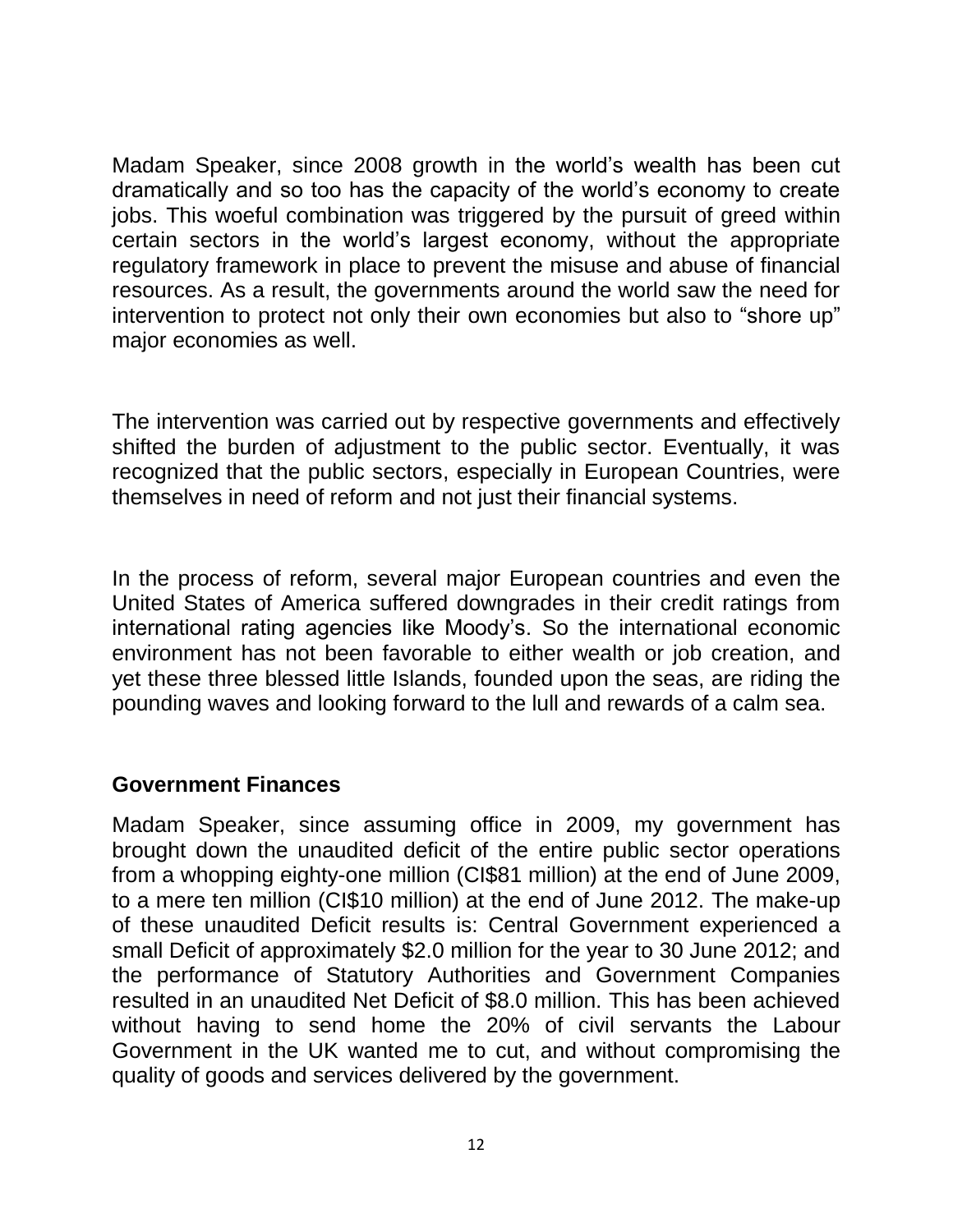There is absolutely no doubt that the government continues to play its part in the "partnership for recovery" through sustained fiscal discipline. But the fiscal performance in the current financial year is even more remarkable, when it is recognized that the government does not plan to incur any new external debt during the financial year.

In order for the public to understand the magnitude of my government's accomplishments, they must review the financial statements and look at the facts. Madam Speaker, rumour is rife in today's Cayman Islands. As the old people used to say, 'Don't believe everything you hear. Look at the facts.'

It is time for all concerned to recognize the fiscal discipline exercised by my government, and to hopefully give credit where credit is due. It is known that last year, there were differences of opinion between the FCO and my government with respect to the level of budgeted operating expenditure. Indeed it was suggested that our proposals be reconsidered – and this was done many times.

The bone of contention came over the operating expenditure in 2011/12 not exceeding four hundred and ninety point two million dollars (CI\$490.2 million) as set out in a letter by the FCO of 10 June 2011. This figure represented total operating expenses before financing, for the core government.

Madam Speaker, a year has passed and the budgeted amount for operating expenses has been revised from four hundred and eighty-nine point nine million dollars (CI\$489.9 million) to five hundred and nineteen point four million dollars (CI\$519.4 million) for the year ended June 2012. This represents an increase of twenty-nine point five million dollars (CI\$29.5 million); but on the other hand, the total government revenue was forecast to be sixteen point nine million dollars (CI\$16.9 million) more than budgeted for. Therefore the fiscal deficit for the 2011/12 year was forecast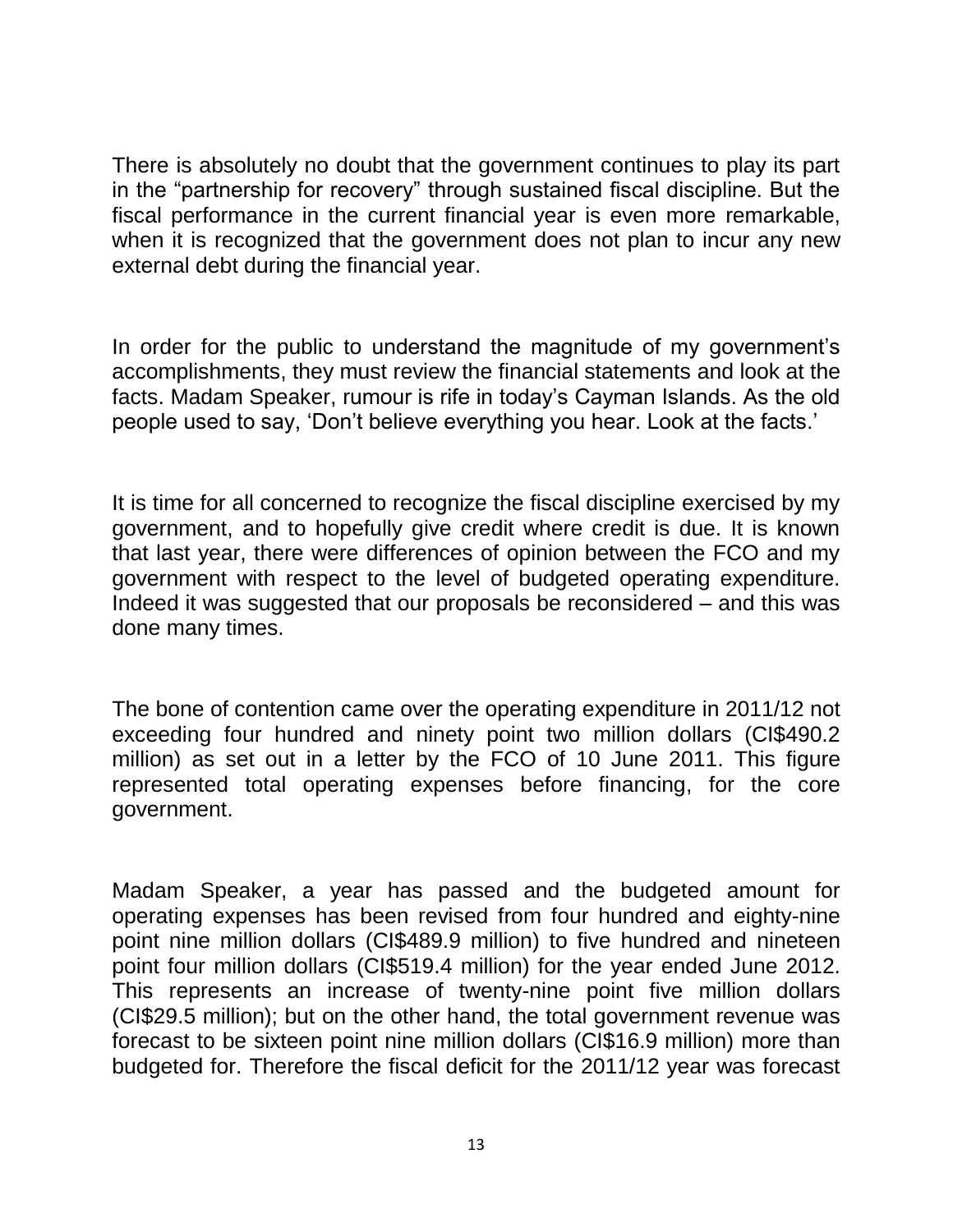to be a breakeven result for Central Government for the year ended 30 June 2012.

The preceding was the revised forecast position for the core government. The unaudited actual results for the year ended 30 June 2012 indicate that Central Government experienced a small – \$2 million – Deficit for the year.

When we include financing expenses, we find that the total operating expenses of the Cayman Islands government have increased from five hundred and forty point seven million dollars (CI\$540.7 million) for the financial year ended 30 June 2009, to five hundred and forty-six million dollars (CI\$546.0 million) for the year ended June 2012. This amounts to an extremely small increase of five point three million (CI\$5.3 million) over 3 years, or an average of just one point seven million dollars (CI\$1.7 million) per year. This is a remarkable testament to the Government's fiscal stewardship.

Put another way, our total operating expenses have remained virtually unchanged between the comparison dates of 30 June 2009 and 30 June 2012. This has been achieved during the worst international economic recession in over eighty years. By any measure this shows remarkable fiscal prudence on the part of this government.

On the other hand, over the last three years, growth in total operating revenue contributed to the reduction in the deficit. Revenue grew by fortyfive point nine million dollars (CI\$45.9 million), predominantly on the back of higher prices, and some nominal growth in the economy.

Madam Speaker, the other major contributor to the reduction in the fiscal deficit has been a deliberate strategy on the part of my government, to avoid investing in extraordinary items and restricting deficits on investments in public authorities.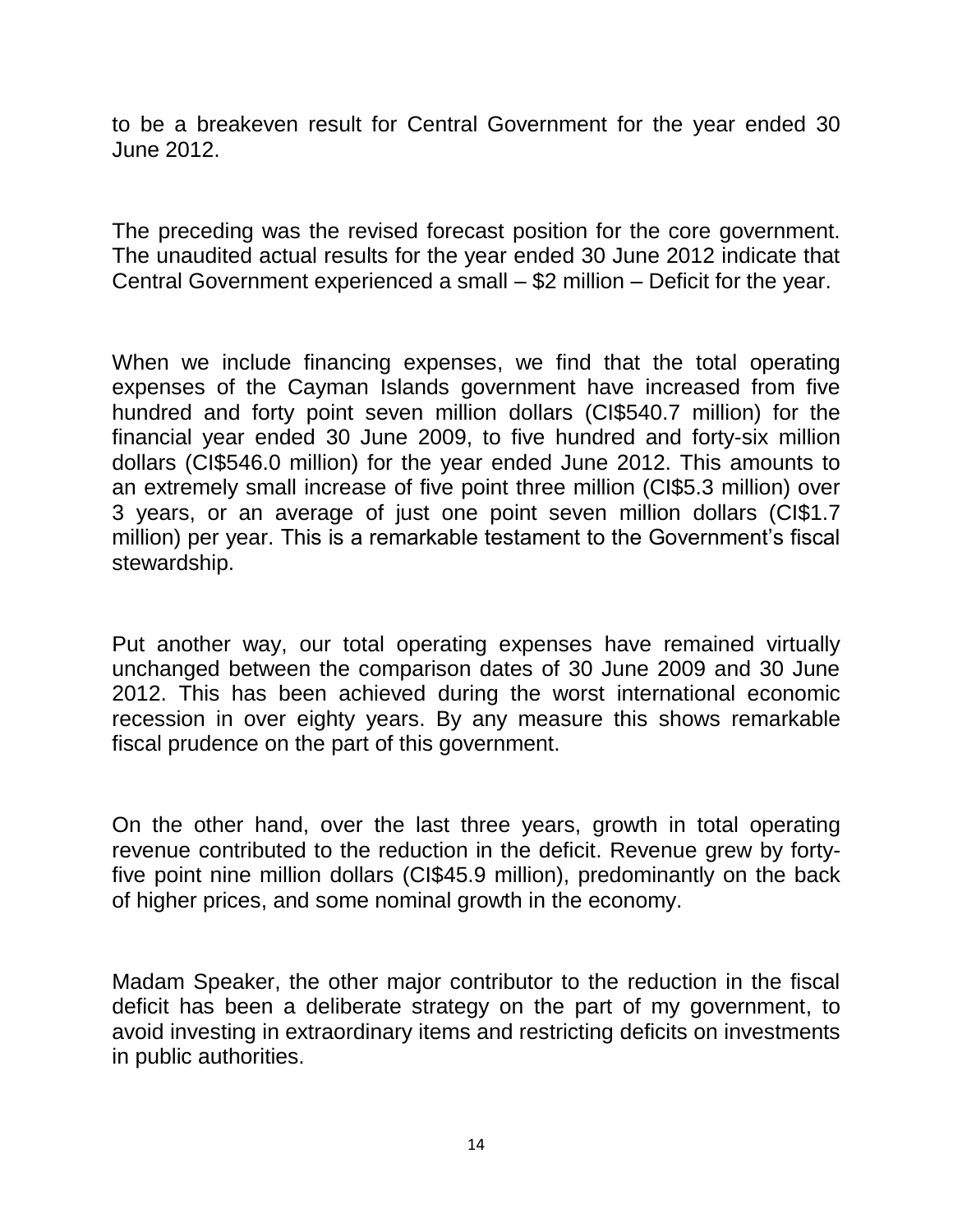I now turn to some specifics for the fiscal year 2011/12.

Instead of the budgeted surplus for the Entire Public Sector of three point six million dollars (CI\$3.6 million) stated in the original 2011/12 Budget the unaudited actual results is an Entire Public Sector deficit of ten point three million dollars (CI\$10.3 million) for the year ended June 2012; that is a difference of thirteen point nine million dollars (CI\$13.9 million).

In terms of total revenue, a figure of five hundred and fifty-two point seven million dollars (CI\$552.7 million) was budgeted for the financial year, but the unaudited actual results indicate Revenue of five hundred and forty-four million dollars (CI\$544.0 million) was earned in the year ended 30 June 2012.

The one new revenue measure introduced during the course of this past fiscal year was a very modest fee of twenty-five hundred dollars (CI\$2,500) on certain "master hedge funds".

On the expenditure side, Central Government's operating and financing expenses of five hundred and fifty-two point eight million dollars (CI\$552.8 million) were budgeted for, but the unaudited actual results for the year to 30 June 2012 were five hundred and forty-six million dollars (CI\$546.0 million): that is six point eight million dollars (CI\$6.8 million) les than budgeted.

Madam Speaker, the lower than budgeted figure for operating and financing expenses is a consequence mainly of reduced personnel costs of seven point three million dollars (CI\$7.3 million); higher than budgeted outputs from non-government suppliers of four point eight million dollars (CI\$4.8 million) and less transfer payments of three point two million dollars (CI\$3.2 million).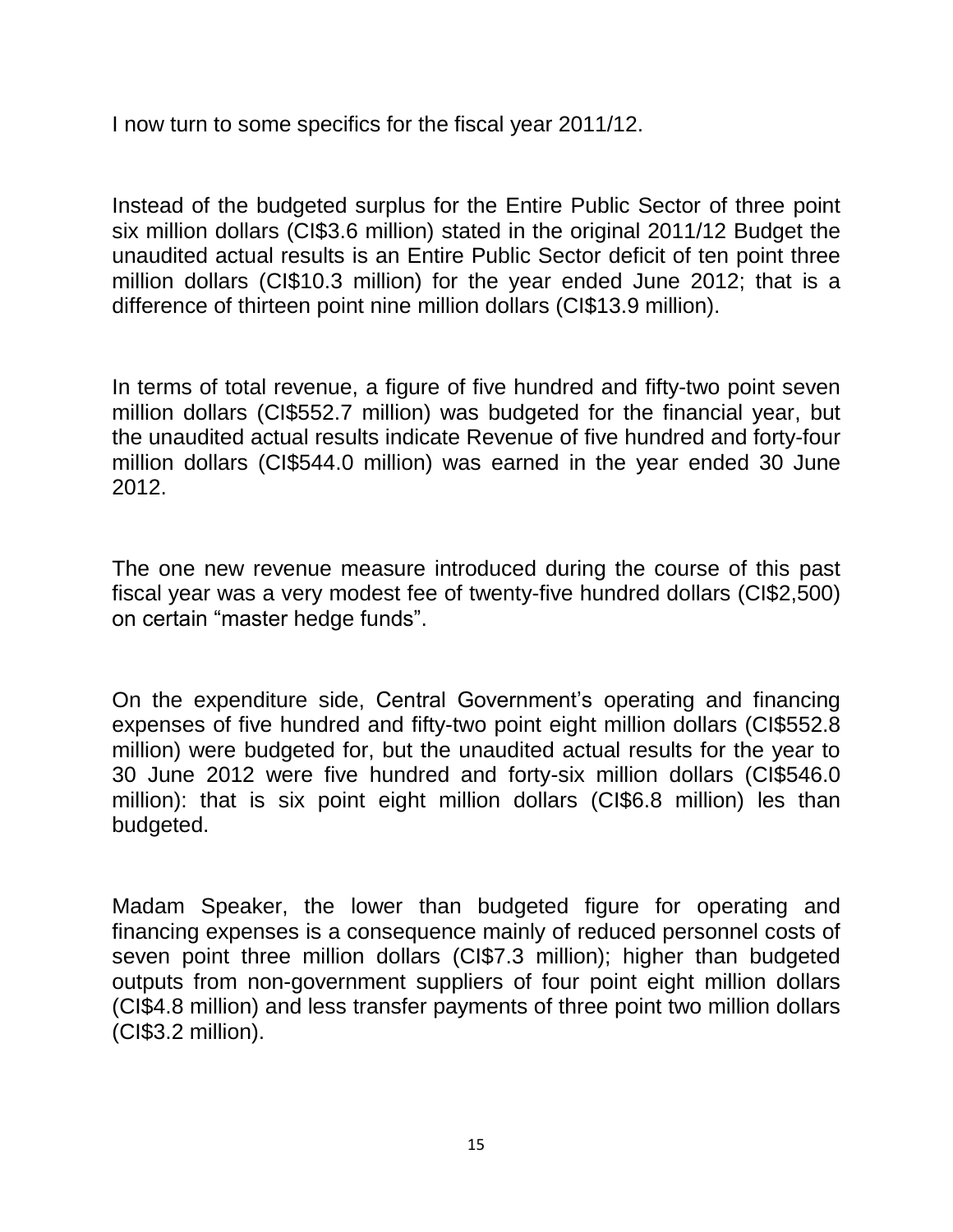I will provide more details for the movements in these latter two components of operating expenses just mentioned above. The category of Outputs from non-government suppliers was budgeted for twenty-four point six million dollars (CI\$24.6 million) but actual costs incurred I the year were twenty-nine point five million dollars (CI\$29.5 million) in the financial year 2011/12.

The jump in spending is attributed to certain critical components. For example, the allocation for tertiary care at various overseas institutions has been exceeded by five point three million dollars (CI\$5.3 million) from thirteen point two million dollars (CI\$13.2 million) to eighteen point six million dollars (CI\$18.6 million). In respect of the expenditure account, Rental Accommodation for Persons in Need, actual costs incurred were point seven million dollars (CI\$0.7 million) more than the original budgeted amount of one point one million dollars (CI\$1.1 million).

These are the kinds of increases in spending that cannot be avoided. These represent some of our development challenges, Madam Speaker – both to come to grips with the Chronic Non-Communicable Diseases, which represent such a large share of our health expenses, and to turn our welfare system from entitlement to enablement. Both the Ministries involved recognize these challenges and are seeking to address them.

I now turn to transfer payments. An initial figure of twenty-eight point eight million dollars (CI\$28.8 million) was budgeted, but this was increased during the year to thirty-four point two million dollars (CI\$34.2 million). The actual unaudited expenditure for the year to 30 June 2012 is thirty point nine million dollars (CI\$30.9 million). The increase in the allocation for transfer payments of five point four million dollars (CI\$5.4 million) comes predominantly from "poor relief vouchers" which was initially budgeted at one point one million dollars (CI\$1.1 million) and subsequently increased to two point nine million dollars (CI\$2.9 million).

Unaudited results show costs for this category was two point one million dollars (CI\$2.1 million) for the 2011/12 year. In addition, the category of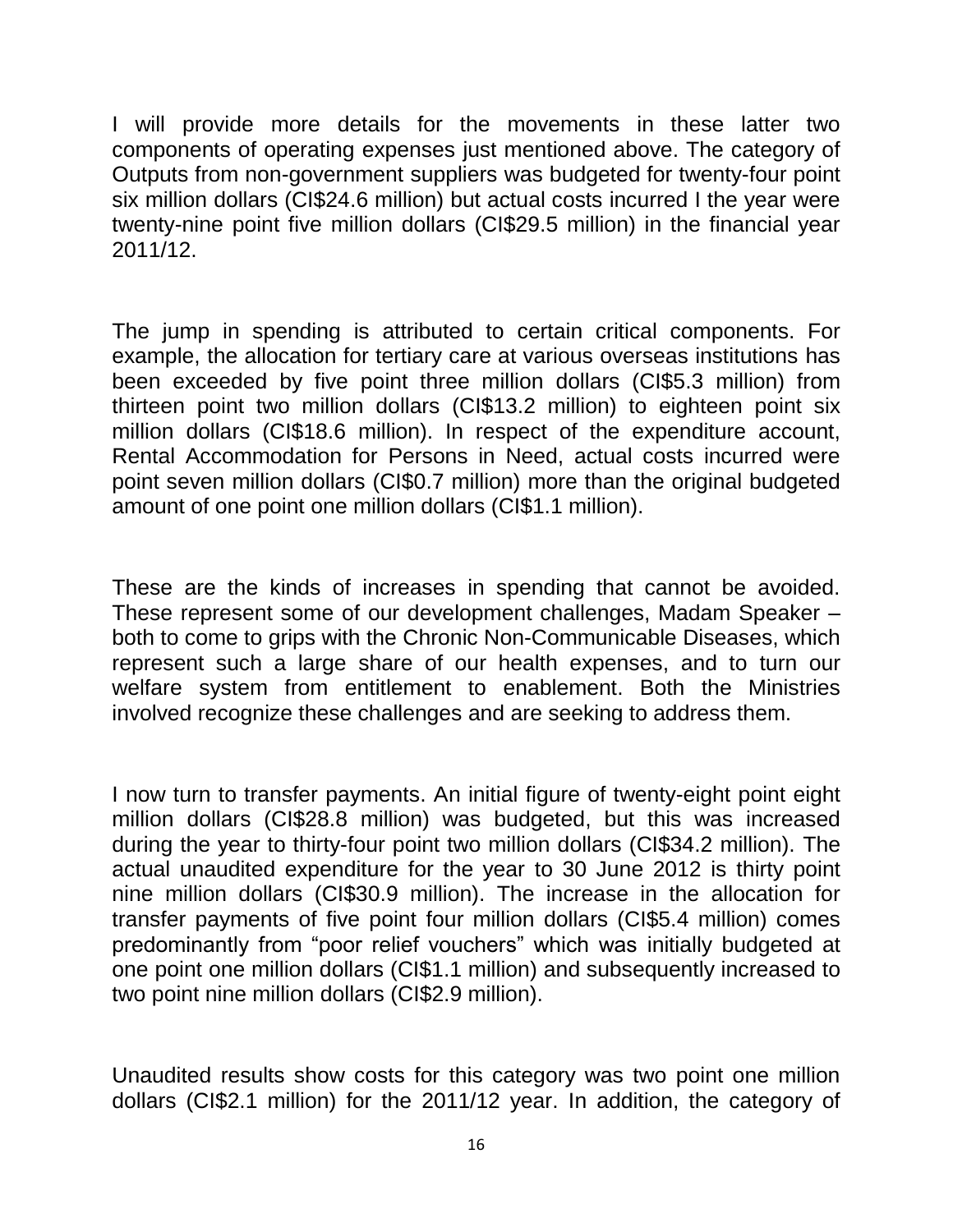"local and overseas scholarships and bursaries" had expenditures by the end of June 2012, of eight point nine million dollars (CI\$8.9 million) up from an initial budgeted amount of seven point five million dollars (CI\$7.5 million). Again these increases in spending are virtually compulsory, for a caring government. They also highlight a combination of existing development challenges, that I spoke of earlier, and actions to facilitate positive human development.

Madam Speaker, on assuming office in 2009, we found a net public debt for the core government of four hundred and nineteen point seven million dollars (CI\$419.7 million). This figure is estimated to reach five hundred and ninety-nine point two million dollars (CI\$599.2 million) by the end of June 2012. Most of the new debt arises from commitments made by the PPM administration for school buildings; administration buildings – major capital items.

We successfully restructured some of the debt, in a way that increased the maturity period of the debt, and realized some short benefit for the country. For this, I have been criticized, even though we reduced the interest burden on the debt. As I cautioned before, look at the facts!! We are being advised to restructure more debt and we intend to do that by November this year.

In 2009, public debt with a maturity period of five years and less accounted for one hundred and eighty-six point six million dollars (CI\$186.6 million) out of the total public debt of four hundred and nineteen point seven million dollars (CI\$419.7 million). In other words, short/medium-term debt accounted for almost forty-five percent (45%) of total debt.

Madam Speaker, our restructuring of the debt resulted in the short/mediumterm debt being reduced to twenty-two percent (22%) in the financial year 2011/12. This short/medium term debt is now one hundred and thirty-one point six million dollars (CI\$131.6 million) out of a total public debt of five hundred and ninety-nine point two million dollars (CI\$599.2 million). This is change for the good! It is 'something for something' economics!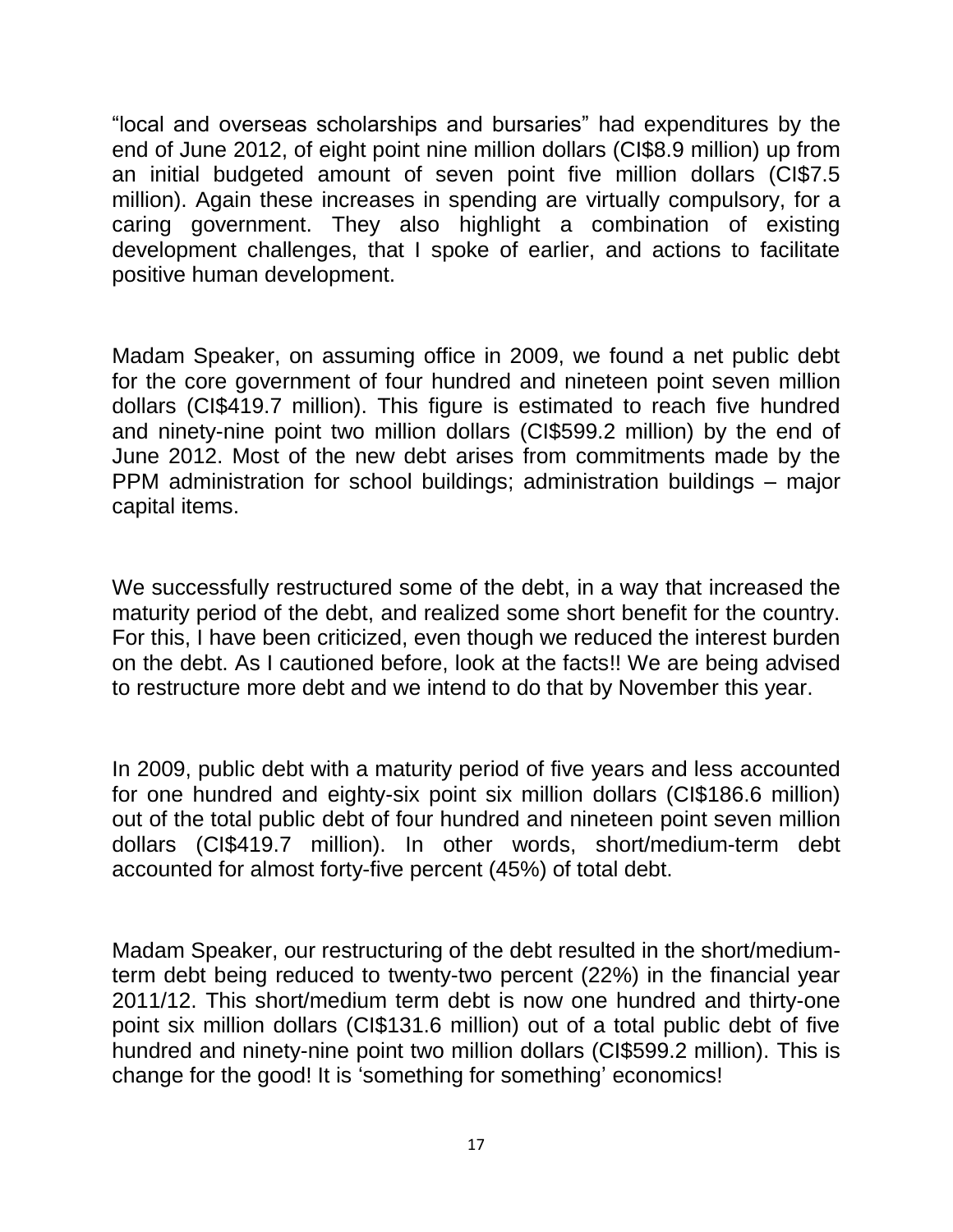Despite not borrowing during the fiscal year 2011/12, my government has been able to sustain a very credible capital investments programme. Equity Investments in Ministries, Portfolios and Offices amounted to sixty-two point four million dollars (CI\$62.4 million). The total figure also includes a four point one million dollars (CI\$4.1 million) Budget allocation for the construction of the Mosquito Research and Control Unit (MRCU) aircraft hangar.

To date, the major equity investments made for the fiscal year include:

- Ministry of Education, Human Resources and Culture, some fortyfour point two million dollars (CI\$44.2 million), been spent on the John Gray and Clifton Hunter Campuses, Sunrise Adult Training Centre and other capital works and capital purchases.
- Ministry of Health, Environment, Youth, Sports and Culture, one point six million dollars (CI\$1.6 million) spent on the purchase of equity assets, plus write off of overseas medical debts for indigents and uninsured.
- $\Box$  In the Portfolio of Internal and External Affairs, some two point nine million dollars (CI\$2.9 million) was invested for crime suppression equipment and assets for use by the RCIPS.

Equity Investments in Statutory Authorities and Government Companies were some twenty-two point one eight million dollars (CI\$122.18 million). Some five point one million dollars (CI\$5.1 million) was used to repay debt for Cayman Airways Limited. In a similar vein, Cayman Turtle Farm (1983) Limited received nine point five million dollars (CI\$9.5 million) for debt repayment and working capital injection.

The forecast for the coming fiscal year 2012/13 – which is presented later – will benefit from the fiscal prudence practised over the last three years. I am happy to be able to report that there has been some expression of confidence in the fact that the government has evidently committed itself to a budgetary process that is both credible and sustainable.

As I said in my letter dated 14 June 2011, to the Parliamentary Under Secretary of State of the Foreign and Commonwealth Office: "Please be assured that the Foreign and Commonwealth Office's objective and that of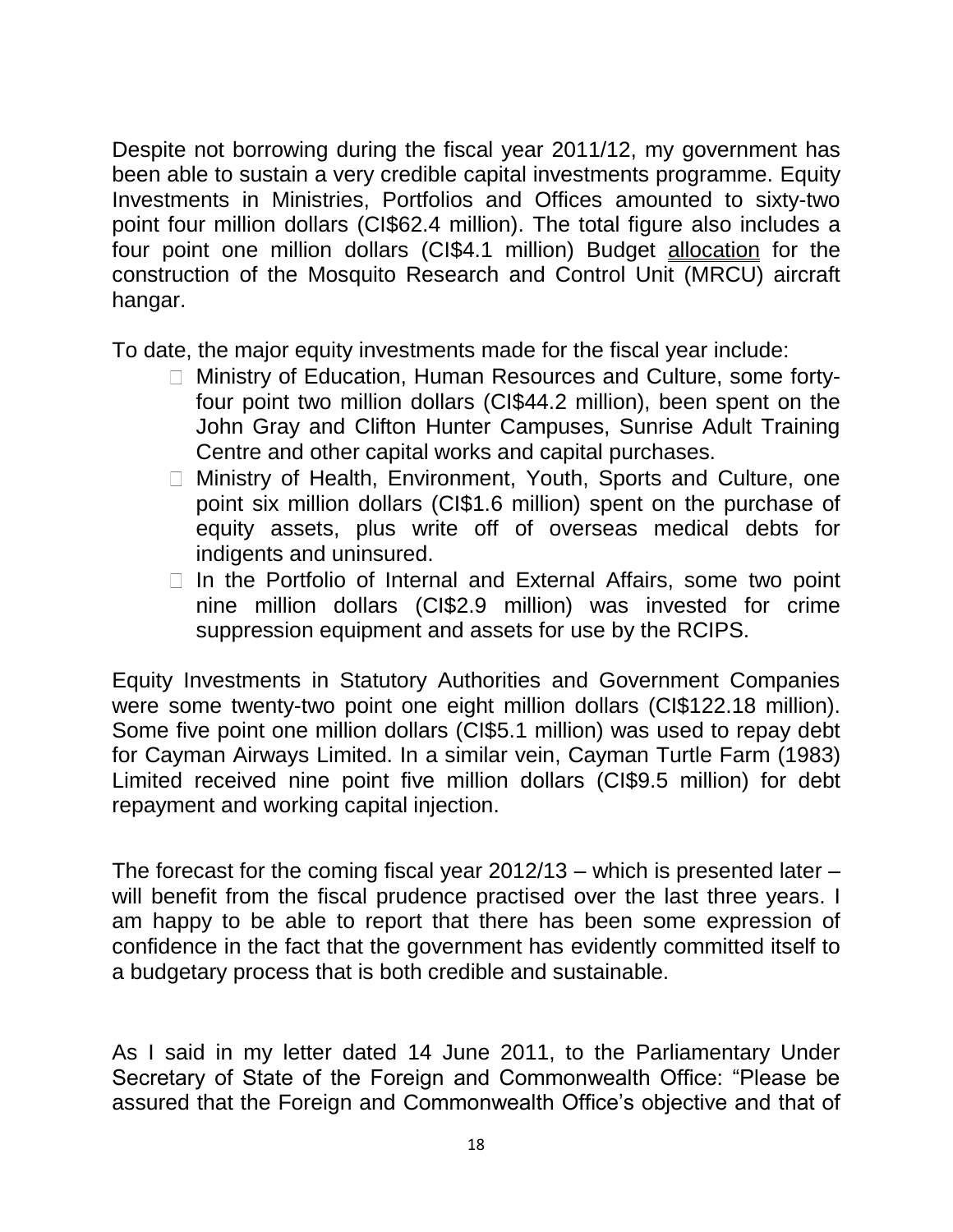my government is the same: to improve the state of public finances in the Cayman Islands on an ongoing basis." The evidence over the last three years supports our performance according to that commitment.

#### **International Environment**

Madam Speaker, in a recent speech given by British Prime Minister David Cameron which I quoted earlier, I wish to make reference to speeches delivered by the US Treasury Secretary Tim Geithner, and the Managing Director of the International Monetary Fund (IMF) Christine Lagarde, in May and April 2012, respectively, that caught my attention. However, for reasons relating to the issues and the themes, Cameron's speech was especially noteworthy, and I will draw further from it before turning to the others.

The British Prime Minister identified some familiar themes such as the debt crisis, with the need for rebalancing, and for the creation of wealth, as responses, and with special emphasis on the reform of education, as a necessary investment to yield medium to long term benefits. He said that "this is not a conventional economic crisis, of the kind Britain has had to deal with in the recent past. This is a debt crisis."

This observation is important because the coming financial year 2012/13 will be the last year in which this government falls short of any of the compliance targets in the PMFL. But it is more pertinent to note that the two targets which we will miss are related to debt. The first target relates to debt servicing cost, and the second is the net public debt relative to our government's revenue.

In December of last year when Moody's, the international credit rating agency, maintained Cayman's credit rating at double A, it observed that debt to GDP ratio was still low by international standards, but had grown significantly since 2007.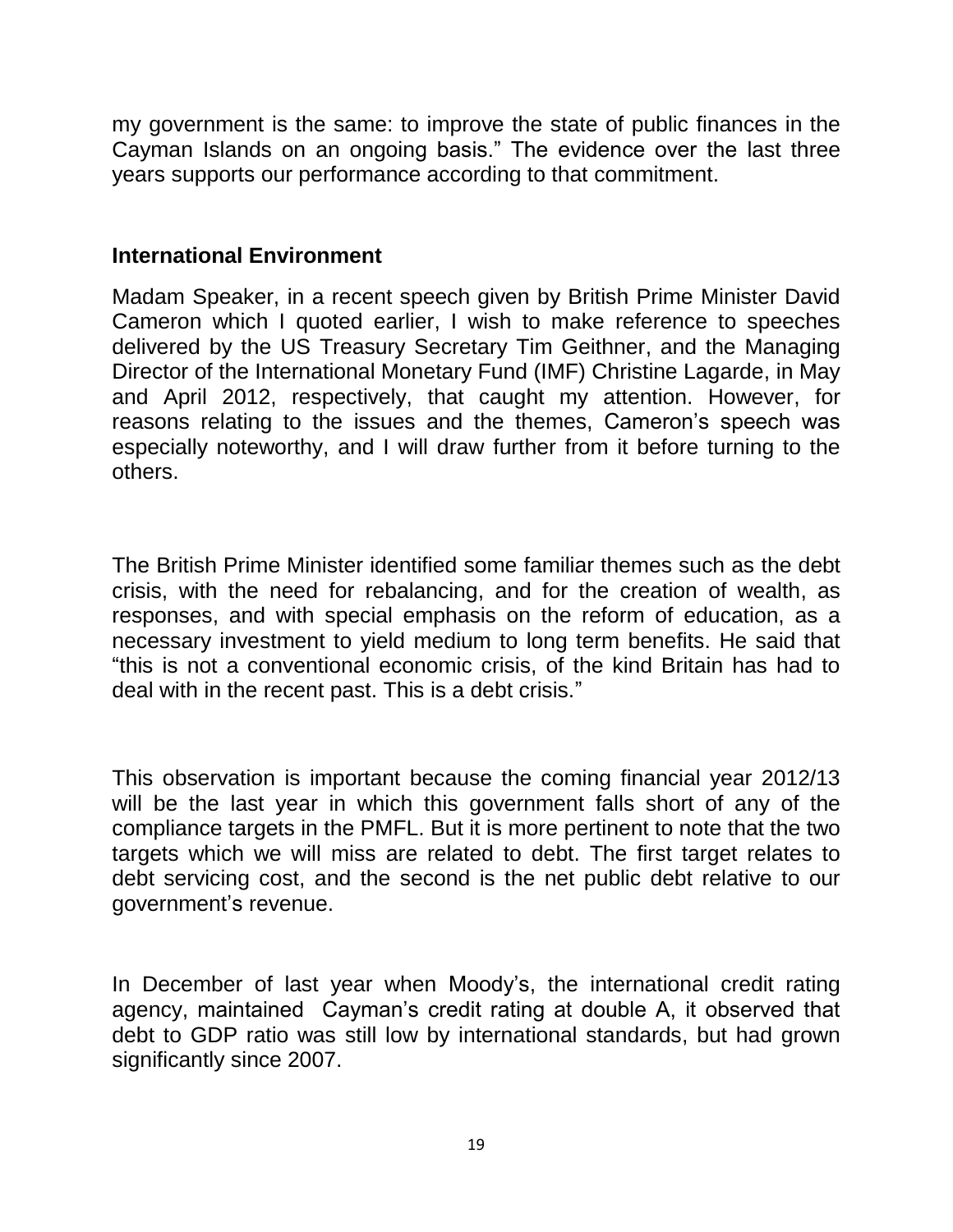The Moody's Report also noted that recent actions by the government had reduced the fiscal deficit, which contributed to the stable economic outlook for the Islands.

Madam Speaker, this leads me back to the theme of rebalancing, mentioned in Cameron's speech. He stated "first, we must continue to get to grips with the deficit and build recovery at home." He further stated "getting our debt under control is necessary for growth." We similarly believe that these two economic strategies will help rebalance our economy, away from debt-fuelled consumption and towards exports and investment.

The theme of recovery was the focus of my first budget speech in 2010. Last year, in concert with the view taken in most parts of the world, we said that to ensure a healthy and sustained economic recovery globally, rebalancing has to take place on two fronts: the external and internal. Those on the other side of the aisle may not wish to recognize it, but the internal rebalancing is the main reason for Moody's positive assessment of the Cayman's economic outlook.

The world economic recovery has been timid, with economies around the globe still quite fragile. Figures from the OECD predict that global growth will increase by 3.4 per cent this year, following last year's 3.6 per cent, but further improvement (4.2 per cent growth) is predicted for next year. However, fears abound that this momentum could be derailed.

Madam Speaker, in April of this year, Christine Lagarde publicly recognised that the global economy still faces high risks, with some dark clouds on the horizon. She identified the Euro Zone as the epicentre of potential risk, but added that action taken during the last six months displayed significant determination to defend the common currency.

The other dark clouds on the global economic horizon, Lagarde said, are sustained high unemployment in many corners of the world, not just the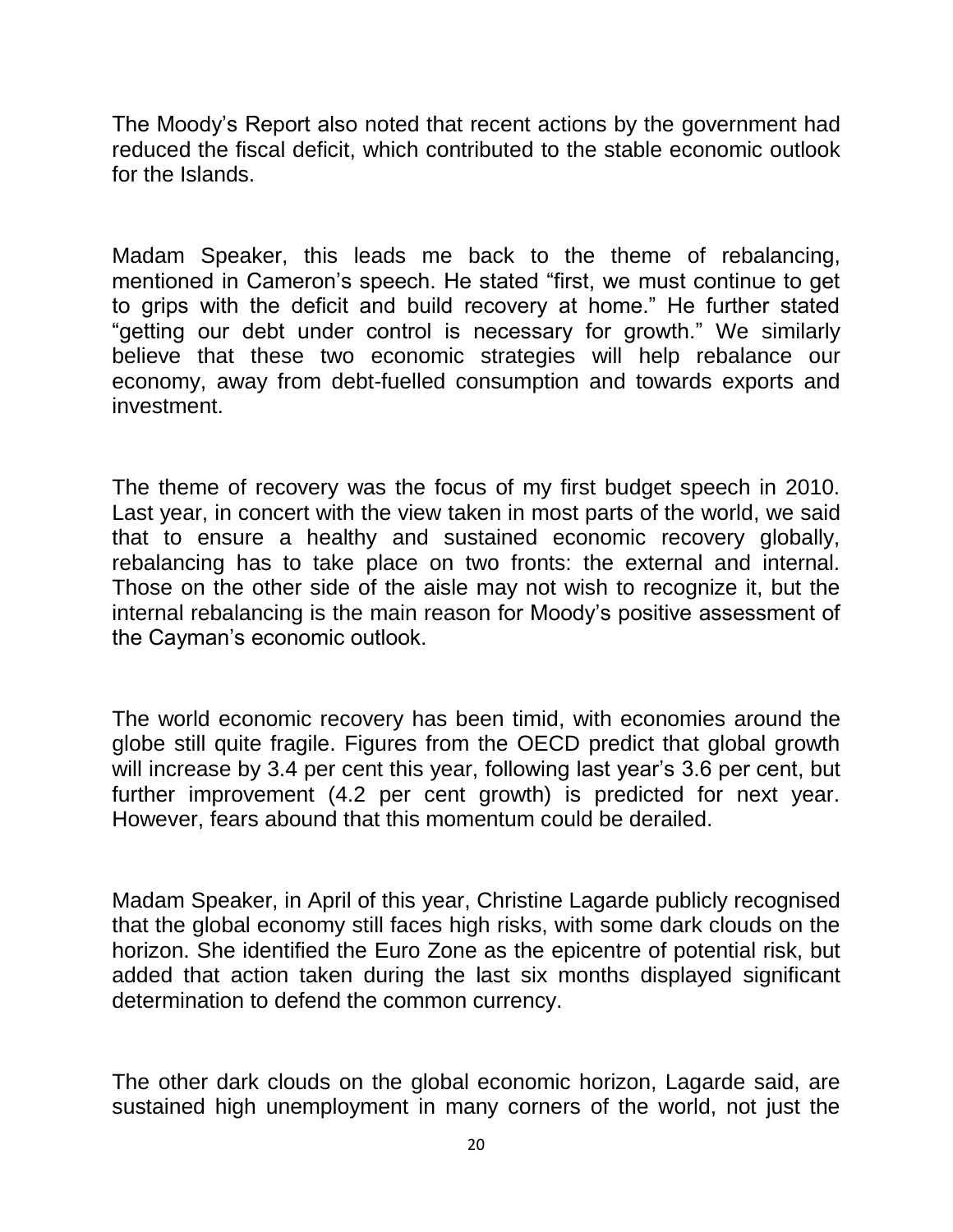advanced economies; protracted slow growth; potential bank deleveraging; renewed financial stress in the euro area; and potential oil price hikes.

US Treasury Secretary Geithner observed that the economic challenges we face today can only be met with an economic agenda that focuses on strengthening economic growth, investing in education and innovation so that we are expanding income growth and opportunity, and a balanced approach to restoring long-term fiscal sustainability.

To help the international economic recovery, the IMF is advocating the building of a stronger global firewall of resources to contain any further financial crises, and up to April 2012 had accumulated US\$320 billion worth of pledges from member countries.

Madam Speaker, it is my fundamental belief that wealth creation is necessary to economic recovery and prosperity in the Cayman Islands. We have talked about the need to let the private sector do what it does best, create wealth and generate jobs. It is therefore inspiring to hear the eloquence of Prime Minister Cameron on this theme: "A government resolutely committed to being on the side of enterprise, entrepreneurs, businesses large and small, wealth creation of all types and descriptions and hardworking people right across the country and that is what I am committed to delivering." End of quote.

At the global level, what is being advocated is the adoption of an economic structure, which not merely produces economic growth, but is also concerned about the attendant issues of equity and inclusiveness. We endorse this approach, as the common good must remain front and centre of any programme for development. If the concerns of the IMF are followed, at least important major sub-goals are likely to be adopted internationally, which would also support this approach.

These sub-goals will focus on financial systems, with key considerations; appropriate regulation and supervision, and coordination across countries;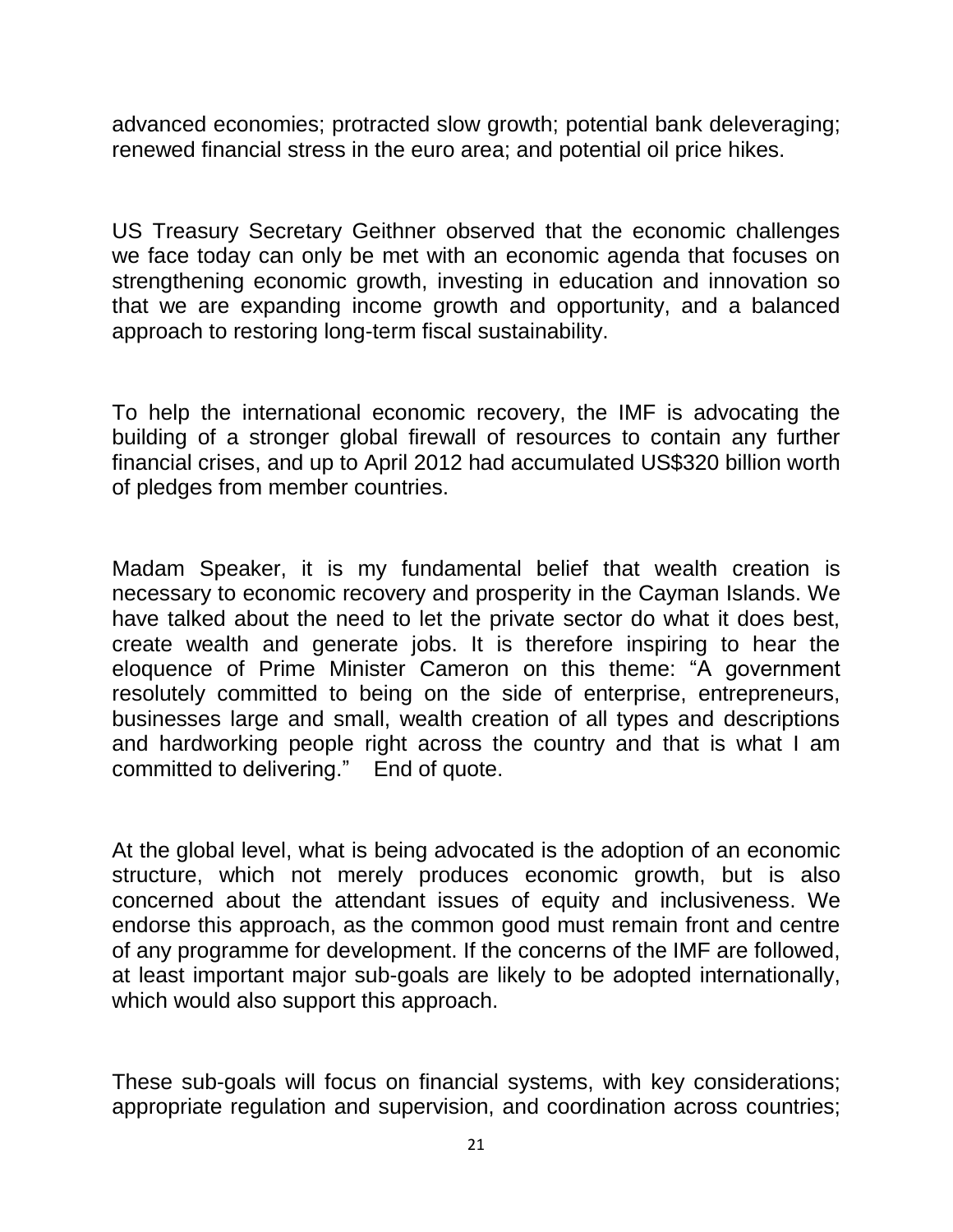job markets reform and social programmes, to protect safety nets that may be in danger as a result of other economic reforms.

Fiscal adjustment is still being seen as a necessary step for advanced countries, but it is being suggested that the pace of the adjustment must be country specific.

For the Cayman Islands, given our political and economic relationships, even as we move to engage with emerging markets such as Latin America, the performance of the United States and the European economies remain of extreme importance.

Britain has been facing high inflation which is driven by the higher Value Added Tax (VAT), commodity and import prices. Dealing with this issue remains problematic, as economists fear that the use of monetary policy could expose the country to the risk of deeper recession and unemployment.

Few, if any, are predicting when normalcy will return globally. But there is awareness that the current conditions have left many countries with little macroeconomic policy space, to implement the kind of short-term measures that could build towards a remedy for economic recovery.

### **Development of the 2012/13 Budget**

Madam Speaker, the development of the 2012/13 Budget has been a most arduous process but it has provided Government with further valuable experience.

The current Budget preparation process started in earnest from December 2011, to establish a Budget for the Government's fiscal year that started on 1<sup>st</sup> July 2012. In December 2011, the Legislative Assembly approved the Strategic Policy Statement – the foundation for the establishment of a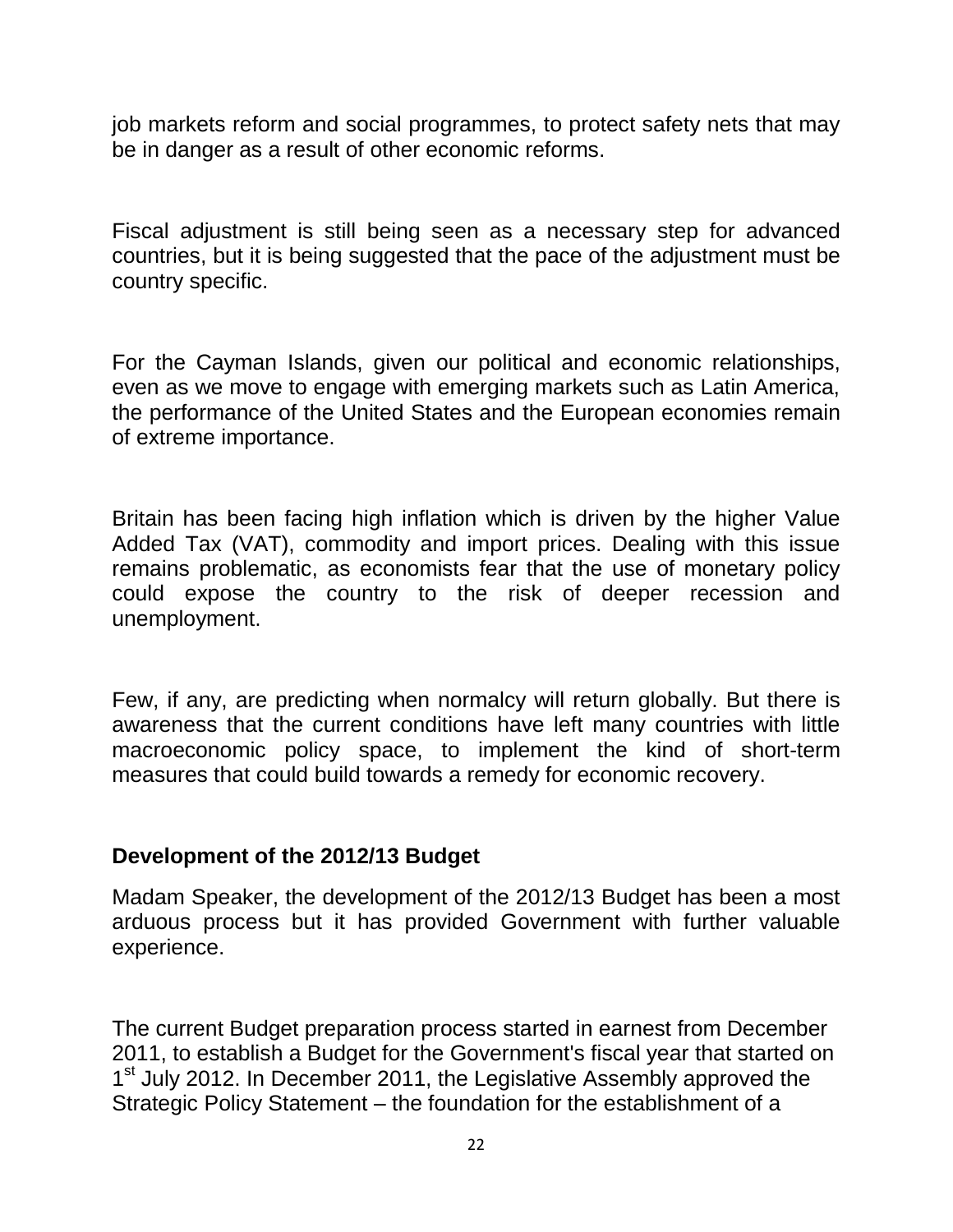Budget for the 2012/13 fiscal year.

In mid-January 2012, as Minister for Finance, I issued a Budget Circular that granted Ministries, Portfolios and Offices that make up Government, their Expenditure Allocations for both Operating and Capital Expenditures. These Allocations should NOT have been exceeded when agencies of Government submitted their expenditure requests for the 2012/13 fiscal year; however, the Expenditure limits set out in the Budget Circular were exceeded by a significant extent – in the region of \$150 million.

Honourable Ministers of Government and senior Civil Servants have spent the past several months reviewing expenditure submissions with the objective of reducing those submissions to more affordable and sustainable levels. As an example of the seriousness of our efforts, the policy has been implemented that there is a moratorium on the recruitment of Civil Servants. The notable exemption granted has been to enable continuity of classroom-cover by teachers.

On 13 June 2012, the Government presented to the FCO for its prior approval, its intended 12-month Budget for the 2012/13 fiscal year before presenting the Budget to the Legislative Assembly and Finance Committee.

The key elements of the 2012/13 Budget that were presented to the FCO on 13 June 2012 were:

- □ Operating Revenues of \$598 million;
- $\Box$  Operating Expenditure of \$576 million;
- □ an Operating Surplus of \$22 million;
- □ Capital Expenditures and Investments in Public Entities of \$83 million;
- □ New Borrowings of \$59 million; and
- □ Operating Overdraft of \$65 million for the period 1 July 2012 to 31 January 2013 and for it to revert to \$25 million from 1 February 2013 to 30 June 2013.

The FCO refused that Budget request.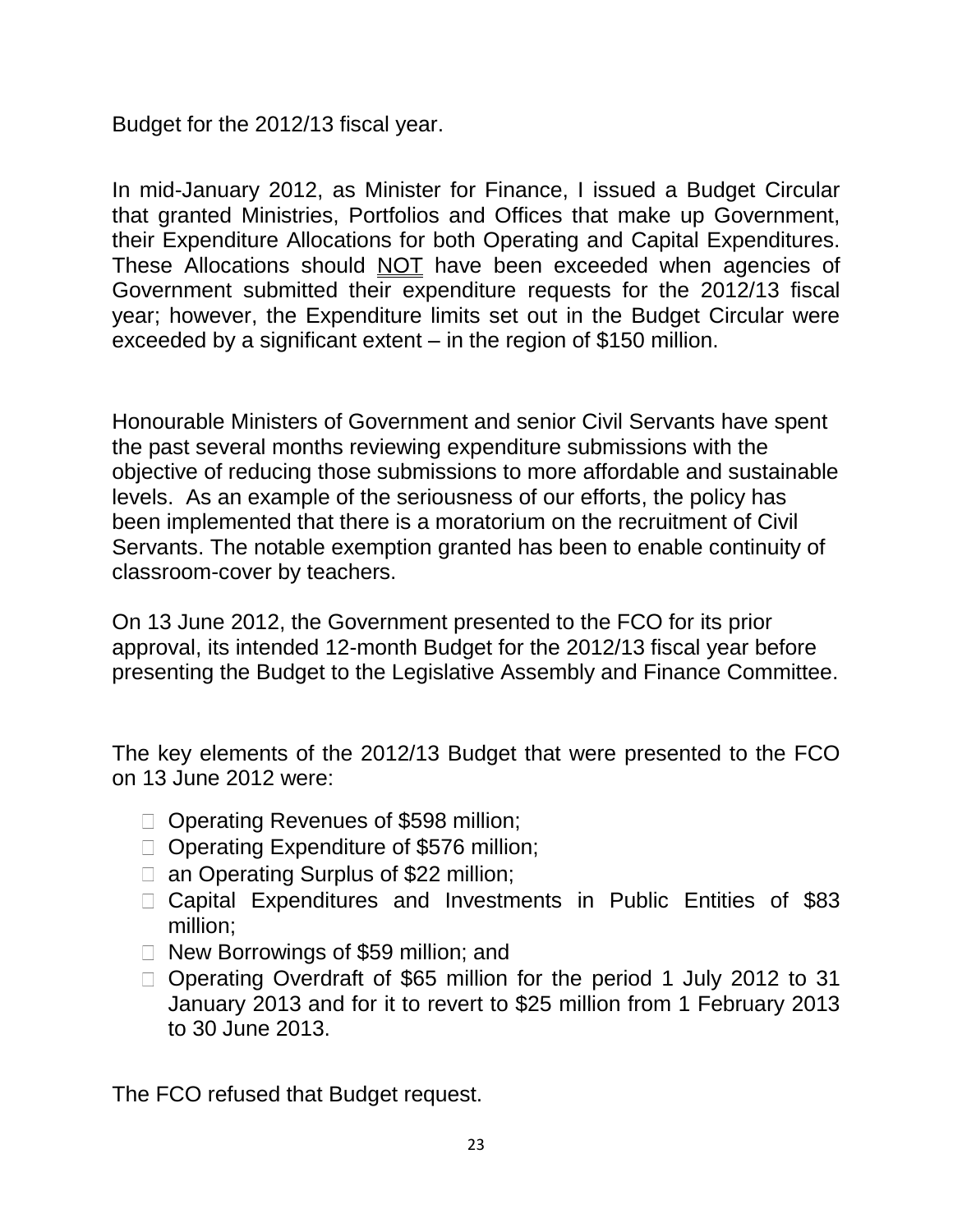The FCO insisted that the Government strengthen its fiscal position by implementing a greater level of expenditure reductions than had hitherto been made by Honourable Ministers and senior Civil Servants. The concern expressed by the FCO was that expenditures should be made more sustainable going forward into future fiscal years. The FCO is also of the firm view that the strengthening and improving of fiscal results for the Government must not occur solely as a result of reductions to expenditure, but revenues of the Government need serious enhancement and expansion.

The FCO's Economic Advisor arrived in the Cayman Islands on 4 July 2012 to assist with an understanding of what the FCO would like to see the 2012/13 Budget, and subsequent years' Budgets, turn out to be in order that Minister Bellingham be in a position to approve Government's 2012/13 Budget.

The FCO's Economic Advisor, on 10 July 2012, established what he referred to as the "frame" for the 2012/13 Budget and subsequent years' Budgets: by the "frame" the FCO's Economic Advisor meant the aggregate levels of: Operating Revenues; Operating Expenses; Financing Costs; and ultimately, the Net Operating Surplus expected to be achieved by Government.

The Net Operating Surplus established by the FCO's Economic Advisor for 2012/13 was \$76 million.

You might ask why such a very high level of Surplus was established for the Government. This high level of Surplus is explained by one simple condition: the FCO does NOT want the Government to finance or fund any of its operations by increasing Government's long-term debt. The FCO wants Government to fund its operations – first and foremost – from Revenues and secondly, by making use of an Overdraft facility.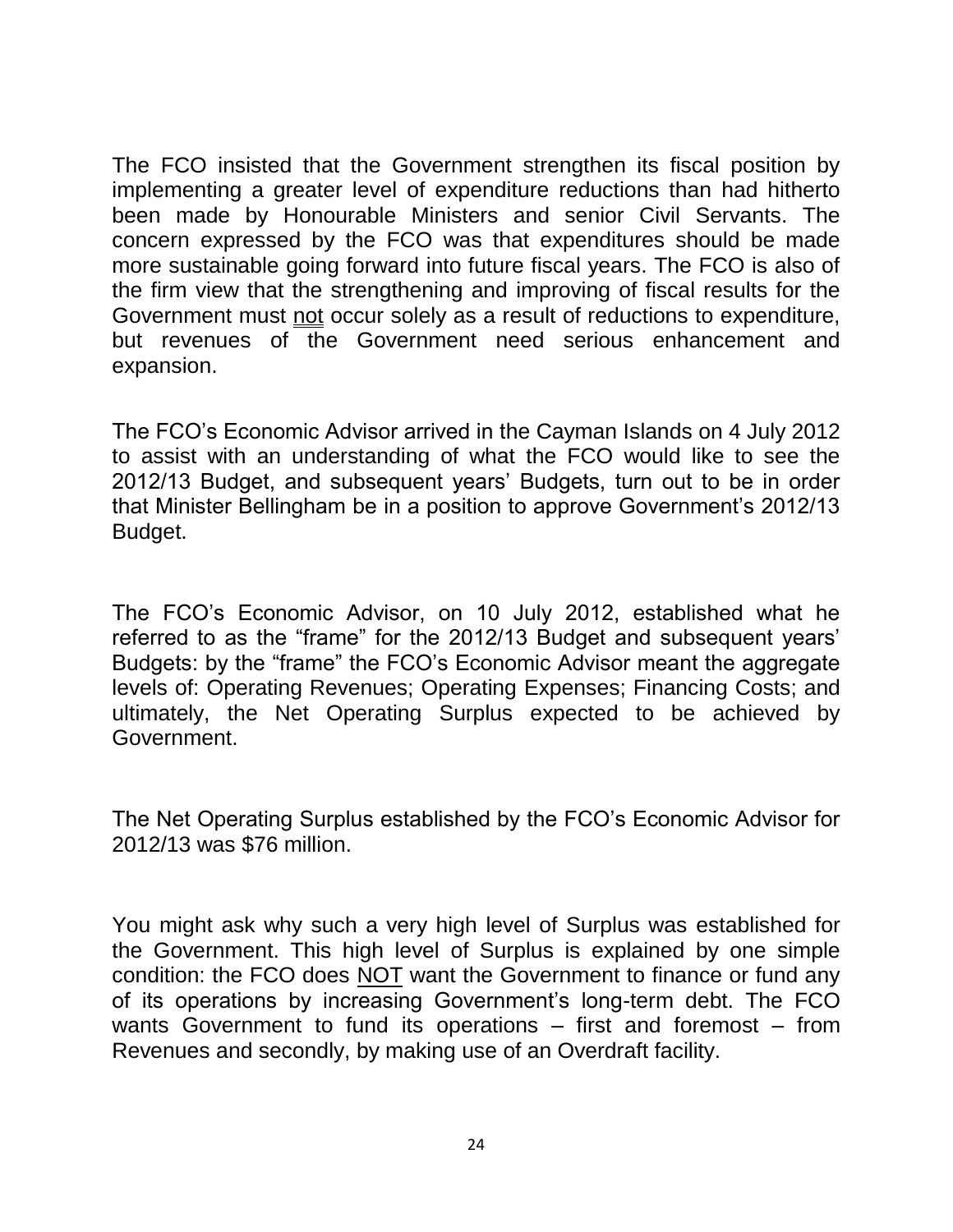As I have just said, Government was told in no uncertain terms that, simultaneously, revenues should be increased, and expenditures should be reduced. Indeed, it was suggested to Government that the total improvement in our fiscal results and position should be achieved by 50%, or half, from Revenue Measures and 50%, or half, from Expenditure Reductions. Hence Government **HAD** to do BOTH: increase Revenue and reduce its Expenditures.

Since 28 June 2012, there have been material reductions to Government's Operating Expenditures.

Government established an Expenditure Review Committee (ERC). It was comprised of a broad and knowledgeable team of Civil Servants who made a number of recommendations to reduce expenditures. The Government accepted a number of them.

Some of these represent a "sea-change" to the sharing of expenses between the Government and members of the Public Service.

An example that illustrates this fundamental shift from the past is the fact that Civil Servants will be required to contribute to their health-care costs.

Government is of the firm view that in order for expenditure reductions to be truly sustainable, such reductions should not be restricted to a particular category of expenses: instead, the reductions should be spread across a broad base. The contract of the contract of the contract of the contract of the contract of the contract of the contract of the contract of the contract of the contract of the contract of the contract of the contract of th

So, you will naturally ask the question where are we now or how close is the Government to satisfying the broad "frame" that the FCO's Economic Advisor developed on 10 July 2012 which culminated in an Operating Surplus of \$76 million.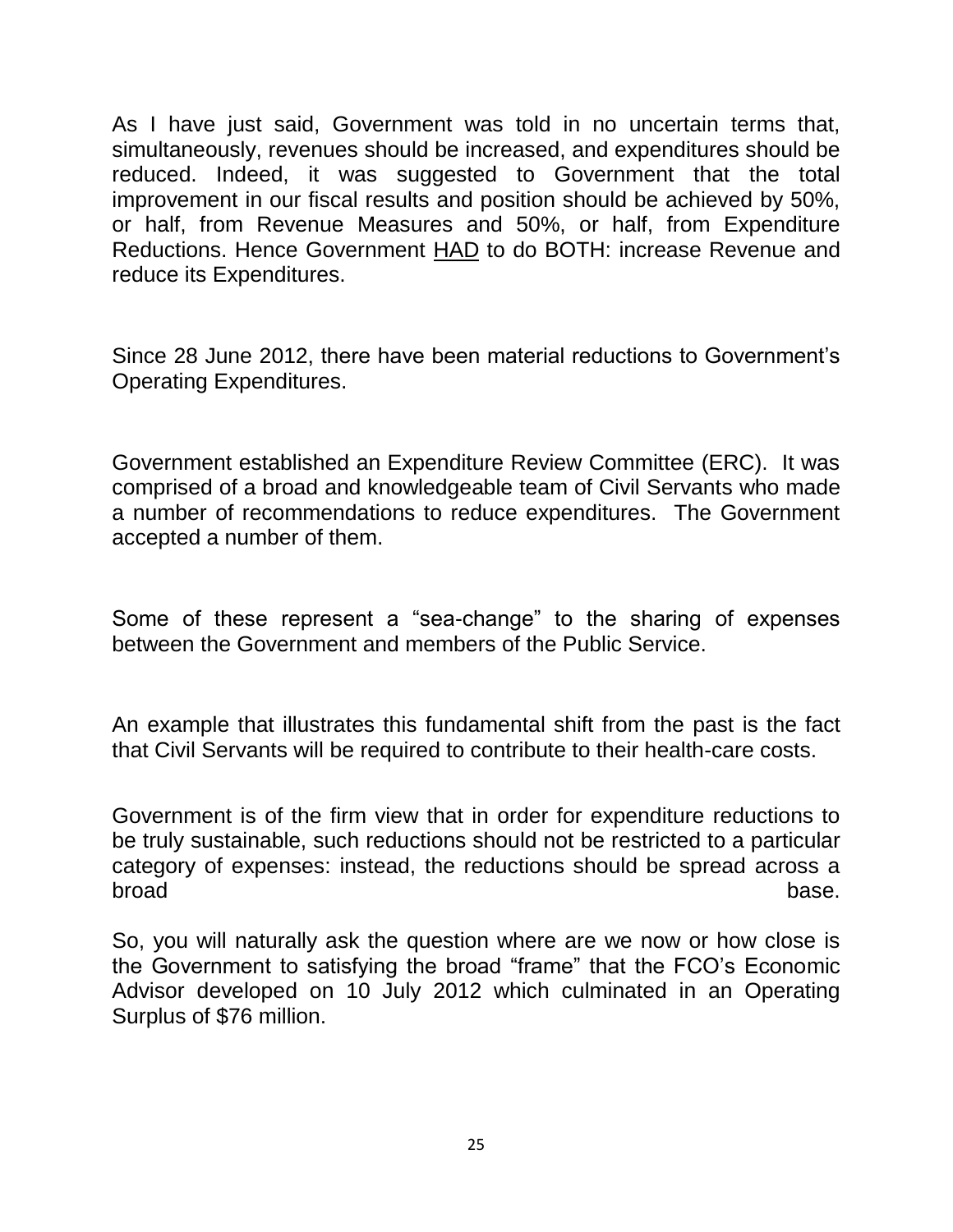On 31 July 2012, the Government submitted details of another 12-month Budget for the FCO's consideration.

The key features of the 31 July submission were:

- □ Operating Revenues of \$661.9 million;
- □ Total Operating and Financing Expenses of \$592.3 million;
- □ Operating Surplus of \$69.6 million;
- □ Capital Expenditures and Investments in Public Entities of \$56 million; and
- □ No long-term Borrowing.

On 6 August 2012, the FCO declined such a submission – arguing that Revenue Measures should not have been included within the overall Revenue figures at 100%, but should instead, have been discounted by up to 30%. The FCO also required detailed evidence to support the Revenue Measures estimate.

On 9 August 2012, the Government provided the FCO with further details in respect of Revenue Measures. In particular, the information submitted to the FCO showed individual items of Revenue Measures at various percentages – ranging from 70% to 95% - for inclusion in the overall revenue estimate figure.

The Government received verbal representation after the 9 August submission that a "compliance factor" of 95% was deemed too high by the FCO.

On 12 August 2012, the Government made another submission to the FCO which had **ALL** Revenue Measures being subjected to a "compliance factor" of 75% for inclusion in the 2012/13 Budget.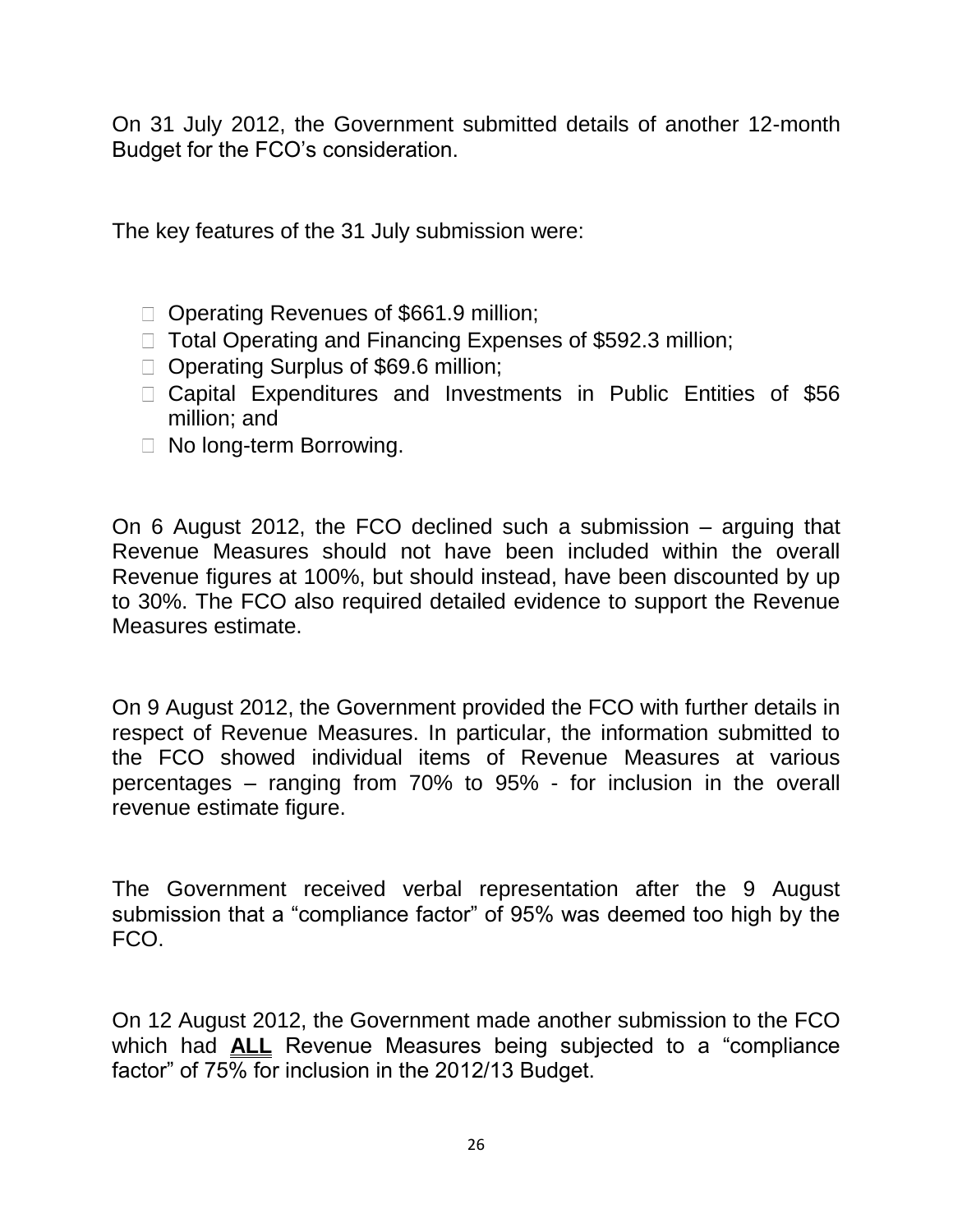After 12 August 2012, again the Government received verbal representation that its 2012/13 Budget was not acceptable to the FCO as the latter considered that further Operating Expenditure reductions were required of the magnitude of twenty million dollars (CI\$20 million).

In response thereto, yesterday, 16 August, the Government made further Operating Expenditure reductions totaling three point four million dollars (CI\$3.4 million) to Transfer Payments and Non-Governmental Suppliers.

The public should therefore draw the conclusion that the Government has not, in any way, been deficient in its preparation of the 2012/13 Budget. The preparation of this year's Budget was done with the same degree of competence as previous year's Budgets were compiled. What distinguished this year from previous years is the level of detail required by the FCO in the formulation of this year's Budget – a level of detail that was not required in previous years. Madam Speaker, the Government has diligently performed its responsibilities in respect of the formulation of this year's Budget.

# **Fiscal Outlook for 2012/13**

Madam Speaker, I turn to the outlook for the 2012/13 fiscal year. Our fiscal strategy continues to be similar to that followed for the two previous budgetary periods of 2010/11 and 2011/12. The primary goal of the strategy is to comply with the principles of responsible financial management. The benefits of genuinely pursuing such principles over the last three years are reflected in the numbers, and are consistent with the objectives of the 3-year plan agreed with the FCO.

In order to convert the principles enshrined in the PMFL into action, the aggregate financial targets for the core government are set by the Cabinet. The aggregate targets fall into three categories: operating targets, balance sheet targets and cash flow targets.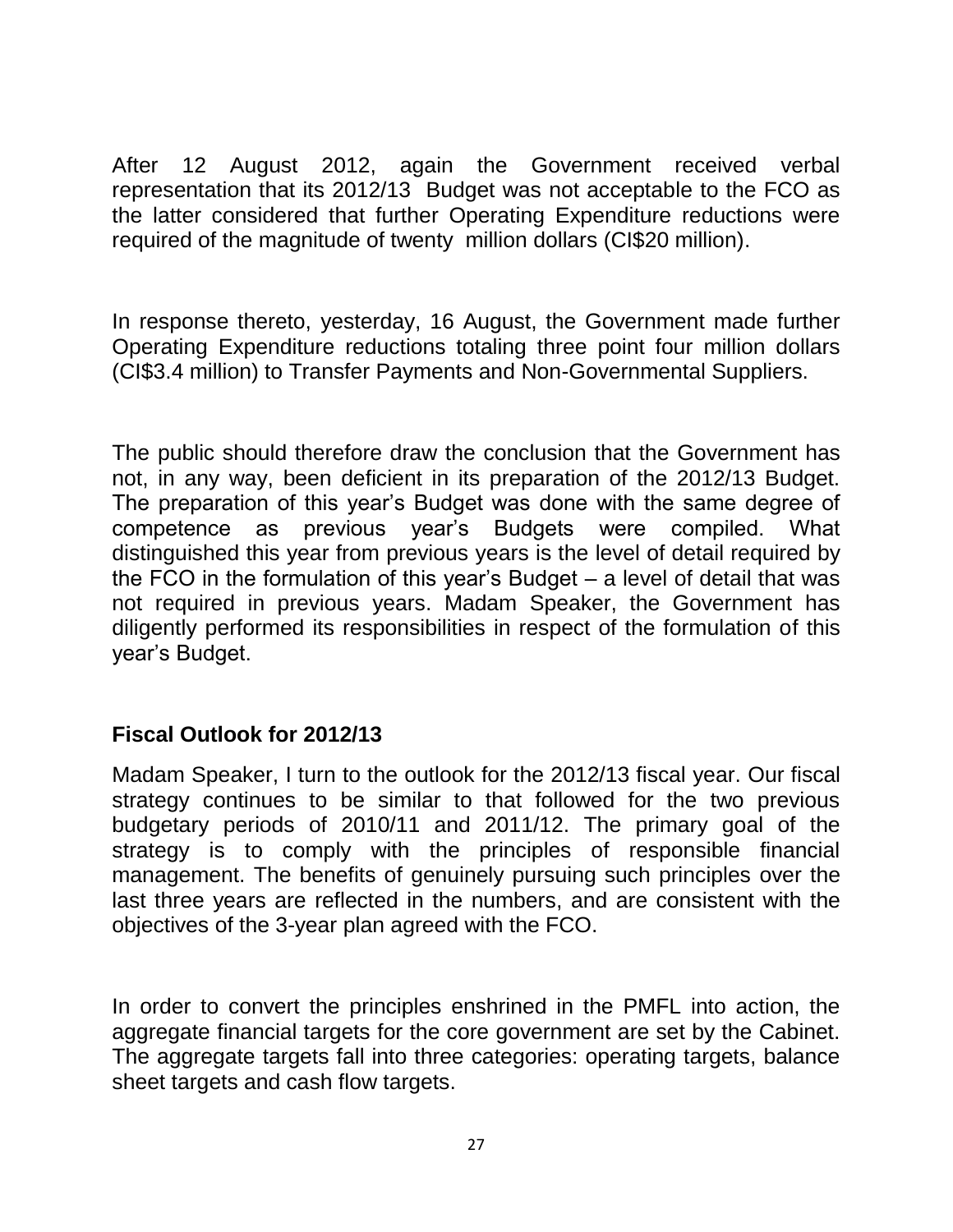Apart from the setting of targets, it is necessary to speak to the conceptualization of the three year fiscal plan in May 2010 between the government and the Foreign and Commonwealth Office, as this government undertook to clean up the fiscal mess that we inherited in 2009. To date, the greatest endorsement of the plan has come from the double A international credit rating assigned to the Cayman Islands during the depths of the world's most prolonged international recession in recent decades.

It must also be reiterated that the UDP government was proactive in commissioning the Miller Report. The findings and recommendations of the report did not sit on a shelf to gather dust; instead the recommendations were taken seriously, and initiatives to review the public sector were put in place. There is no doubt that such action contributed to increased efficiency, so evident in the public sector during a most unfavorable economic environment.

Having not given in to suggestions to trim the size of the public sector in the way the previous UK Labour Government wanted in the face of the recession, those same public sector workers have had to put the systems in place to achieve the targets, consistent with our fiscal plan. As a consequence, the government has been able to comply with all non-debt related principles of responsible financial management outlined in the PMFL.

Madam Speaker, the forecast operating surplus for 2012/13 is expected to be eighty-one point nine five million dollars (CI\$81.95 million). This represents a significant improvement from the actual unaudited operating deficit for the 2011/12 fiscal year of ten point three million (CI\$10.3 million).

The total forecast operating revenue is projected to improve significantly due to the introduction of some twenty-four (24) revenue enhancement measures along with the slow but steady recovery in the economy. As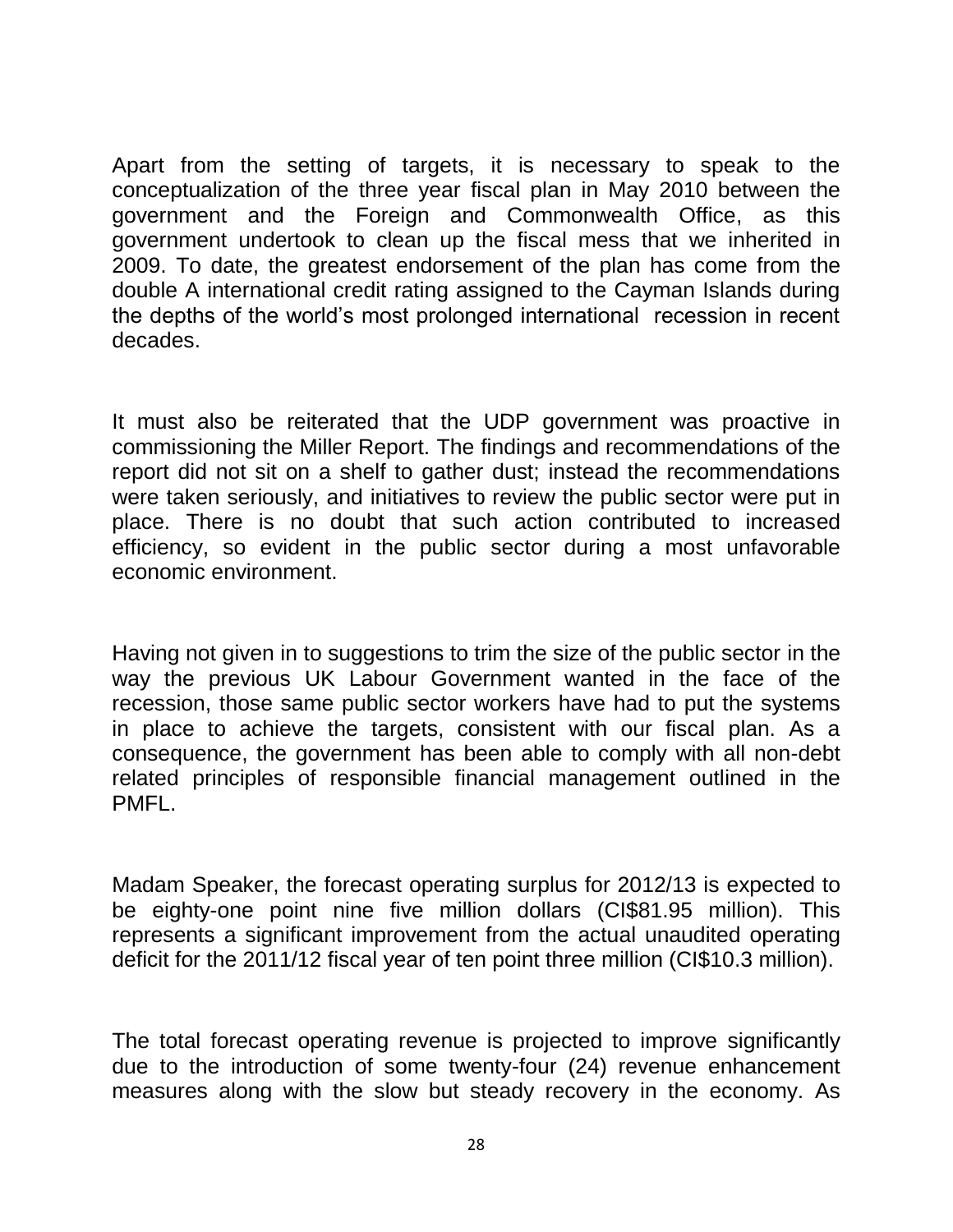such, the revenue target is six hundred and forty-nine point five million dollars (CI\$649.5 million) for the fiscal year 2012/13.

The 24 revenue measures included in this Budget have been developed in conjunction with input and support from various Private Sector partners. These new revenue measures are a combination of increases to existing fees as well as the introduction of some completely new fees; together they are expected to generate approximately ninety point four million dollars (\$90.4 million) in new revenue for the Government during the 2012/13 fiscal year.

The main revenue measures being introduced for the 2012/13 Fiscal Year are:

- $\Box$  Increases in Fees charged to Directors for various regulated and unregulated entities under the Companies Law – this is forecast to earn approximately twenty-one point three million dollars (\$21.3 million);
	- $\Box$  Increases in Fees charged to Exempted Limited Partnerships which is forecast to earn approximately thirteen million dollars (\$13.0 million);
	- $\Box$  The introduction of new set of fees for Professional Directorships – this is forecast to earn approximately ten million dollars (\$10.0 million);
	- $\Box$  Increases in Bank and Trust License fees  $-$  this is forecast to earn approximately nine point four million dollars (\$9.4 million);
	- $\Box$  Increased Work Permit Fees  $-$  this is forecast to earn approximately six point three million dollars (\$6.3 million); and
	- $\Box$  Increased annual registration fees for Exempt Companies this is forecast to earn approximately five point two million dollars (\$5.2 million).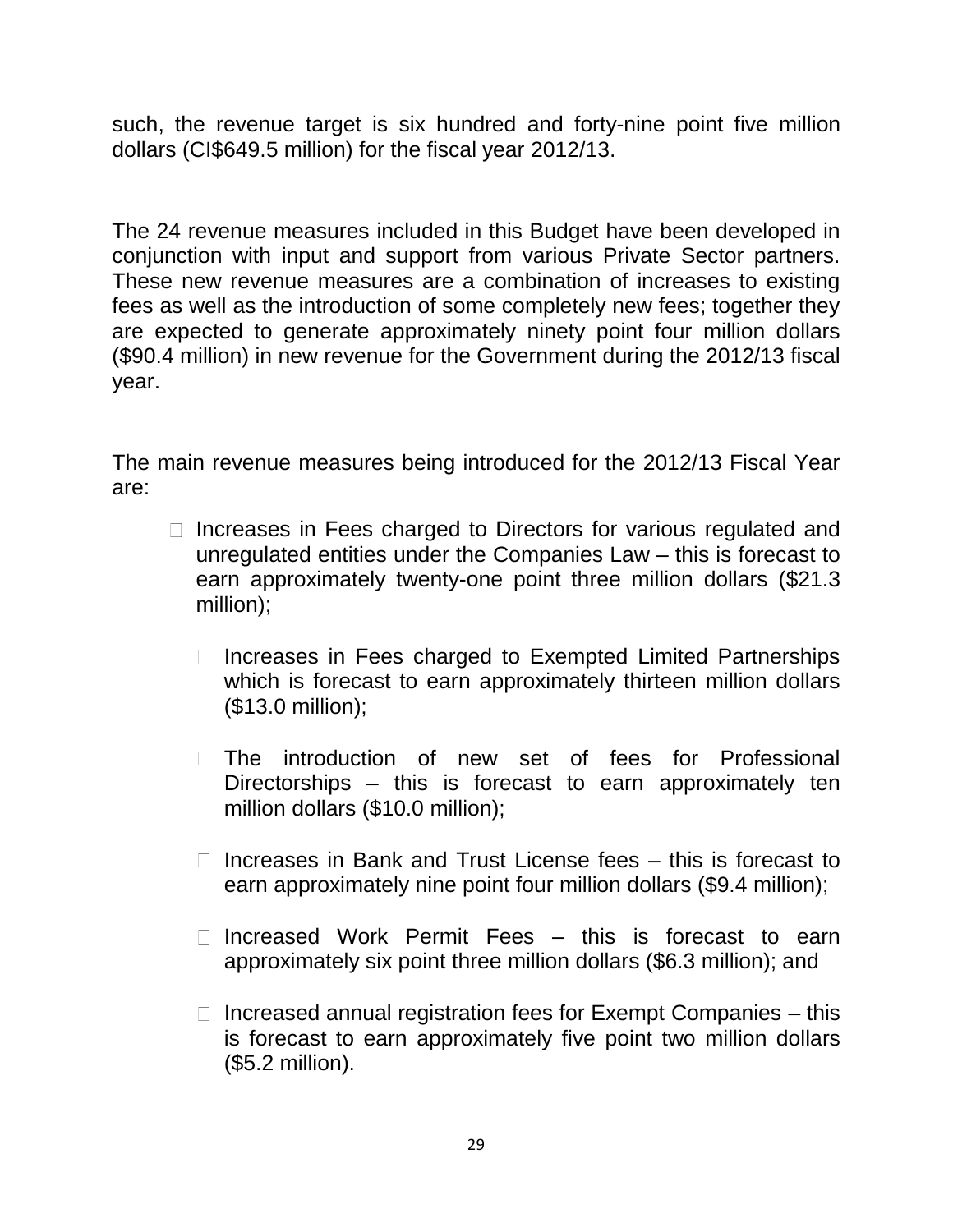Other Revenue measures included in the Budget are: Import Duty on Cigarettes; Import Duty on Alcohol; Tourist Accommodation Taxes; Departure Taxes; Stamp Duty of Land Transfers; Stamp Duty on Property Insurance Policies; Master Hedge Fund Registration Fees; Traffic Regulatory Fees; Boat Fees for non-commercial vessels; Company Registry Fees; and Monetary Authority Transaction fees.

Our confidence in the revenue projection is consistent with the development and implementation of a more stable and sustainable revenue base for government, which is one of the elements of our fiscal strategy.

The total forecast operating expenditure of five hundred and sixty-seven point five million dollars (CI\$567.5 million) for 2012/13, reflects government's strategy of taking definitive steps to control expenditure in a sensible and logical manner.

Madam Speaker, of the two balance sheet targets, net worth is the easier to comply with because it represents the difference between the assets and liabilities of the core government. The other balance sheet target is borrowing, which is set in terms of debt servicing cost for the year; bearing in mind, however, that debt servicing cost in any given year is the cost associated with debt that has accumulated over preceding years.

Therefore, the fact that the government did not engage in any new borrowing in 2011/12 does not necessarily translate into an immediate reduction of debt servicing cost on outstanding debt. This is why in 2009 my government embarked on restructuring some of the government's existing short-term debt to more long-term debt, to achieve some reduction in interest costs.

Typically governments around the world are involved in deficit financing, but this option is not available in the context of Cayman's PMFL legislation. As a result, the best of initiatives have to be conceived within available operating surpluses, which we are expected to achieve. The green initiative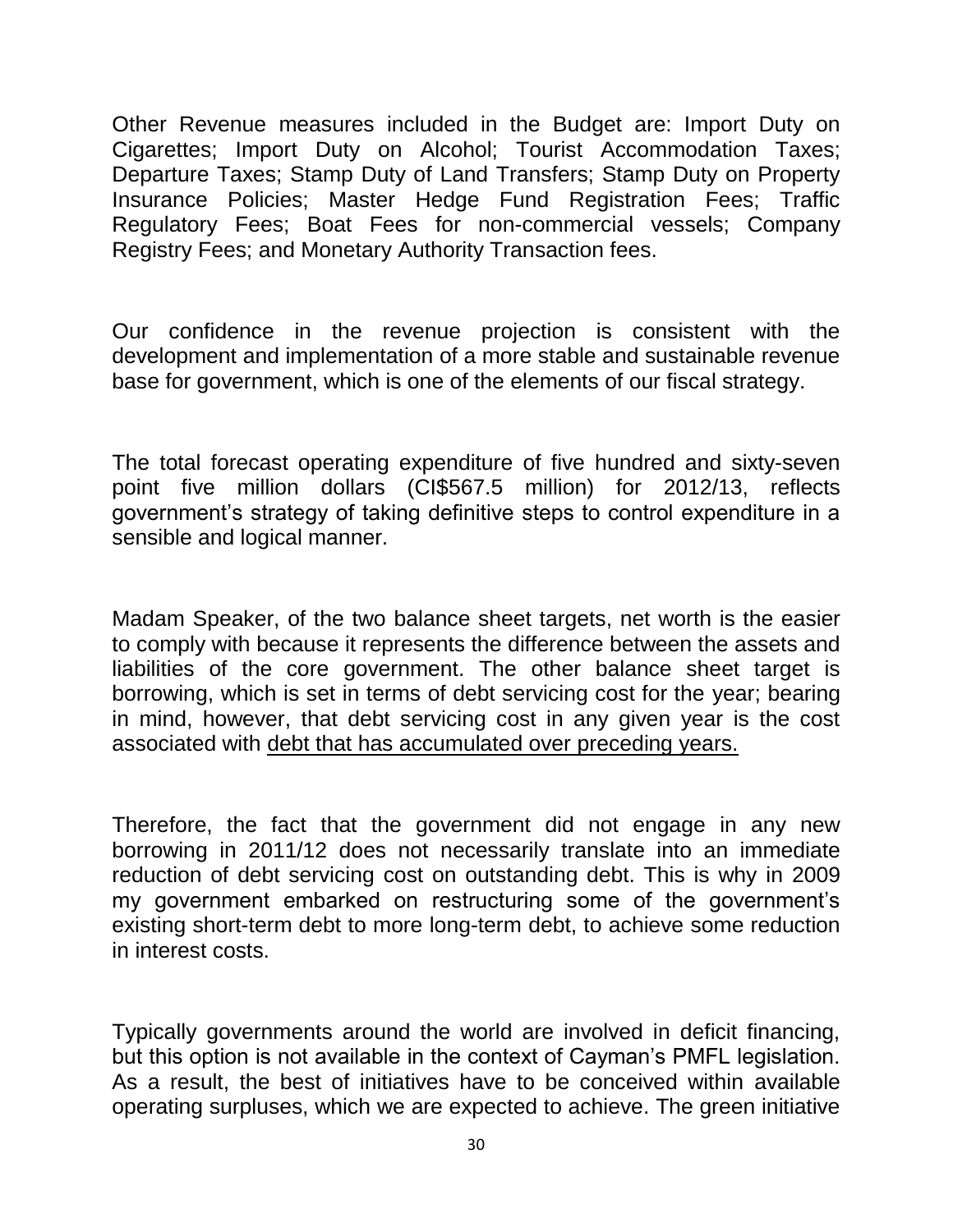to push for solar power and other alternative energies is a case in point. This policy is so crucial that we tried to borrow some twenty to twenty-five million dollars (CI\$20 to CI\$25 million) to make it happen. This is another critical development challenge, Madam Speaker; to ensure sustainable development, we need sustainable energy sources, and we need to start in earnest now. However, the FCO rejected that financing plan so we had to pull the plan to come back another day.

Madam Speaker, being in a position to not have incurred new long-term borrowing in 2011/12 is a major accomplishment that will be continued in the 2012/13 fiscal year. This demonstrates in a most profound way, my government's commitment to and ability to sustain fiscal discipline as a major plank of our fiscal strategy.

I stated in last year's budget address, and I can repeat it this year, that fiscal discipline has reduced the need for external borrowing, and, has accordingly reduced financing costs. As a result, the available resources can now be applied to provide services which the public needs. Furthermore, the country's debt burden will decline over time – thereby protecting the public purse for the longer term.

The fiscal year 2012/13 will be the second consecutive year in which the government does not undertake any long-term borrowing. My government claims this as a major accomplishment for the second time in a row.

We have made meaningful progress as my government paid down the outstanding public debt by twenty-five point nine million dollars (CI\$25.9 million) in 2011/12, and plan to pay down a further twenty-six point four million dollars (CI\$26.4 million) in 2012/13.

Madam Speaker, cash flow targets relate to the three categories that make up the cash flow statement: operating cash flows (consisting of operating receipts and payments); investing cash flows (made-up of equity injections and the purchase or construction of assets); and financing cash flows (which relate to loan repayments).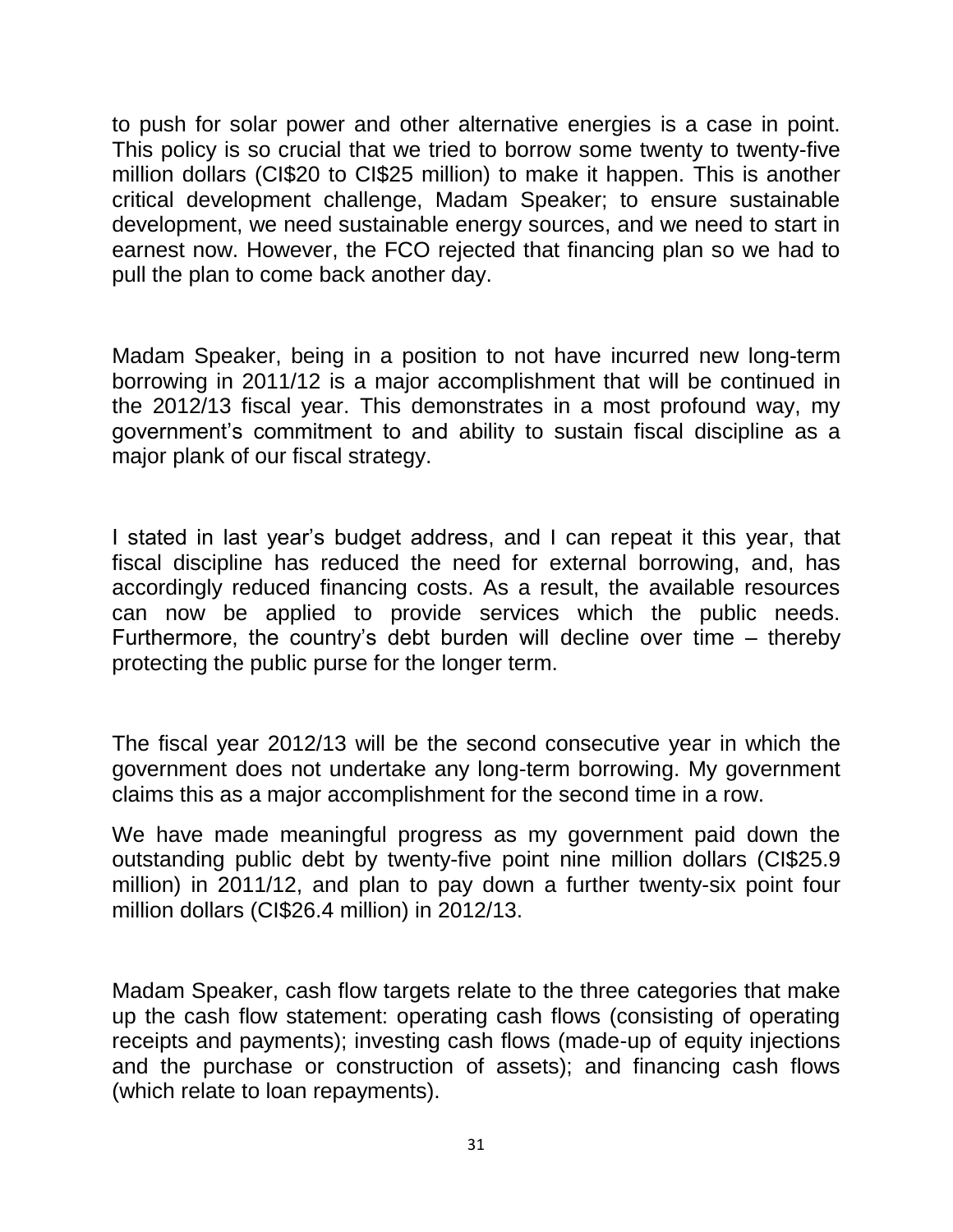It is imperative that the 2012/13 financial year becomes the last year in which the government does not meet any of the compliance targets in the PMFL.

Madam Speaker, the best ways to address this lack of compliance will entail ongoing control of Operating Expenditure; limiting long-term borrowings; and a return of healthy sustainable growth in the economy. The latter is also clearly the best way to ensure incremental growth in government revenue.

This course of fiscal prudence will put our government in a position to make better use of the public budget to chart the Cayman Islands' social and economic development path. As we seek to address the broad development agenda, however, it is inappropriate at this stage in our development that failure to comply with a PMFL ratio by a narrow margin should be enough to allow any external authority, including the Foreign and Commonwealth Office, to dictate the nature of our annual budget.

I have said it before and I say it again, in my capacity as Premier and Minister of Finance, and on behalf of the Government – this is a retrograde step for Cayman, with our long history of competent self-governance, and our ability to pay our own way, without Grant Aid. But we cannot get away from this situation, which was brought about by the PPM when it left the Islands' finances in a terrible state.

Notwithstanding such sentiments, my government is determined to comply with the financial targets as outlined in the Public Management and Finance Law, within the context of the 3-year plan. So committed is my government to the principles of prudent fiscal strategy that we are prepared to finance executive capital investment activity, out of cash generated from operating surpluses, and existing cash reserves only – no borrowings.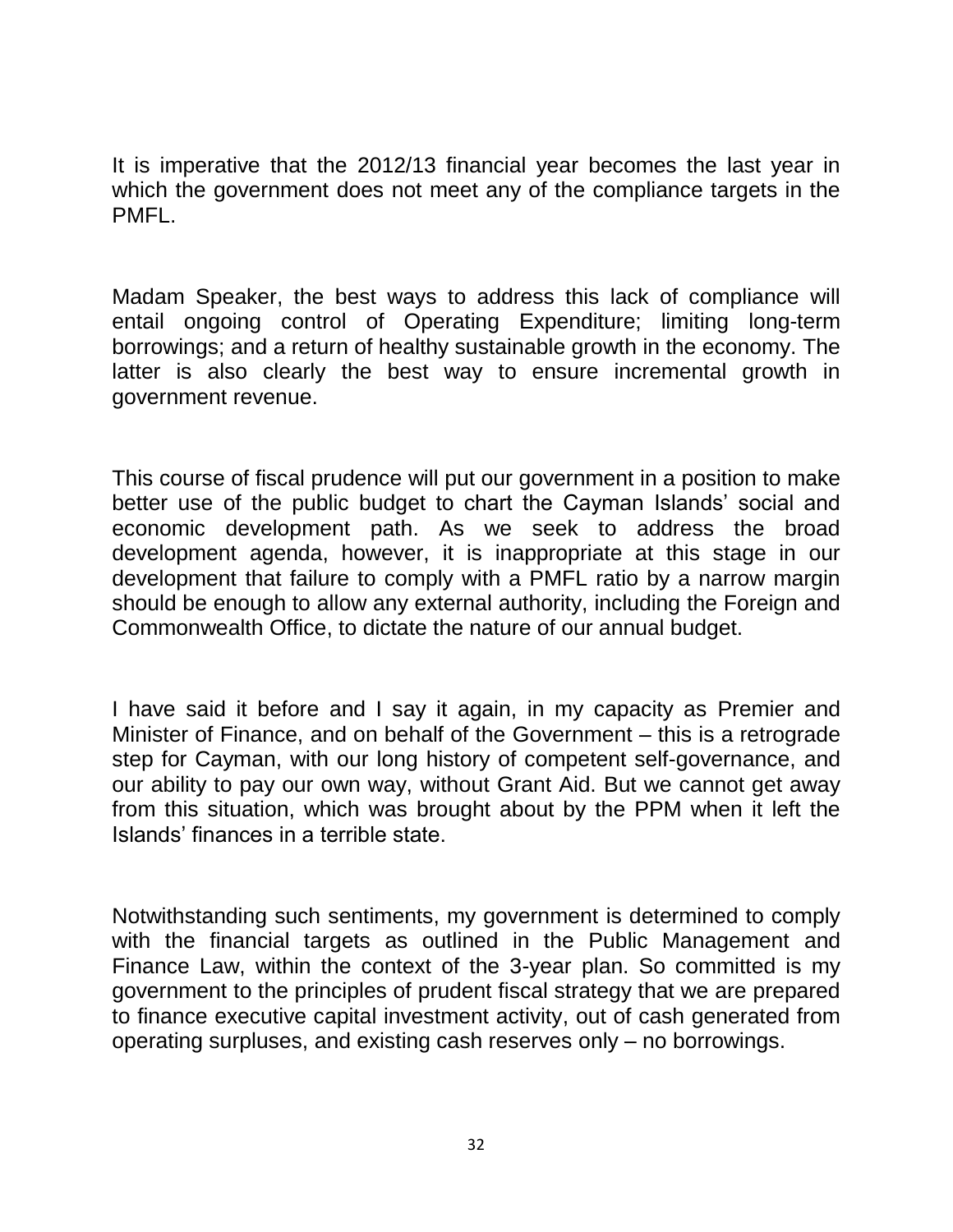This commitment makes it more critical to partner with private sector investors, in ways that do not add to the country's public debt in the immediate future.

#### **Domestic Outlook and Strategic Focus**

While I have presented solid evidence of the improvement in government's finances over the last three years within the framework of the 3-year plan, as a government, we do not intend to rely solely on growth in the international economies as the basis for growth in the Cayman Islands' economy. Therefore my government's focus, having restored some stability to its finances, is to revive the country's economic activity by continuing to encourage investment and creating jobs, through private/public sector partnerships.

These partnerships present both great investment vehicles in a soft economy, and an excellent means to assist in the management of the public debt. Instead of borrowing externally to fund capital investments or operating activities, the government is opting to give incentives to the private sector with the objective of creating jobs, facilitating wealth investments across different economic sectors and to the benefit of both small and large businesses.

Madam Speaker, I say again: the best strategy for achieving sustainable growth in the Cayman Islands' economy is to inspire the private sector to do what it does best, create wealth and generate jobs. In the meantime, we will manage the government's finances to stave off any threat of devaluation of our currency, and maintain an international credit rating befitting of a country of choice.

The seriousness of the need to have a workable strategy which supports inward and domestic private sector investments, is brought home sharply in light of the downgrading of the economic outlook for both the United States and the Euro Zone. Last month, the economies of Britain and Spain went back officially into economic recession. These developments suggest a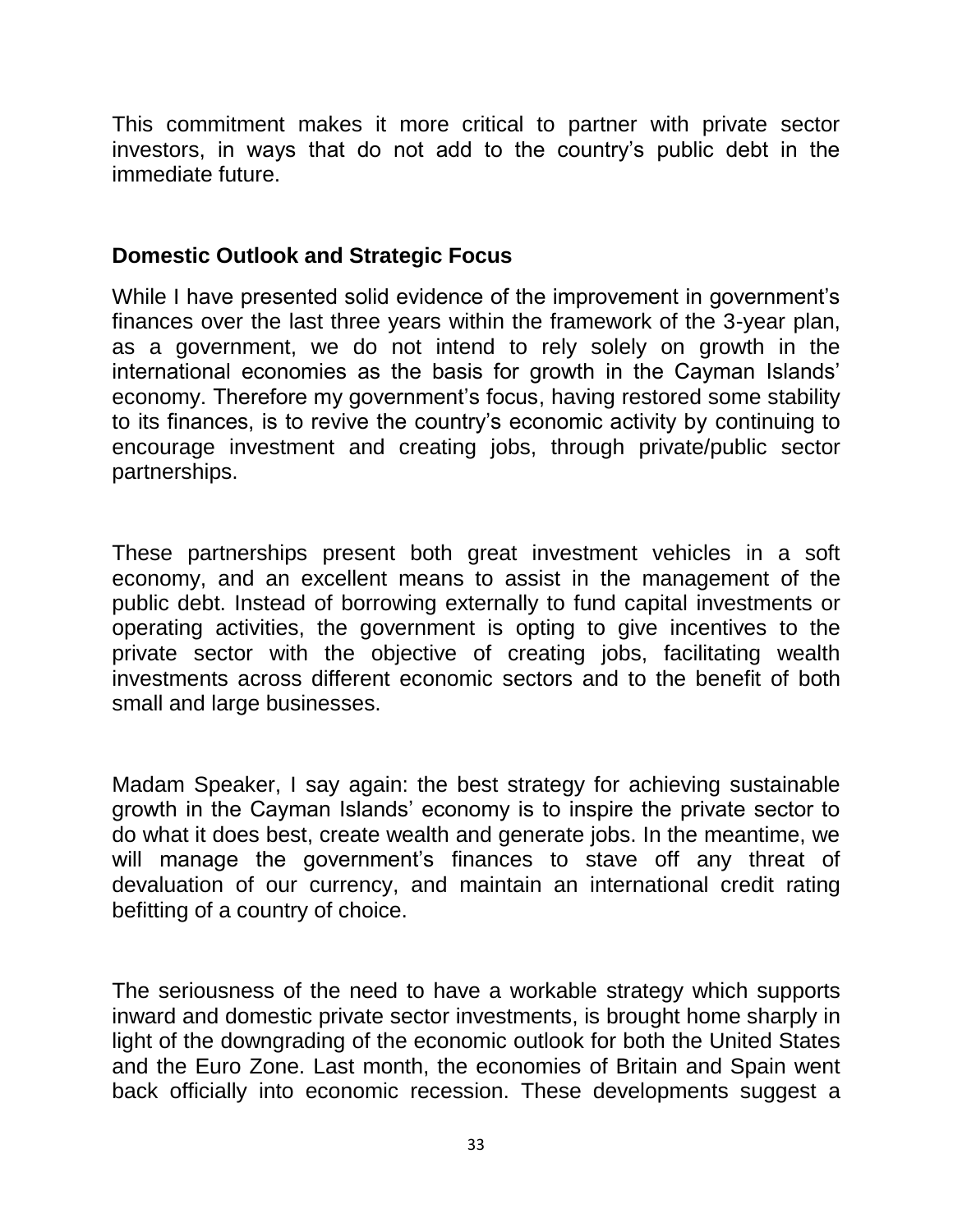continuing high degree of uncertainty among the advanced economies, which remains a threat to the pace of the Cayman Islands', and the whole world is economic recovery. It is of particular concern that the two major source markets for our financial and tourism services are not yet over the hump.

## **GDP Growth**

The forecast growth of real GDP in the Cayman Islands is two point three percent (2.3%) in 2012/13, supported by modest but stable growth of demand for tourism and financial services, and some concrete evidence of start-ups in the construction sector. These start-ups include the development of Cayman Enterprise City, the new Narayana Cayman University Medical Center plus other projects, as well as the ForCayman Investment Alliance development of hotel and related services to enhance tourism and infrastructure facilities along the Seven Mile Beach.

In addition, government projects such as the cruise ship berthing facility in George Town, the extension of the Owen Roberts Airport, and the continuing work on the schools, will assist in boosting construction.

Any significant stimulation of growth prompts a rise in the level of population on the Islands. This in turn stimulates demand for services in several other sectors such as wholesale and retail, real estate, renting and business activities, hotels and restaurants and even financing and insurance. We are grateful for these investments and happy to encourage them, since clearly the inability to borrow as part of our fiscal strategy, reduces the capacity of the government to assist in stimulating economic activity. All of this will bring growth and jobs; money in people's pocket.

Madam Speaker, it therefore does not require a Doctorate in Economics to understand that private sector investment, facilitated by government incentives, is an absolute must for achieving sustainable economic growth in the short to medium term. The role that government has in influencing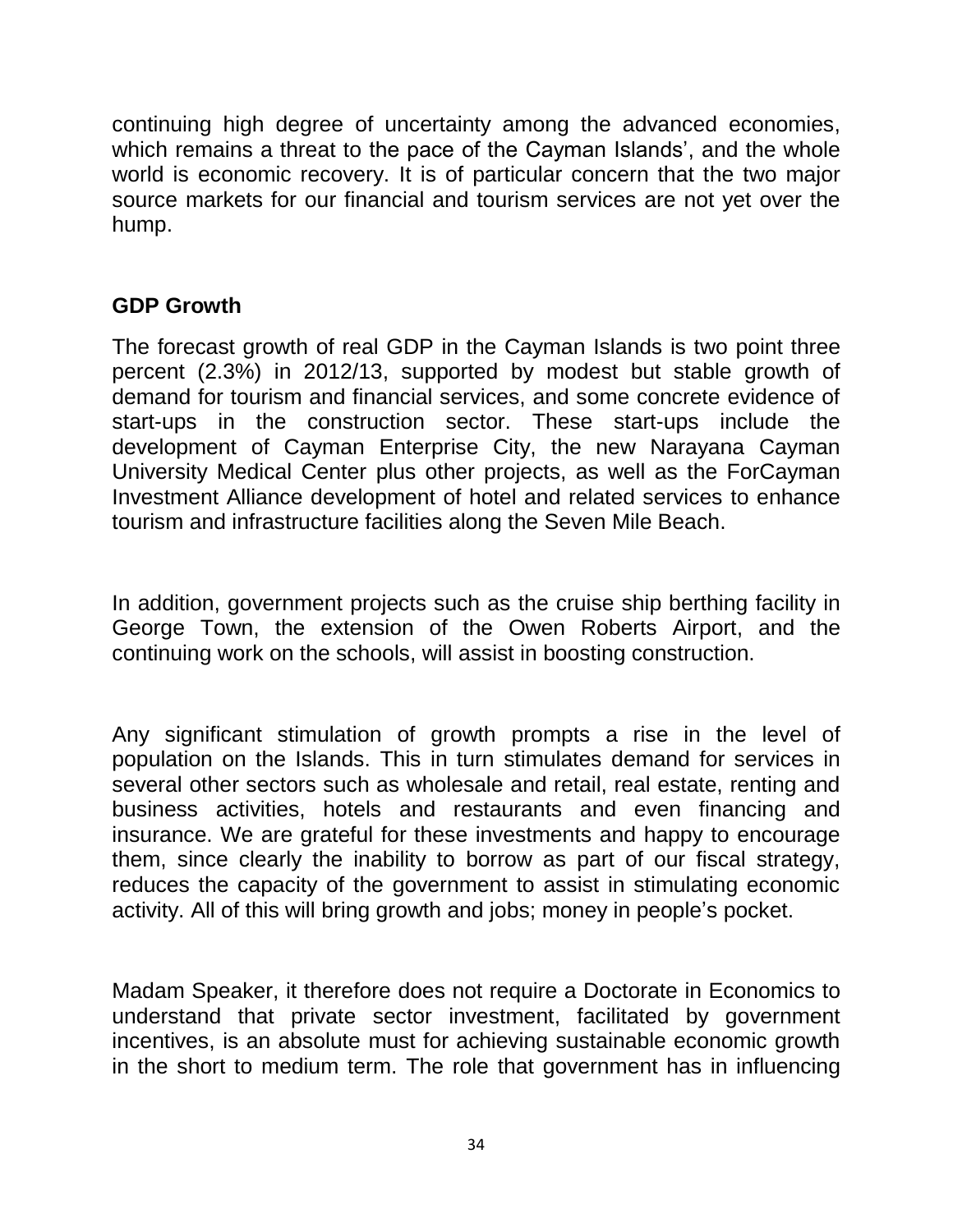investment decision-making is proportionally larger in a small, open economy with a fixed exchange rate, like ours in the Cayman Islands.

One of the ways we intend to generate value for money, efficient delivery and best results for the common good, is by deploying targeted expertise. There will therefore be established a Strategic Delivery Unit under the Office of the Premier, reporting to a Delivery Board consisting of myself, the Deputy Governor, the Chief of Staff, and the Financial Secretary. The dual task of the experts to be employed within this Unit will be to drive the project delivery from established undertakings – the Special Economic Zone, the Narayana Cayman University Medical Center, etc; as well as to otherwise facilitate key areas of cross-Ministry cooperation and collaboration.

Another significant measure we propose to undertake is the re-appointment of the Term Limit Review Committee, to review the recommendations made. We are looking at this critical area closely, knowing its potential to support or discourage business, through the whole economy.

Apart from fiscal prudence, the prices of energy, food and money are crucial factors that impact the rate of growth in all economies. Changes in the price of energy, as measured by changes in oil prices, are expected to favour economic growth over the next twelve months. Over the same period, the rate of growth of food prices is forecast to slowdown; again sending a positive signal to the economy. In the meantime, the price of money – interest rates – is not projected to rise significantly.

It is anticipated that the modernization and enhanced regulation of the financial services industry will yield greater benefits for government and the private sector in the coming year. An example of such benefits may be seen in association with the passing of our Insurance Law 2010, which facilitated the creation of two new classes of insurance. The Law encouraged the formation of special purpose vehicles explicitly for the creation of reinsurance arrangements such as catastrophe funds financed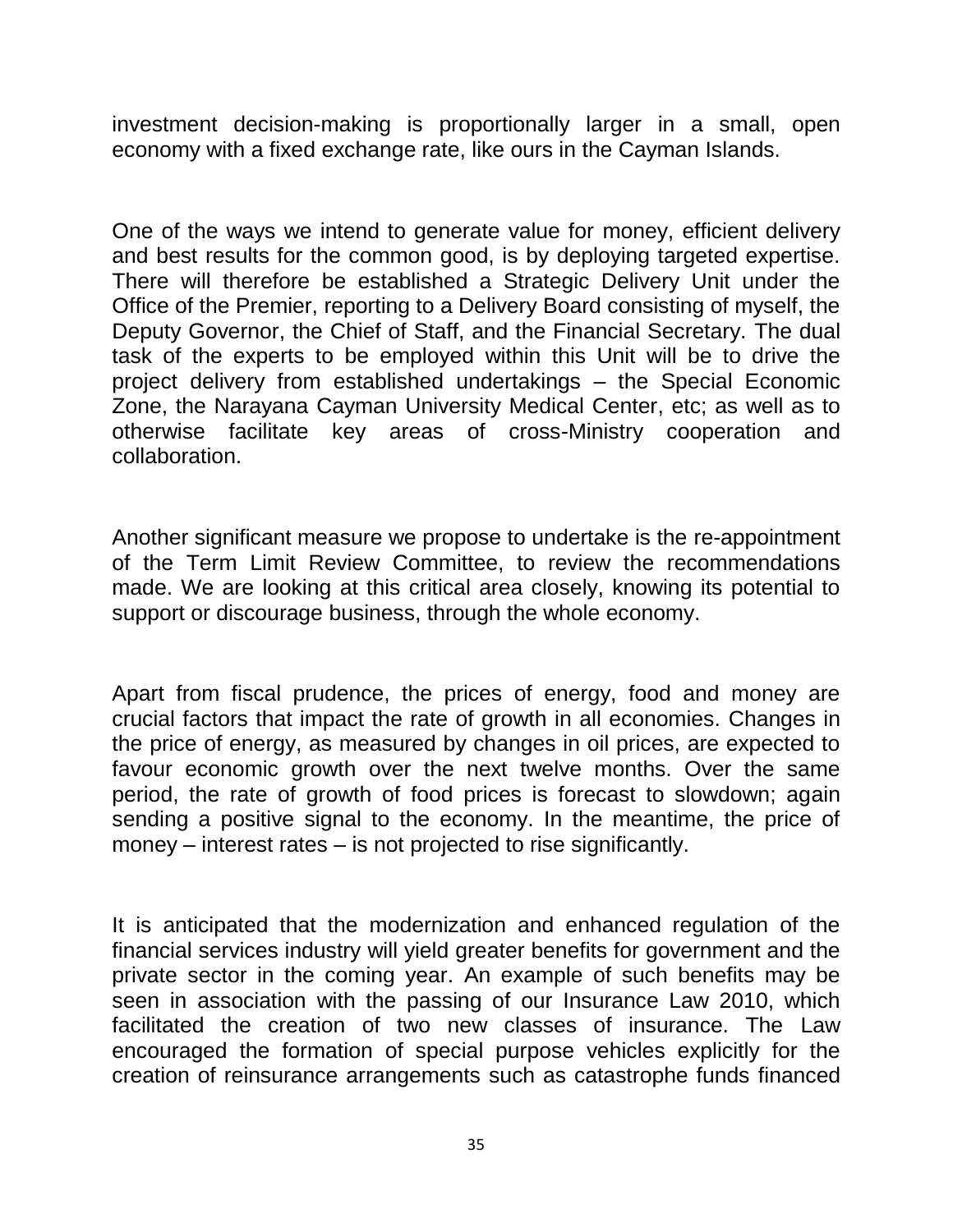through the capital markets. In addition the law accommodates a class of reinsurers or reinsurance companies domiciled in the Cayman Islands.

The net position therefore is that notwithstanding the recent setback in two of the major economies in the Euro Zone, the conditions for stronger growth in the Cayman Islands' economy are in place for 2012/13.

## **Inflation Rate and Employment**

With a forecast for stronger economic growth, this is expected to lower the unemployment rate and increase inflation at a slower pace. These changes while positive are not expected to be dramatic; with the unemployment rate forecast to be five point nine percent (5.9%), and inflation to reach two point one percent (2.1%) in the coming fiscal year 2012/13.

A major contributor to the slightly higher inflation rate is the increased demand for rented housing, which comes with the boost in economic activity. A pick-up in the labour-intensive construction industry, while improving employment levels will not generate a return to the pre-crisis employment numbers experienced in the fiscal year 2007/2008. However the increased numbers of employed persons will impact on the domestic cost of living.

### **Current Account**

For the fiscal year 2012/13, the deficit on the current account of the balance of payments as a percentage of GDP as in 2011/12, is expected to be about the same, that is, eighteen point one percent (18.1%). This is based on the forecast that the growth in imports and remittances, caused by increased economic activity and higher employment, will match changes in the inflows from tourism and financial services.

Madam Speaker, it is very important that it is clearly understood that the balance on a country's current account of its balance of payments is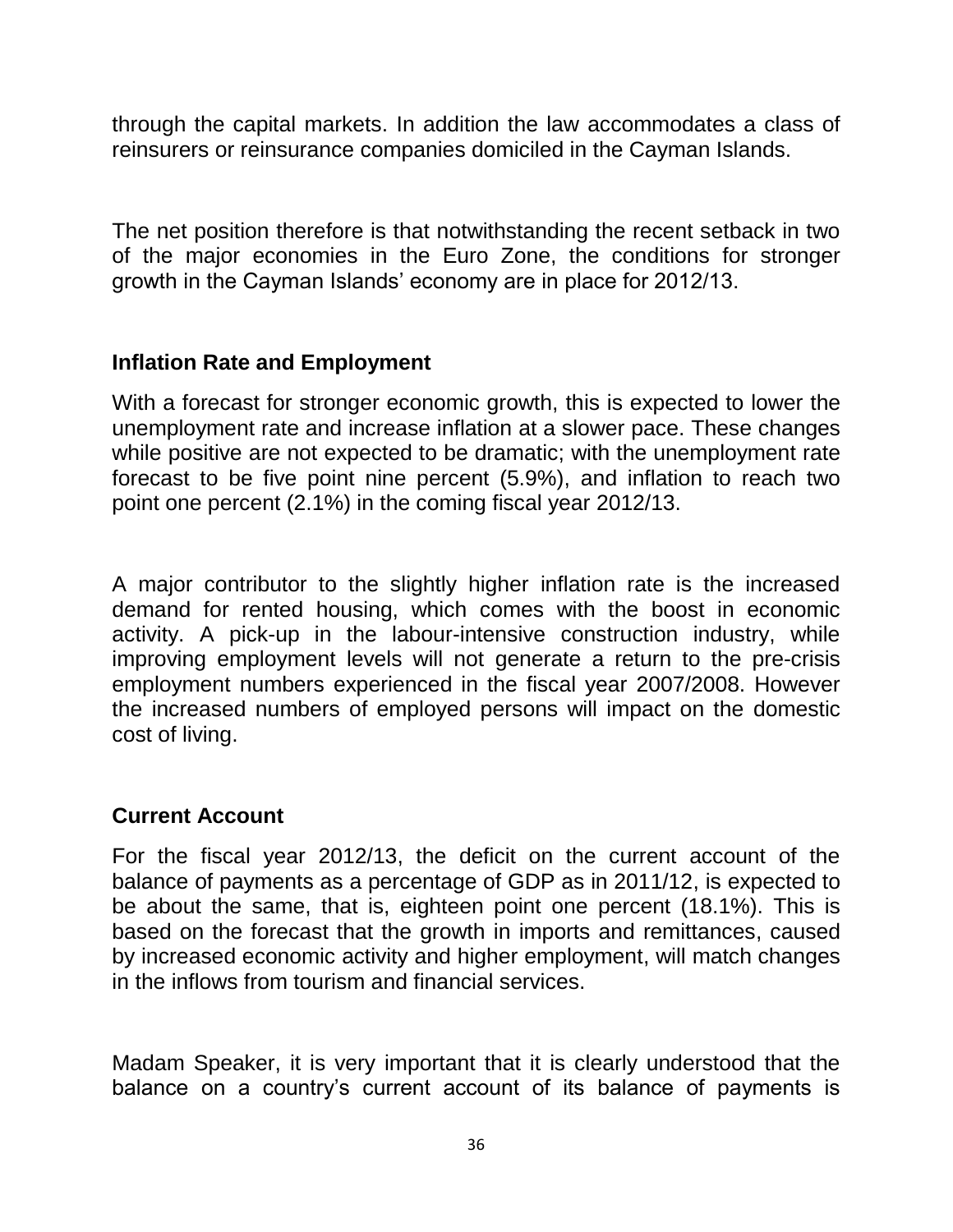completely different to a National Government's Budget results. It is therefore quite possible for a National Government – as is the case with the Cayman Islands Government – to have a Surplus arising from its Revenues and Expenditures whilst the entire country has a Deficit on the current account of its balance of payments: the two differing results can co-exist.

Apart from inflows related to tourism and financial services, the overall balance of payments will receive a boost from private capital investment associated with the projects which were outlined earlier in the speech. When declining debt service payments are accounted for, given the restructuring of debt and no new external borrowing, the benefits are reflected in the overall balance of payments, not just the current account.

The benefits of the government's foreign investment and external debt policies become even more evident in the following fiscal years 2013/14 and 2014/15. The government will be in compliance with all the principles of responsible financial management outlined in the PMFL by 2015/16, if not earlier, that is in 2013/14, given how close we are to meeting the net public debt target.

### **Economic and Social Policy Focus**

Madam Speaker, there is no doubt that my administration took over the reins of government at a most difficult time and in fact, had handed over to us some very serious financial problems. In my message in the UDP's Manifesto for 2009, I told the voters that we are facing the largest global economic crisis since the 1930s and that the Islands are at a critical point in our country's history. The crisis is still with us, but its focus has shifted away from the United States of America to the European countries. Wherever its focus, the Cayman Islands' economy has had to battle in the last four years; and notwithstanding the shifting tides of economic turbulence, we as a government have much to report in terms of promises kept and positive performance.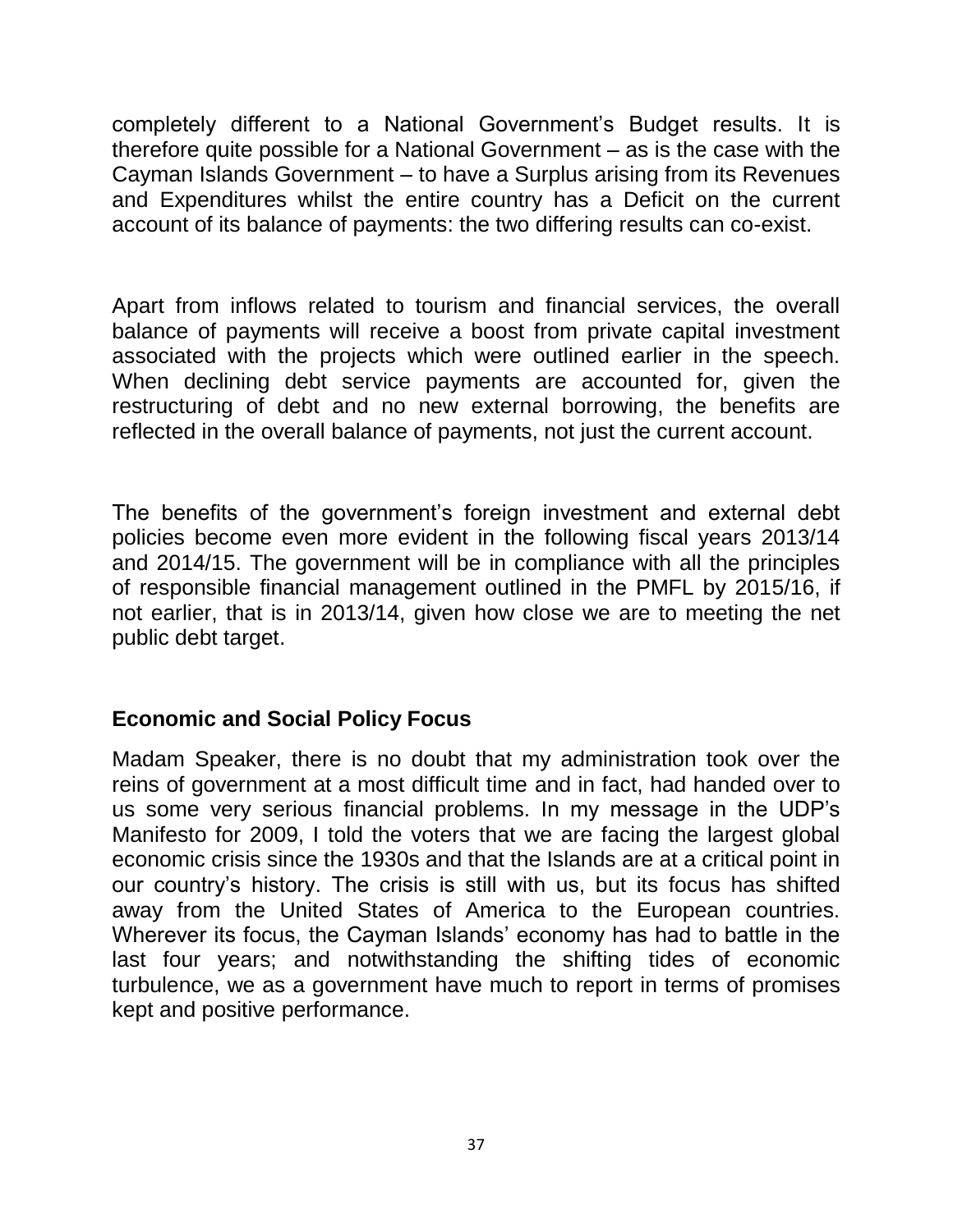Last year, I talked about the marriage between the economy and the society. I talked about the unemployment rate being the ultimate indicator of the country's economic performance. Then I asked the question: what good is it, if by some statistical measures we have a strong economy, but people cannot find work?

The task of ensuring work for our people is a fundamental responsibility of any caring government. In the circumstances, it required us to clean up some mess which we found and we have done just that. As a result, the environment is truly set for stronger economic growth, through the partnerships for recovery that we have embarked upon.

Our tourism sector, which was in decline when we assumed office, has recovered because of measures we took. Our financial services industry, which was facing major international challenges, is recovering. Because of measures we took, our economy, which deteriorated every year while the PPM Government was in office, is showing signs of recovering.

We did not put the economy on auto pilot and hope for external forces alone to drive our recovery. I would have had better sense to say that with the fall of Leman Brothers, our loss would be negligible; we would only lose a mere \$200,000. In keeping with our Manifesto, we acknowledged the need to actively address the economic crisis in the Cayman Islands. The main focus was on restoring prudent fiscal management and by any indicator, although through the most difficult circumstances, the UDP government has done so. We promised, and we have performed!

The Cayman Islands needed new ideas and strong leadership – not only to weather the economic storm – but to put us back on solid footing for the challenges and opportunities ahead. The marriage between the economy and the society, at a minimum, demands quality healthcare for every family, and requires that not only each child, but each person, in this fast-changing world, has the ongoing educational opportunities to prepare them for success.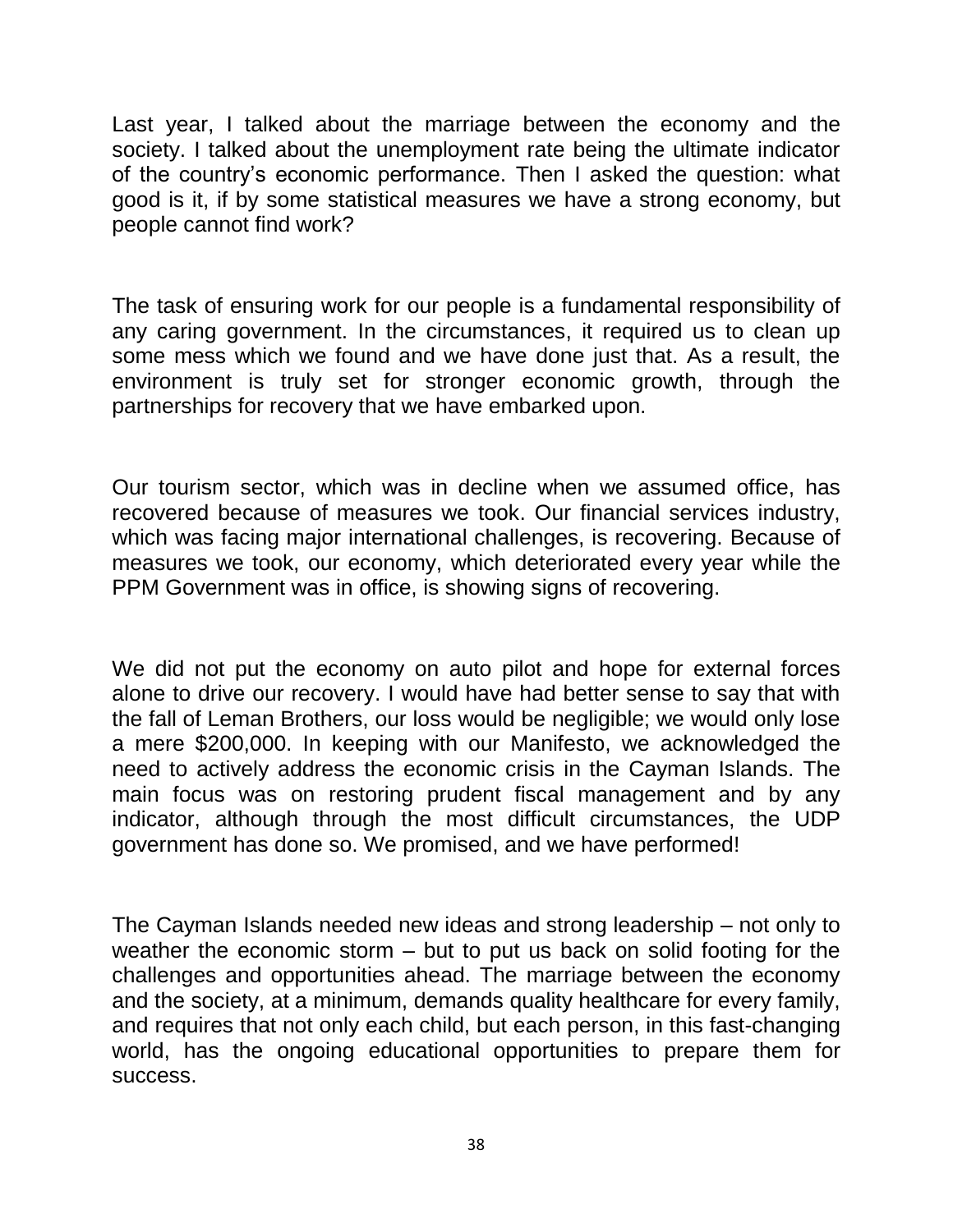A fundamental part of achieving stability and sustainability in our economy and society is to ensure the successful participation of Caymanians in the financial services industry and tourism. We recognized that the foundation for successful participation is more effective partnerships between the public and the private sectors, the domestic and foreign entities, between workers and employers. This network of partnerships is required for success, whether economic, social or political.

Almost immediately on assuming office, we made important changes to bolster our policy, legislative and communications infrastructure within the Ministry of Finance to ensure that we are in the best possible position, to manage our interests in relation to the international community. Today, the Financial Services Secretariat is strengthened with integrated policy, and staffed by Caymanians with legislative, legal and communications expertise, under the Ministry's direction.

In addition to strengthening the Secretariat, the work-load of the Cayman Islands Monetary Authority (CIMA) has been expanded to cope with the increased international scope of our regulatory, supervisory and antifinancial crime framework. To facilitate this expansion, CIMA has enhanced its automation of businesses processes. For example, on-line submission has improved efficiency and speed of the application process for the industry and allowed more effective monitoring of licensees and registrants, both in-jurisdiction and on-site.

CIMA has also implemented on-line payments and expanded automation across the Authority, which now makes it easier for the industry to do business with CIMA. The improved management information systems and electronic reporting have generated more accurate industry data, and by extension contributed to better decision making.

In addition to having upgraded the administrative and legal structure for CIMA, it also became the formal auditor oversight body under the  $8<sup>th</sup>$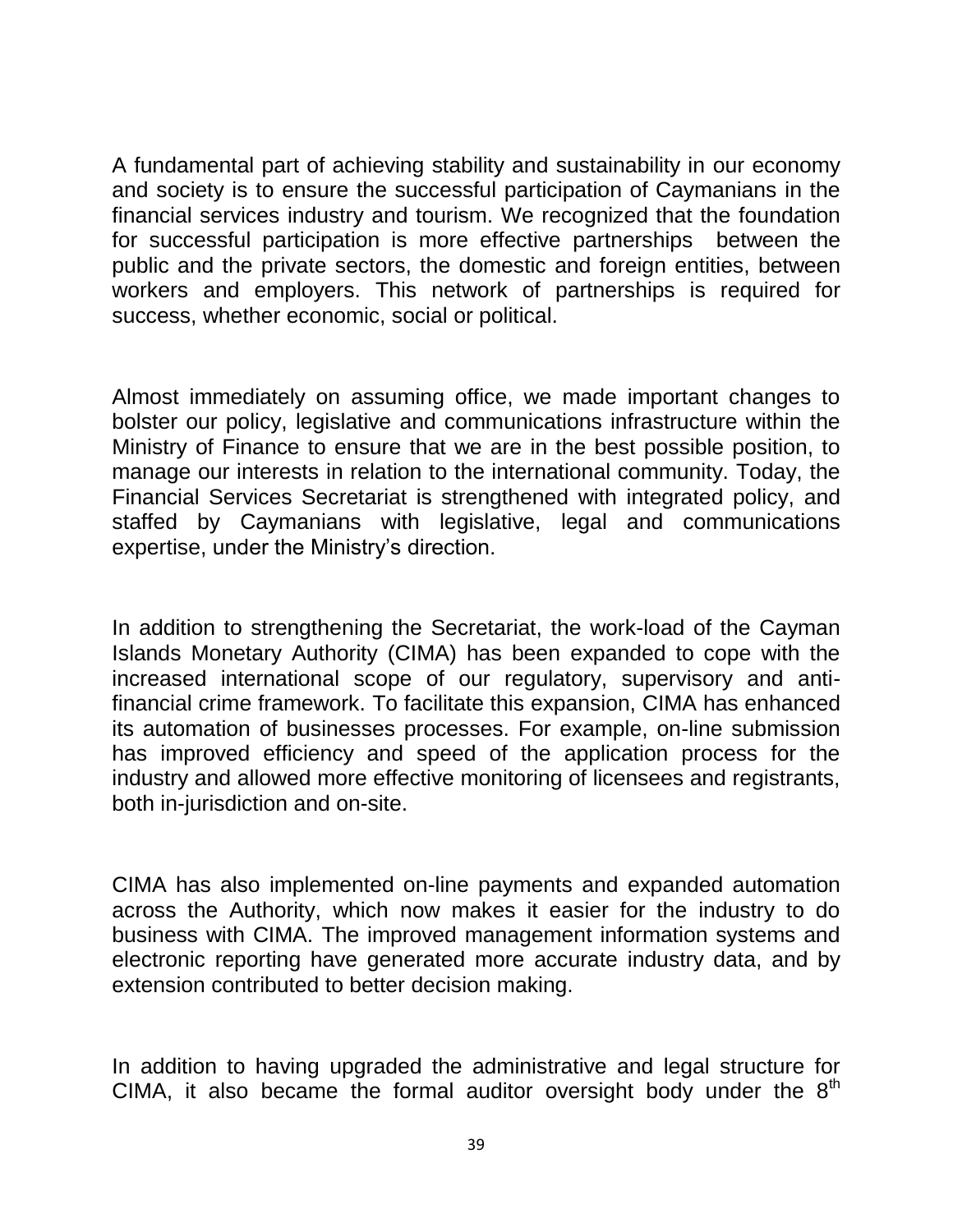European Union (EU) company law directive. This created a significant advantage to business for Cayman in the EU market, as we are now exempted from the registration and regulation requirements of the individual member states. Apart from the EU auditor oversight requirements, other initiatives were introduced in 2010 to put new standards in place and to enhance the supervisory regime.

As stated earlier, the passing of the Insurance Law 2010 has attracted large international reinsurance companies to Cayman, which has necessitated the training of staff in this class of business. The upgrading of the skills of existing workers, as well as the provision of guidance and counseling services and enhancement of careers assessment, are all part of paving the way for greater participation by Caymanians in the financial services industry.

Madam Speaker, along with expanding the traditional areas of the financial services industry, we embarked on a mission to attract foreign film and television productions to utilize our Islands and our surrounding seas for filming purposes. It is hoped that opportunities will become available for our local talent to get a start from which to develop.

We have established a one-stop repository of information for businesses seeking to expand, relocate to, or establish, a presence in the Cayman Islands. We promised, and we have performed!

Madam Speaker, in setting the stage for success in the Tourism Industry as promised in our Manifesto, we encountered the most prolonged international economic recession in decades, yet we were able to expand the service or our national airlines to include destinations like Dallas, and Panama. These are destinations that show great promise for traffic from their respective attachment areas. As indicated by the President of the CDB at its recent Board Meeting in the Cayman Islands, Panama's canal expansion in 2014 is also expected to offer significant new opportunities to our region.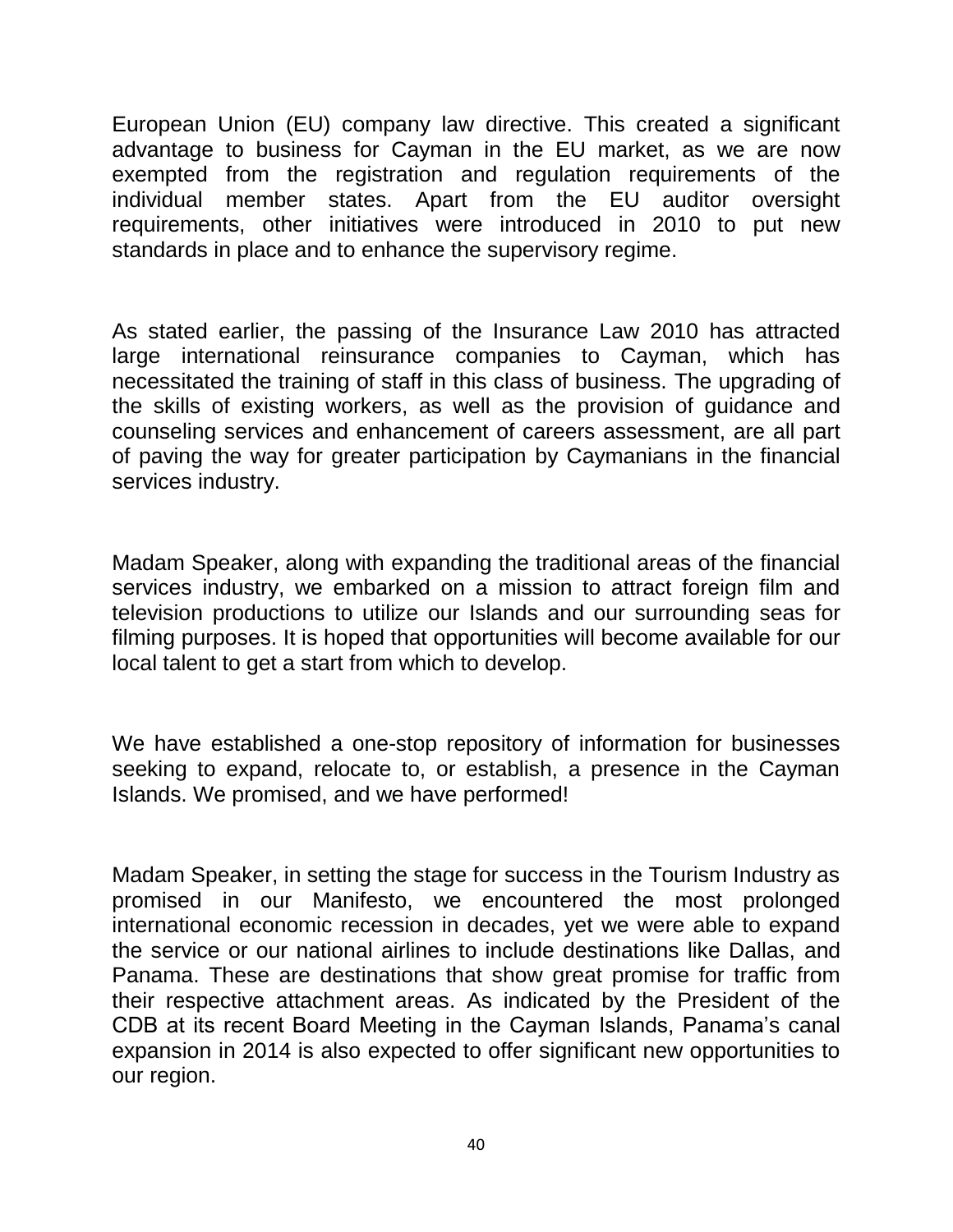# **Executive Assets and Equity Investments: 1 July 2009 to 30 June 2012**

Madam Speaker, notwithstanding that we have governed in the depths of a prolonged world economic recession, we are in a position to present a list of Executive Assets, Equity Investments of Ministries/Portfolios/Offices and Statutory Authorities and Government Companies, for the period 1 July 2009 to 30 June 2012 with projections to 30 June 2012.

During the period 1 July 2009 to 30 June 2012 Equity Investments of two hundred and fifteen million point three dollars (CI\$215.3 million) was used by Ministries, Portfolios and Offices for the purchase of entity assets, which included the following:

- $\Box$  Construction of two new high schools;
- $\Box$  Completion of the Government Administration Building;
- □ Construction and repairs to the Golden Age and Frances Bodden Homes;
- D Design and commencement of construction of the Drugs Task Force Marine Base;
- $\Box$  Implementation of the work permit Biometric System and upgrades to 911 system;
- □ Purchase and installation of CCTV cameras; and
- $\Box$  Other minor works and the purchase of other assets such as vehicles and equipment used by the Police and Ministries, Portfolios and Offices in the delivery of their outputs.

Madam Speaker, during the same period, 1 July 2009 to 30 June 2012, fifty-two point two million dollars (CI\$52.2 million) was provided as Equity Investments to Statutory Authorities and Government Companies.

Madam Speaker, during the same period 1 July 2009 to 30 June 2012, funding for Executive Assets of seventy-nine point five million dollars (CI\$79.5 million) was used primarily for the following:

- Fifty-eight point three million dollars (CI\$58.3 million) on the construction of the new government administration building;
- □ Fourteen point two million dollars (CI\$14.2 million) on construction and upgrade of road works on the three islands;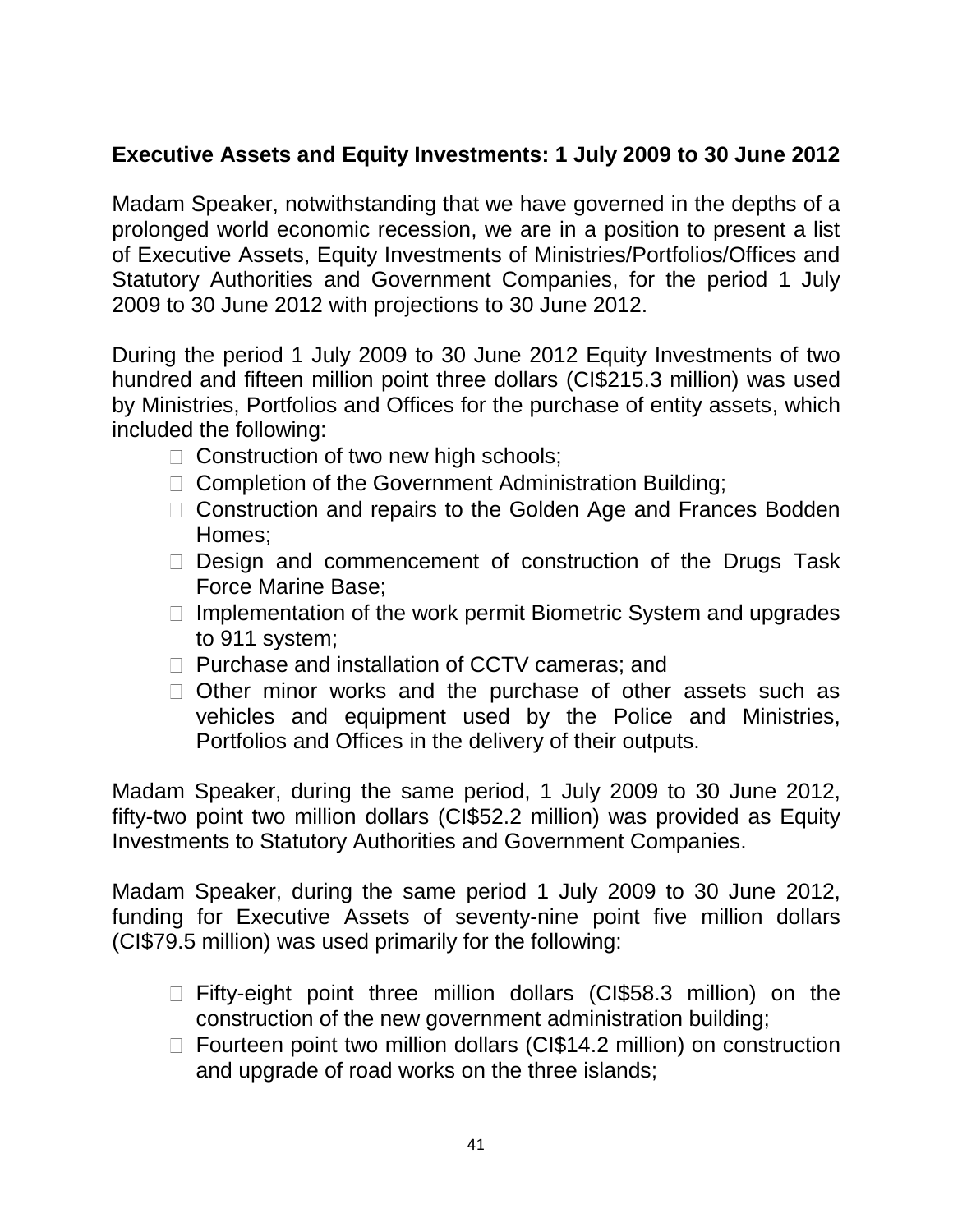- □ Resources are being added in the 2012-13 Budget for community boxing gyms in East End and West Bay. This has proven to be an outreach that is effective in teaching young men greater discipline, self-respect, and respect for others.
- $\Box$  Two point one million dollars (CI\$2.1 million) on the ongoing construction of a Cayman Brac emergency shelter;
- □ Zero point seven million dollars (CI\$0.7 million) on ramps and jetties including ongoing works on the Coe Wood Public Beach;
- □ One point two million dollars (CI\$1.2 million) for commencement work on the Juvenile Remand Facility; and
- Eleven point seven million dollars (CI\$11.7 million) for the purchase/construction of other executive assets such as works at the landfills, playfields and public facilities, agricultural facility, cemetery vaults and improvements to the central business district.

The Nation-Building Programme continues to go from strength to strength, despite the cold water thrown on it at the outset. Our so-called 'slush fund' has thus far provided 100 scholarships to young Nation Builders in a wide range of fields, and includes some with secondary school sports scholarships, going up to the level of others who are pursuing Master's level studies. The students overall are performing well, and justifying the decision to give them the chance – some of whom might otherwise not have qualified for a scholarship.

And there is more, Madam Speaker, but I cannot go into all the details at this time; only to add that the Nation Building programme is proving its value many times over. There is a special sense of reward in seeing our young people excel, and we do look forward to their input as young leaders in this community. I do give the example that we spend \$52,000 per annum for a prisoner. Do we not give our children an opportunity to get ahead – through Nation Building programmes – rather than leave them to the whims and fancies of people who don't care so that they become the inmates of Northward Prison if the future?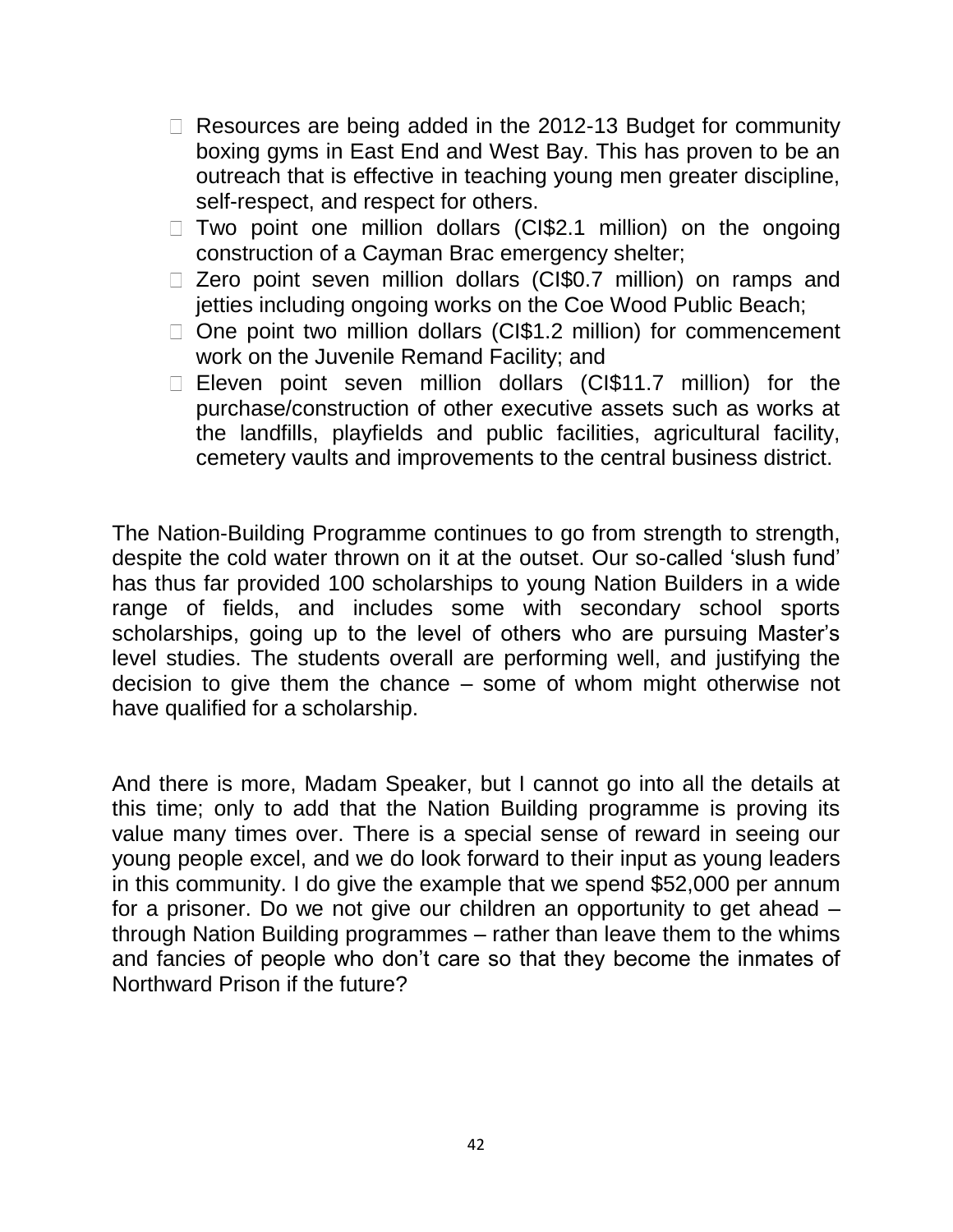## **Ministry of Finance, Tourism and Development**

## **Financial Services**

Our statistics indicate that financial services continues to be Cayman's major economic driver; in 2010 finance and insurance services contributed 43% of our GDP while in 2011, it represented 41.9% of the GDP.

Government and the private sector have reinvigorated their partnership, notably through the Financial Services Council (FSC) and Financial Services Legislative Committee (FSLC) – though the Cayman Islands Monetary Authority (CIMA) has also received vigorous support from private participants, in developing recommendations in the area of mutual funds governance regulatory reform.

Whereas the FSC provides a forum for consultation particularly on policy matters affecting the financial services sector, the FSLC provides for the fast-track consideration of industry proposals to improve the financial services legislative framework. Both the policy and legislative elements will of course come into play in CIMA's major funds governance initiative, in the context of which leading minds in funds governance, locally and internationally, have been consulted.

I can say that subject to the passage of enabling legislative changes, in particular the registration of directors, the funds governance initiative would bring about two very significant outcomes: first, it would reinforce our reputation for integrity, thus bolstering our position as global leaders in this area. Secondly, it would bring significant new inflows to Government's revenues.

Such Leadership in best practices development will serve us well in the context of investor's search for domiciles in which they can place confidence, given the ongoing instabilities in the global economy.

Under my stewardship as Minister of Finance, the Government made several key accomplishments. These include: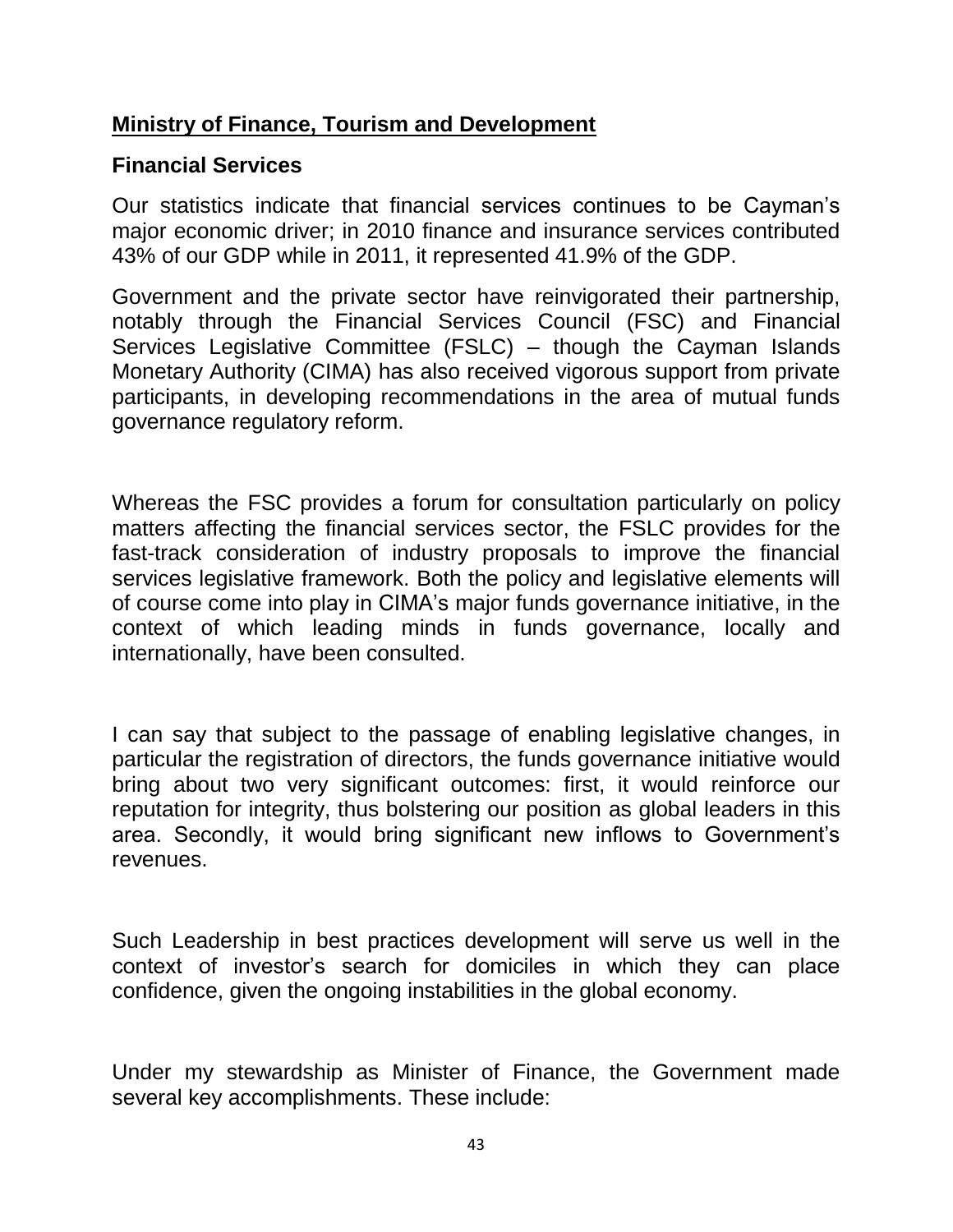- $\Box$  Increasing the number of signed Tax Information Exchange Agreements (TIEAs) between the Cayman Islands and other Countries from 8 as of 1 April 2009 to 27 at present. This resulted in the Cayman Islands being once again returned to the OECD's "white list". This was a critically important achievement in order to protect our Financial Services Sector – a key pillar in our local economy;
- $\Box$  With a steady hand at the wheel and prudent fiscal management, the Cayman Islands retained its coveted Aa3 rating by Moody's even as other countries experienced downgrades. This again was another key accomplishment in preserving favorable interest rates and access to Capital;
- $\Box$  For years, the country bemoaned the lack of timely annual accounts. Under my leadership, the Government prepared and submitted a complete set of annual accounts in 2011 by the legal deadline established in the Public Management and Finance Law. This was the first time that such an achievement occurred since the introduction of the Public Management and Finance Law in 2004;
- $\Box$  The Government had a successful bond issue in November 2009 which was several times oversubscribed. This allowed us to amalgamate certain long-term debts into a single bond at a favorable interest rate and was part of a wider debt strategy for fiscal sustainability;
- $\Box$  I inherited a fiscal position where Government's finances ended the 2008/9 fiscal year with an \$81.0 million Entire Public Sector deficit. Within two fiscal years, that result was turned around into an unaudited surplus and our current budgetary plans will feature an even greater surplus of eighty-one point nine five million dollars (CI\$81.95 million) for the 2012/13 fiscal year;
- $\Box$  I have been a staunch defender of our Financial Services Sector and have ensured a presence at the negotiating table whenever discussions or threats presented themselves. This afforded the Cayman Islands an opportunity for robust engagement and to also ensure that measures with potentially adverse impacts on our jurisdiction was effectively mitigated. Such efforts have resulted in the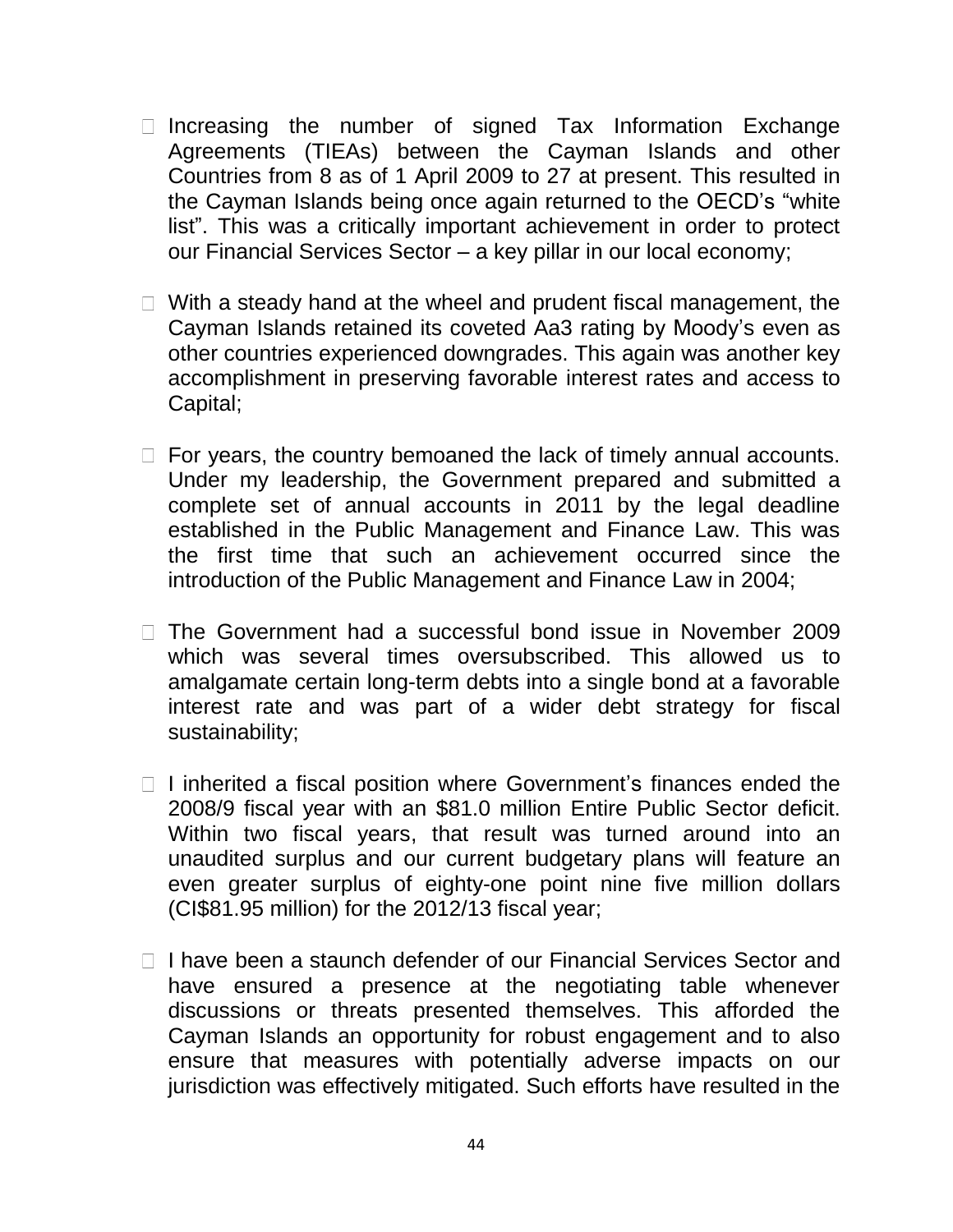Cayman Islands taking the top spot in the second quarter of 2012 as the most popular offshore business destination for investors;

- $\Box$  Under my leadership, the good ship Cayman has been sailing the turbulent financial seas to calmer waters; we have faced the storms of proposals from previous FCO administrators for direct taxation on property, income and value added tax (VAT); and we've overcome those obstacles by rejecting them while keeping our finances afloat;
- □ Each government has a 4-year term. The Government had to borrow during the first two years of our administration as we inherited substantially incomplete capital projects that were started by the PPM government and for which there were insufficient revenues to support capital payments. My government has since worked hard and I am pleased to say that, again under my stewardship, the Government incurred no long-term borrowing in 2011/12 and will not be incurring any long-term borrowing in 2012/13;

Conversely, over the two-year period, the Government would have paid back over \$50.0 million in principal, thereby reducing our debt stock and also over \$60.0 million in interest. We have done so in the midst of a worldwide economic crisis, and have also been able to improve our infrastructure and deliver on several key capital projects such as the expansion of our primary school classrooms and new facilities for MRCU;

- $\Box$  Last year, our GDP grew by 1.1% signaling the start of a turnaround from the contraction which began in 2008. Achieving growth in this global economic environment is no easy feat; the key drivers for this growth were increased demand in our stay-over tourism services and our financial services sector – both of which fall under my responsibility as a Minister of Cabinet; and
- $\Box$  Finally, after much hard work, long nights and marathon negotiation sessions, we have now prepared a fiscal trajectory that places the Cayman Islands on a path whereby in 4 years time, we will have cash reserves of just over \$200 million, compliance with all debt ratios (ones which are even more onerous than those which existed during the previous PPM administration), one where no borrowing will be required during that period and will result in our current debt stock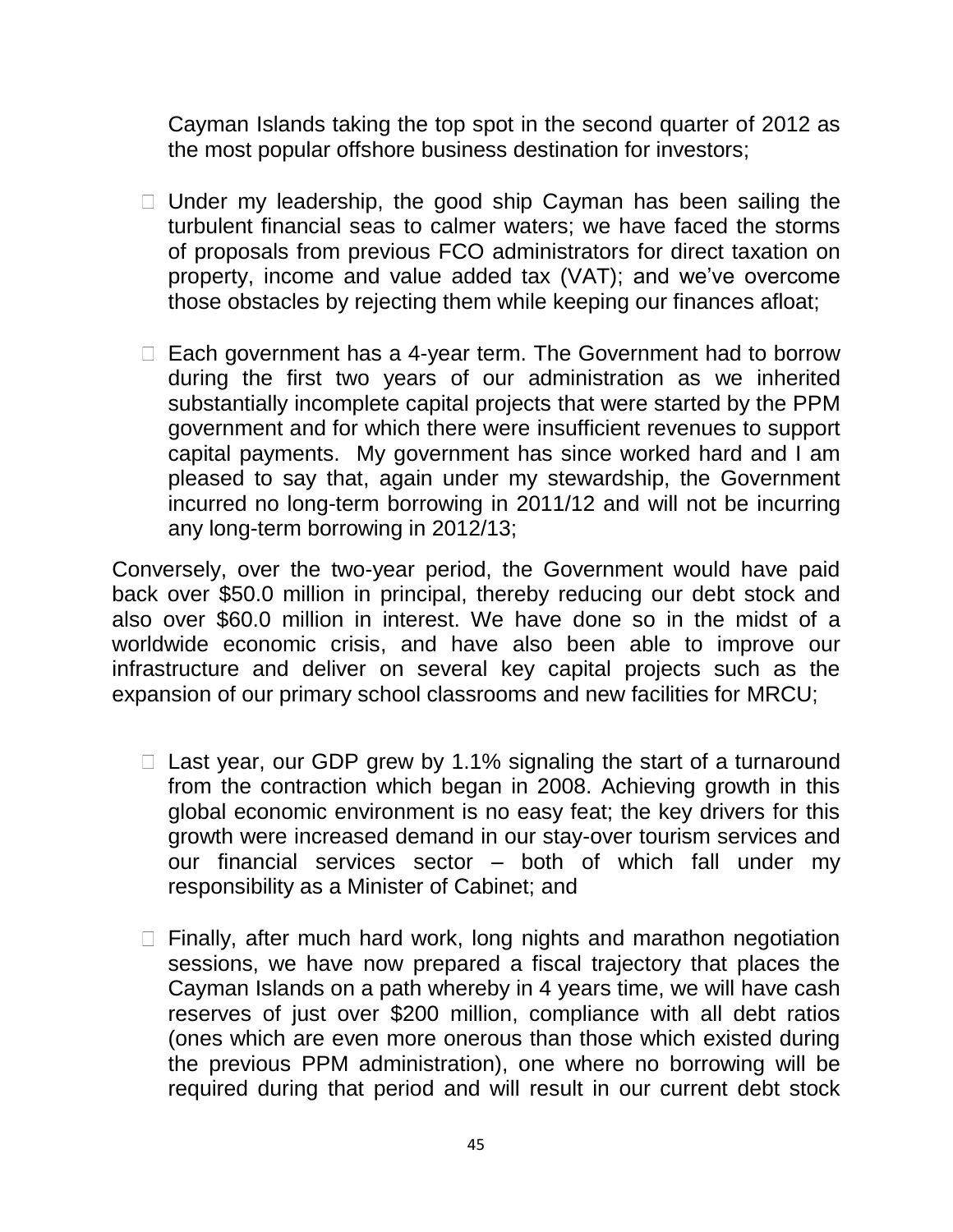being reduced by a further \$100 million. I believe that is a fiscal path that any Minister of Finance can rightfully be proud of and it is something that I have worked hard to achieve.

# **Public Finance**

The Customs Department continues to be Government's key revenue earner; so the effective implementation of the new Total Revenue Integrated Processing System will be of singular importance. Efficient management of the new x-ray scanner is also expected to enhance revenue collection as well as public safety and security.

Other areas of Public Finance are expected to play solid developmental roles:

- $\Box$  The Economics and Statistics Office will continue to upgrade economic statistics, as well as the social indicators vital to socioeconomic development planning; and
- $\Box$  The Internal Audit Unit will facilitate the establishment of an Audit Committee, which will provide independent assurance and advice to the Minister of Finance on the quality of compliance, governance, and internal controls including risk management.

All of these will cascade with varying force across the Entire Public Sector. They will provide significant supports for the important movement towards a 'whole of government' approach to improved governance.

### **Tourism and Development**

### **Tourism**

Madam Speaker, this side of the House has much to be proud of, with regard not only to fiscal prudence, but also our stewardship of the economy in a time of difficulty outdone only by the 1930s Depression. The Department of Tourism is a case in point, where, despite a 25% reduction in budget over the last 3 years, and cut of 19% of staff positions in 2010, large contributions were made to the economy, and direct revenues from Tourism Accommodation Tax were increased by 29%.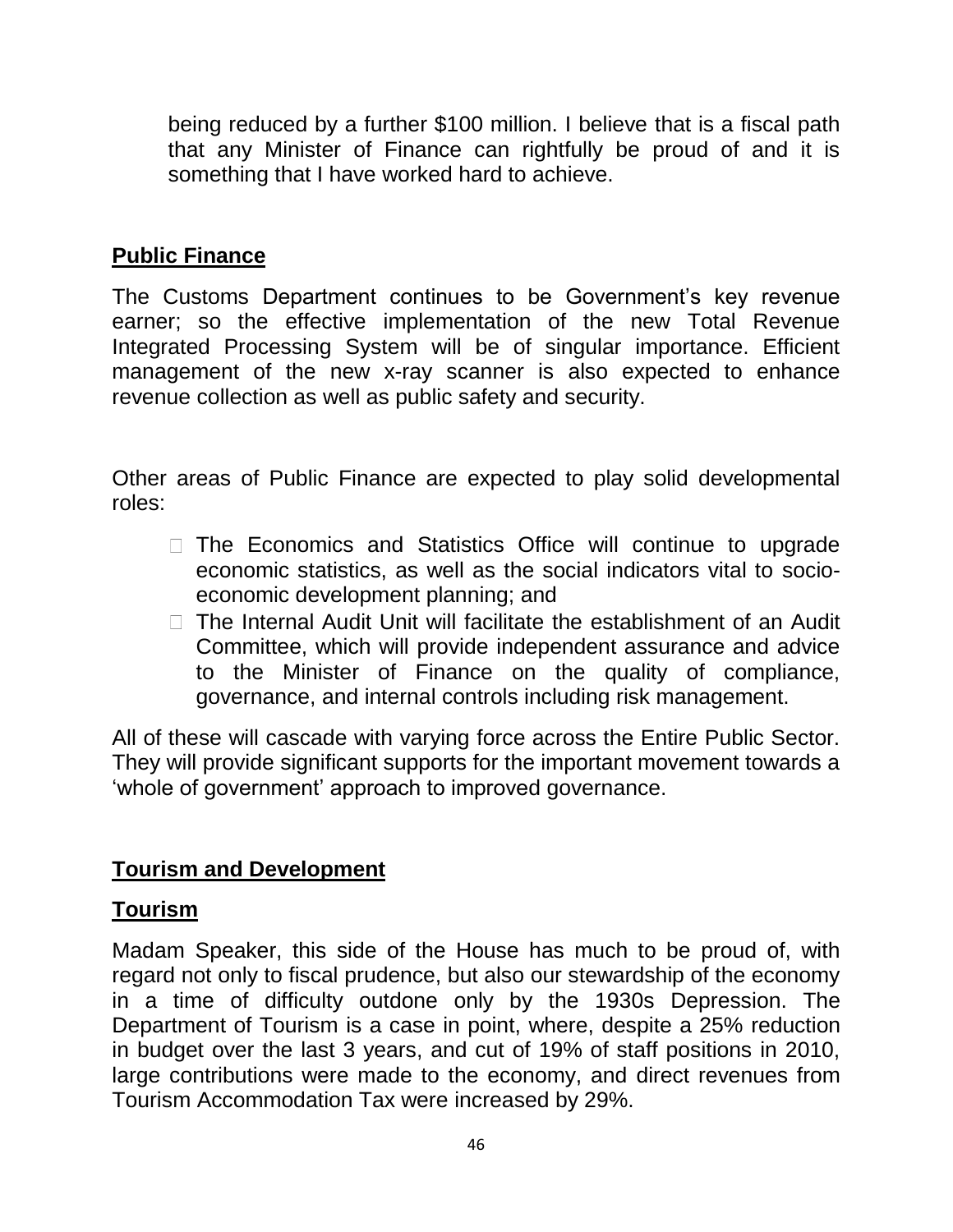I can only share a few of the highlights on this occasion:

- 1. A hard-working, forward-looking young Caymanian Director was appointed after Acting for 4 years, which has seen 3 years of positive performance. In addition, the head office team has gone from 72% to 94% Caymanians].
- 2. At the end of 2011, visitor arrivals were up for 26 of the preceding 28 months. We were one of only 3 Caribbean destinations to have that positive trend (up by 6% at the end of 2010; up by 7% at the end of 2011).
- 3. These are our best stay-over visitor arrivals in 10 years, and 2012 is on track to again feature record numbers.
- 4. This is due in part to the excellent synergies being developed between the Department of Tourism and Cayman Airways Limited, along with the other airlines providing air lift: we opened new Service from 5 cities via different airlines, in the past 3 years.
- 5. Much has been done also to consolidate the relationships with private sector partners, and to work with them on keeping up standards of guest accommodation, and services.

# **Cruise Berthing Facilities Update**

I am pleased to report continued progress on the project to develop purpose-built world-class cruise berthing facilities. There are two major parts to this project – the docking and passenger landing facilities, and the uplands commercial operations.

We are working through in detail, the design, finance, engineering, construction, maintenance and operations elements, with the preferred developer, China Harbour Engineering Company (CHEC); and including also a consortium of local contractors to partner in the uplands construction. These include DECCO, McAlpine, and Hurlstone.

The primary benchmarks guiding these discussions include feasibility, local participation, and ultimately, the achievement of value for money in the project delivery.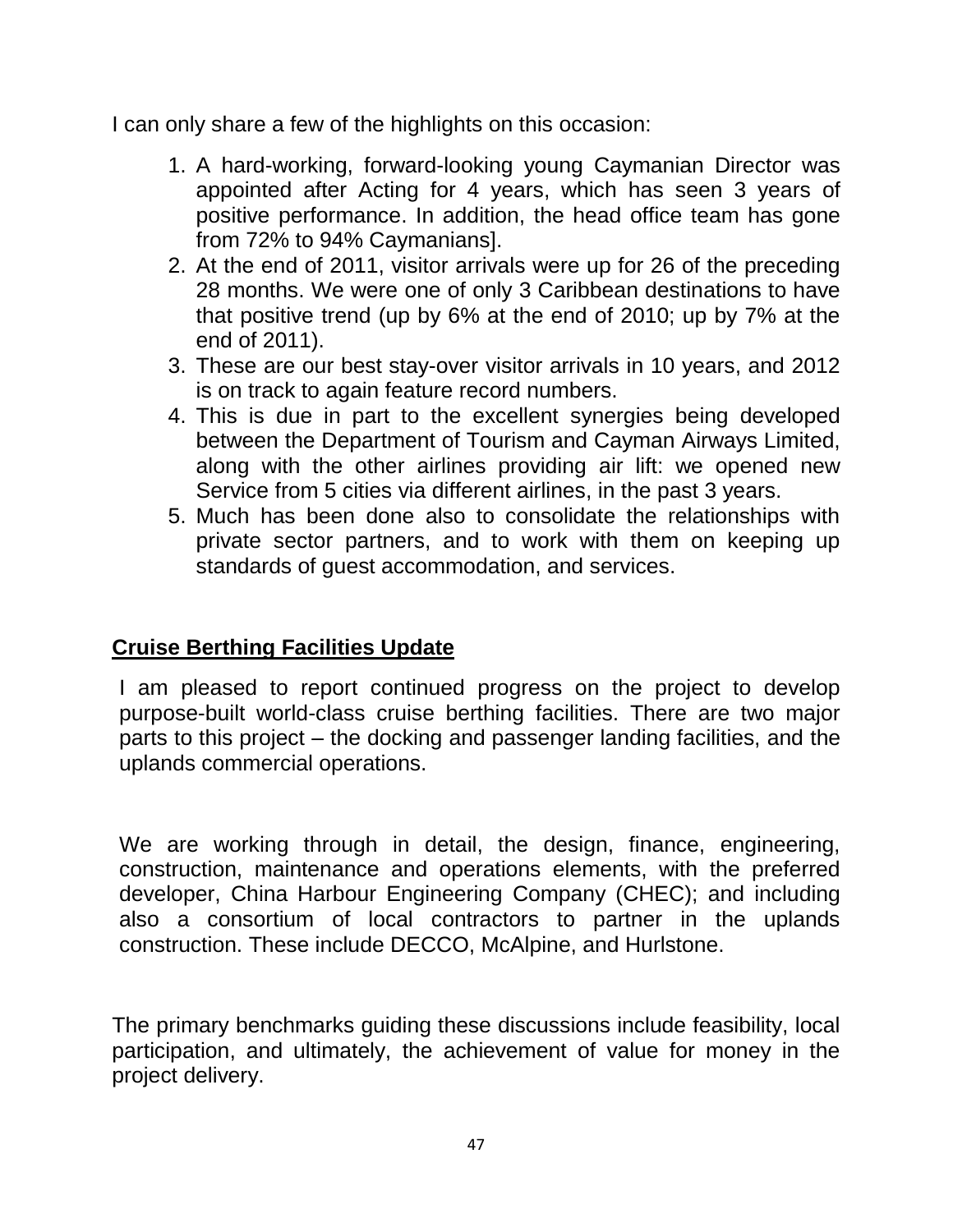To ensure effective management and timely delivery in this project, we have employed a highly experienced local Project Manager.

We expect to begin the Spotts jetty by October/November 2012.

### **Development**

Planning is the major department in the 'development' sector, a common euphemism for the construction and built environment field. Vigorous efforts are being made by the Department backed by the Central Planning Authority, to streamline their service delivery and strengthen industry standards.

Their plans call for development of facilities to enable electronic submission of plans, processing of payments, and to generally make their document management and workflow as near paperless as possible. Along with staff and industry training in the requirements of building code amendments, it is anticipated that the approval process will be shortened; administrative costs will be reduced; industry performance will be enhanced; and quality improvements will be seen in the finished product.

The Public Transport Unit is a small, rather overlooked but important Unit, which regulates both the flow of local public bus services, and the operations of tour and taxi services.

It is estimated that about 100,000 persons annually use public transport dispatched from the George Town Bus Depot. Add to this the important 'tourism ambassador' role performed by tour and taxi operators, and the importance of maintaining a high quality of service in this area quickly becomes obvious. The Ministry will strive to reinforce and uphold this.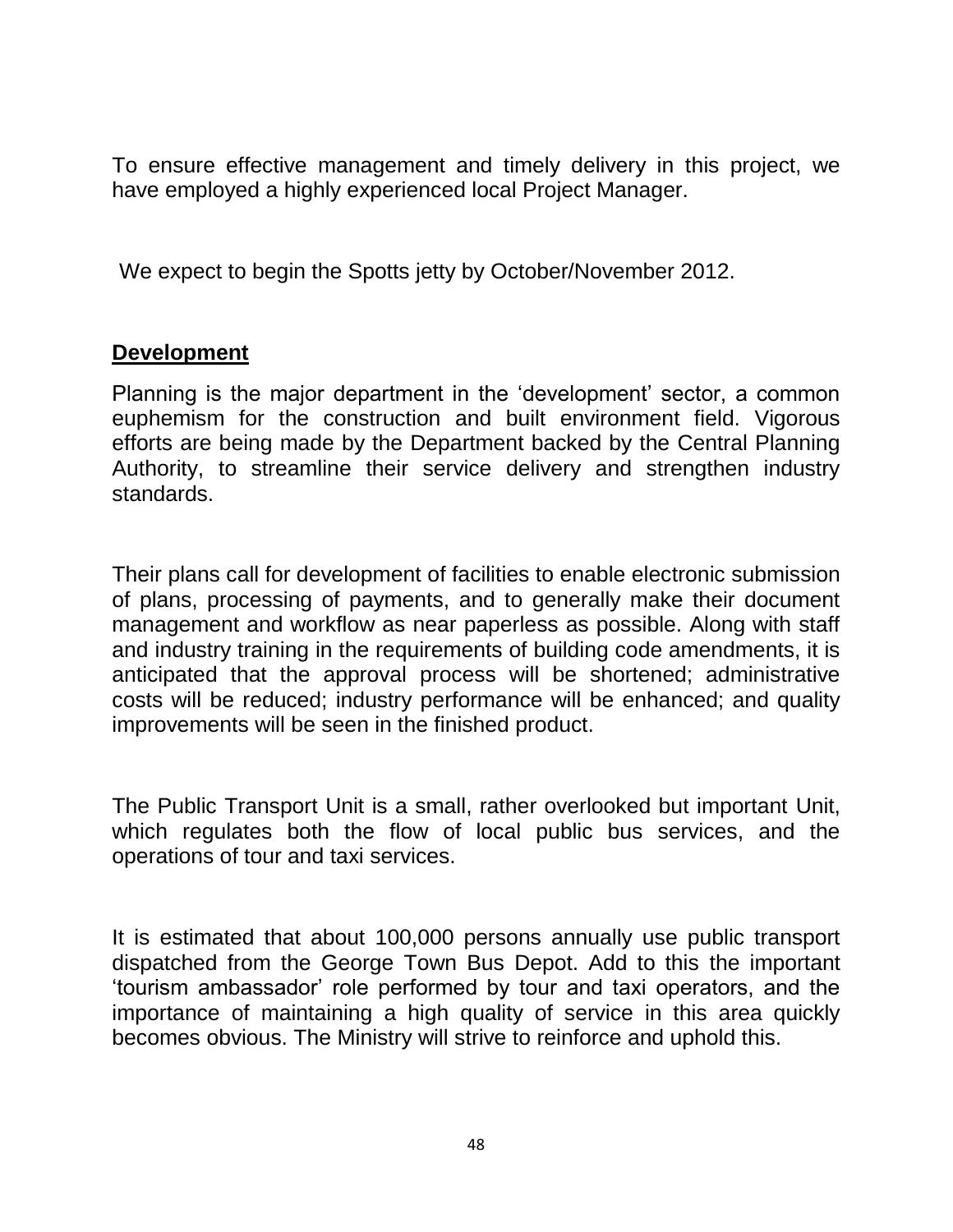## **Ministry of District Administration, Works, Lands and Agriculture**

In the Deputy Premier's Ministry, the Ministry of District Administration, Works, Lands and Agriculture, entities' projected engagement over the budget year will continue to span the broad scope from maintenance support for approximately 1 million square ft. of public facilities and over 100 parks, cemeteries, and recreational spaces on the one hand; to the advancement of our Renewable Energy commitment, and the liberalization of Information and Communications Technology networks and services, on the other hand.

The Deputy Premier has made a strong and bold commitment to the pursuit of food security for the Cayman Islands. Whilst promoting the further development of the impressive Geographic Information System, and completing the Doppler Radar Station will provide immediate benefits in revenues and public safety, the food security policy is an example of the kind of policy position that will help to build sustainable development for the Cayman Islands. Important health, as well as economic impacts, are associated outcomes; and of course, we have already seen and continue to build on the potential for culinary tourism.

Divestment of the Water Authority's Waste Water assets will proceed; and other significant positive budget impacts are expected from the adoption of E-conveyance in the Land Registry, along with the electronic submission of all legal surveys, once all the technical and legal steps are completed. Valuable contributions are also expected in the form of maintenance, supervision, and building of both the road system in general and the works associated with the Narayana Cayman University Medical Center, Special Economic Zone, and ForCayman Investment Alliance.

The work of the Ministry in District Administration is planned and executed as per the district needs of the Sister Islands. This budget will include –

- □ construction of 16 Affordable Homes
- construction of the Brac Hurricane Shelter, and the new Emergency Facility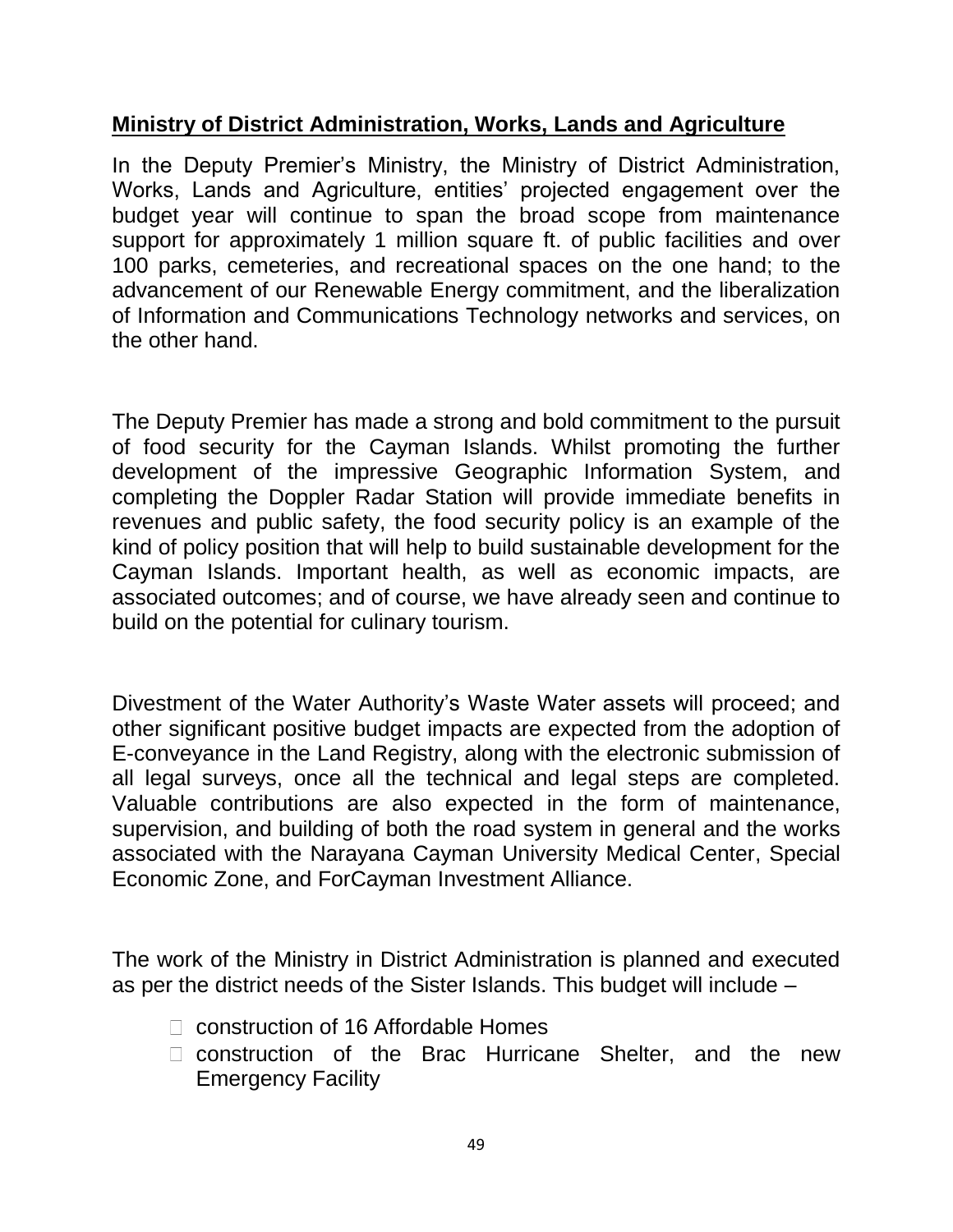$\Box$  continued marketing of the Sister Islands as a prime destination for tourists and investors

### **Ministry of Education, Training and Employment**

My Government takes seriously its responsibility for the development of our people. This is reflected in the four key strategic objectives my Government, through the Ministry of Education, Training and Employment, will pursue for the 2012/13 financial year.

1. **We will continue our drive towards the attainment of a worldclass education system** in the Cayman Islands, building on an impressive track record of critical improvements that have been made in the past three years.

Under this Government we have seen a significant improvement in public examination results at Key Stage 4. I remind this Honourable House that when my Government took office the average percentage for five or more passes was in the twenties, as it had been for many years. Under the leadership of this Minister for Education, schools achieved an average of 45 percent last year, with better still expected for this year.

- 2. **We will build on the establishment of the new National Workforce Development Agency to deliver services that will support work readiness and job placements for Caymanians actively seeking employment or career progression**. Through this new agency we will also establish, for the first time, a national workforce development and training agenda.
- 3. Recognising that this objective will only be achieved in a wellregulated jurisdiction, **we will build upon the establishment of the new Department of Labour and Pensions to provide more effective and efficient mechanisms for managing compliance and enforcement in both pensions and labour matters**.
- 4. We will **further develop the Public Library Service and National Archive, as partners in the Ministry's human capital development agenda**, making more strategic use of the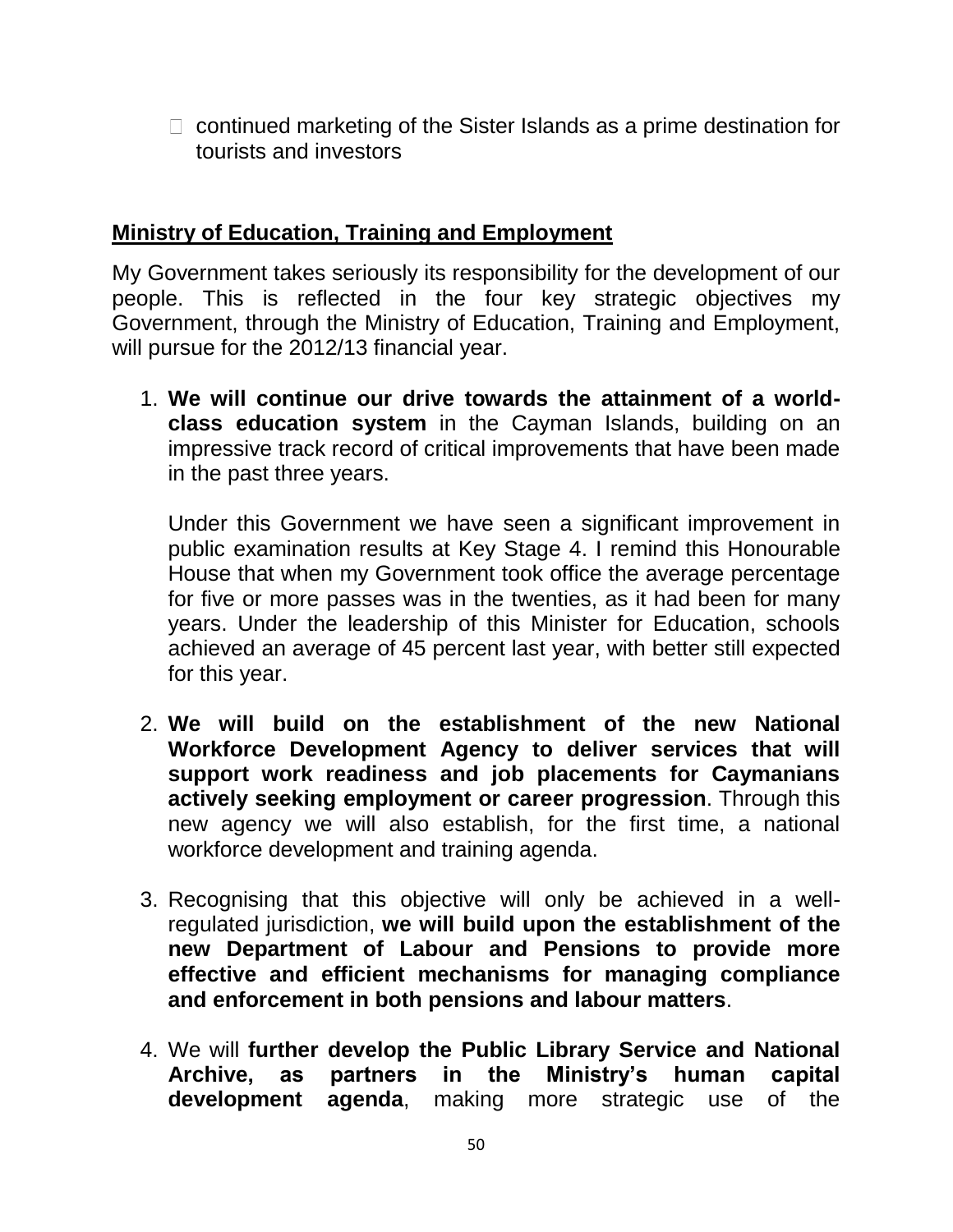programmes and resources these agencies can provide for personal enrichment, enjoyment and education.

These broad strategic objectives combine to outline and demonstrate my Government's commitment to the holistic development of our people. However, as is often said, the "devil is in the detail". The Ministry of Education, Training and Employment has also meticulously and strategically mapped out the process by which we will achieve these objectives, and I intend now to take some time to share with you a few of the planned initiatives for this next financial year, focusing on education, training and workforce development.

## **Education**

When the Minister for Education took leadership of Education in 2009, it quickly became clear that standards were low and that parents and teachers were not satisfied that the system was delivering good quality provision that would enable our young people to achieve and develop the skills they need to compete in competitive, global, employment markets. He acted swiftly and decisively to tackle the chaos he uncovered, by stabilising the education system, establishing new structures, frameworks and national standards where there were none, and introducing new programmes and interventions to tackle long-standing critical needs at all levels of our education system.

These firm foundations now enable us to continue to build an education system we can be proud of, which promotes high standards of achievement and helps every child to learn and succeed.

In 2012/2013, the UDP will continue to invest heavily in our children's future, the future of our country.

 $\Box$  The Ministry will introduce the "Teach Cayman" programme, to deliver high quality local initial teacher education and leadership training in partnership with our University College and higher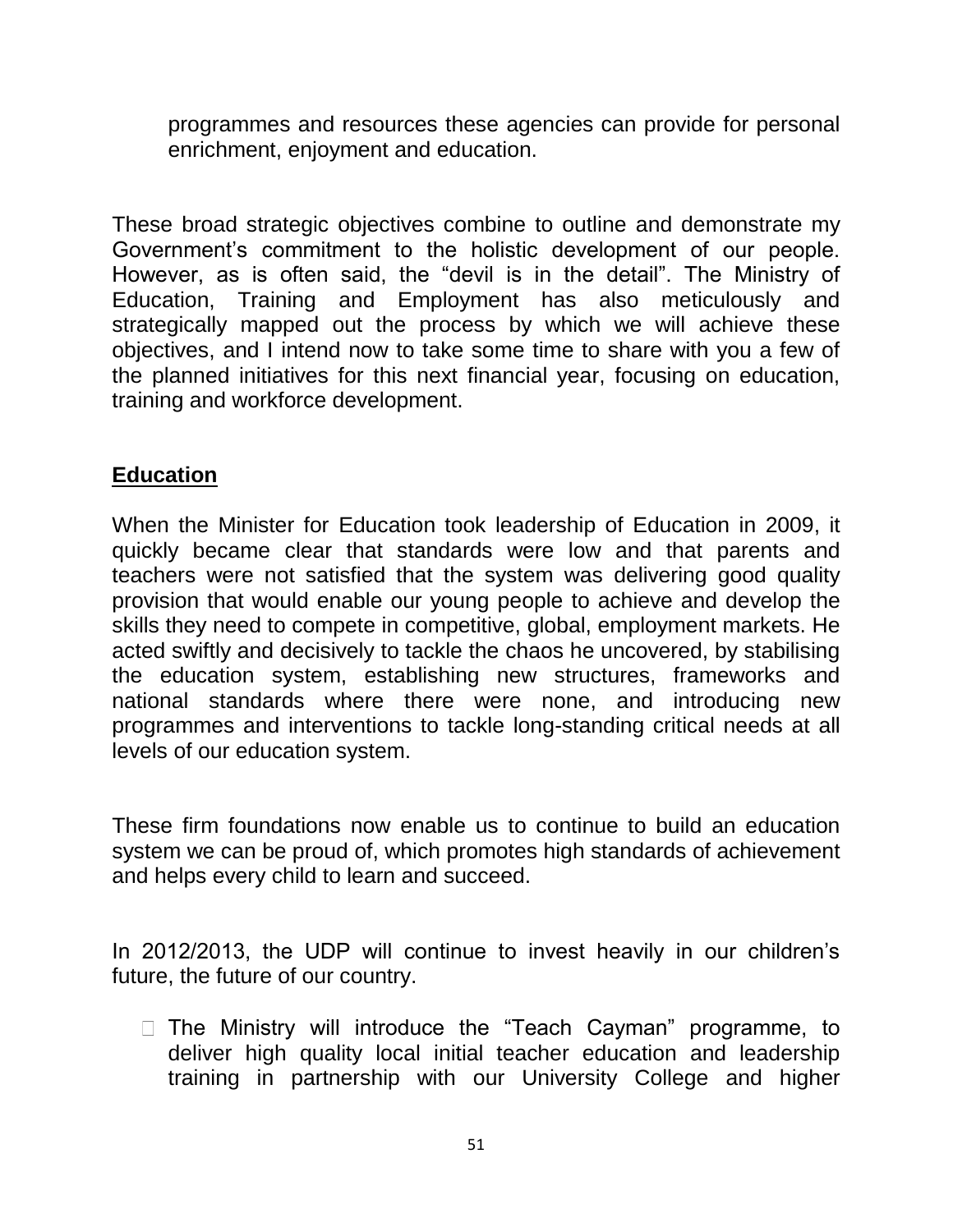education institutions overseas, and a mentorship programme for newly qualified Caymanian teachers.

- $\Box$  Work is underway to ensure that a comprehensive framework will be in place for education, to legislate for the many improvements that have occurred in education, and for those still to come, during the next financial year.
- $\Box$  Over the past three years, through the Ministry's literacy strategy, there have been significant improvements in English passes at Year 12. Last year interventions such as the 'leveled literacy' and 'corrective reading' and 'catch up literacy' programmes were implemented to tackle underachievement at primary. These efforts will continue. In 2012/2103 the Ministry will aggressively tackle the issues of chronic underachievement in mathematics within our schools, with the introduction of a new mathematics strategy. The strategy will focus on students achieving the basic skills early within their school careers, and will build on the 'leadership in primary mathematics programme' introduced last year, to develop capacity within the education system to coach and promote best practice. Alongside this they will be implementing a suite of interventions to improve the teaching and learning of mathematics, most notably the 'Maths Recovery' programme for those students at Primary who struggle the most in this subject.
- $\Box$  This Government recognises that there is an ongoing need to provide our children with high quality learning environments. We are pleased to advise that four new primary school facilities at Sir John A Cumber Primary, George Town Primary, Savannah Primary and Bodden Town Primary will be opened for the start of school. These new classroom blocks, delivered in a fiscally responsible manner, will deliver state of the art facilities to provide critical improvements to our aging, primary plant. They will provide much needed additional spaces for growing enrollment and staff needs, allow us to reintroduce Reception classes at these schools, and to discontinue the use of temporary classrooms.
- $\Box$  I am also pleased to announce to the country that this Government will deliver the new Clifton Hunter High School at Frank Sound for the new academic year. This is an important milestone for my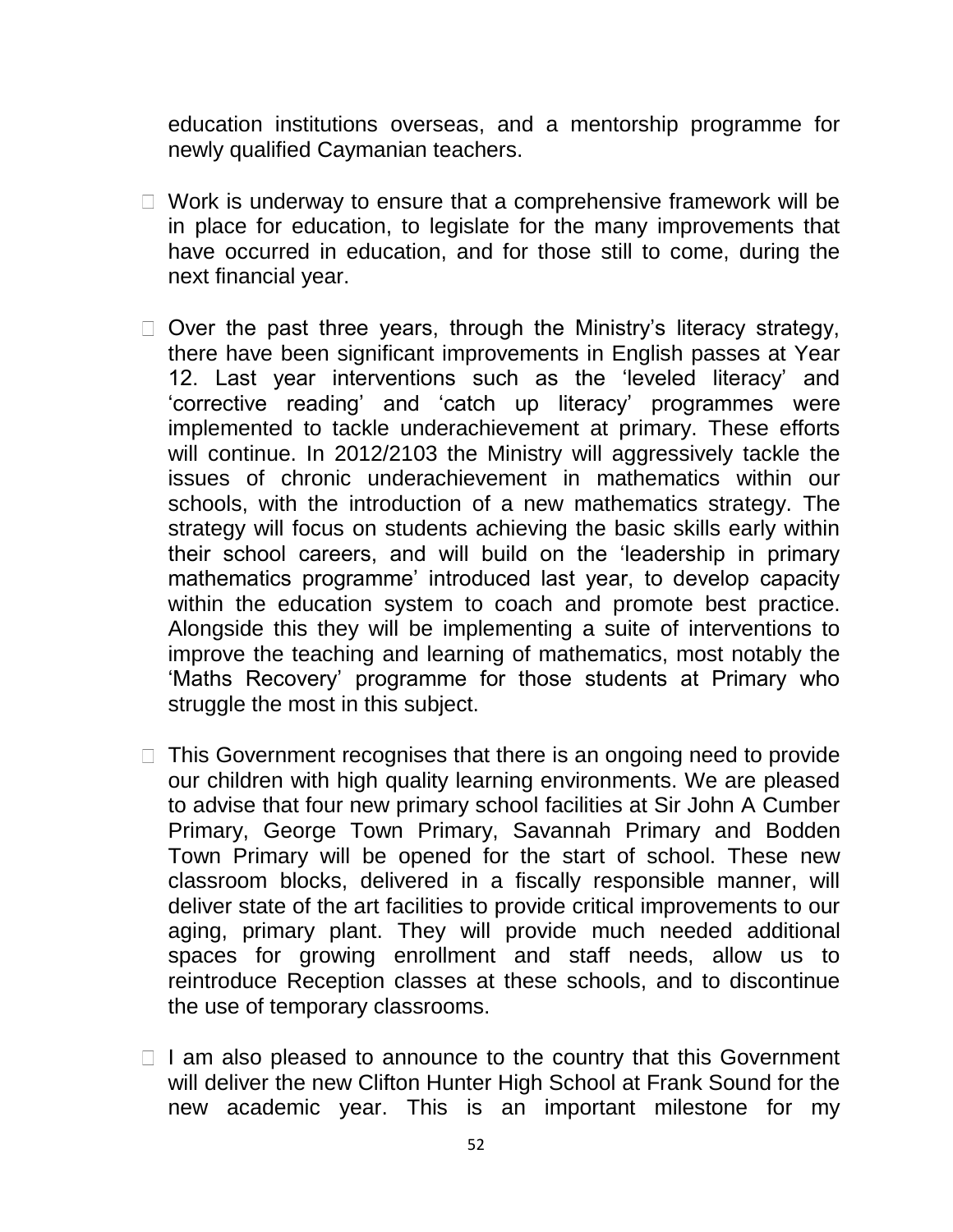Government and this country, as the investment required for these schools, at around \$100 million each, is sobering and long-term. I would like to thank the Minister and his team for their perseverance over the past three years to surmount the many challenges they inherited with these projects, to bring us to this stage.

- □ My Government's position on the flagrantly extravagant and costly design of the new high schools by the previous administration is well established – we could have gotten world-class facilities, with space for our growing enrollments, without financially crippling our country. However, I trust I can be equally clear on the need for new secondary facilities. I am proud to be in a position to say that this Government will deliver a new school in September, and that the Ministry is working to ensure that these facilities will benefit children from all our districts, for example as a centre for our successful extended secondary afterschool programme for both Clifton Hunter and John Gray students, and by developing and using the performance arts building as a central resource for the development of arts, drama and music for both secondary and primary schools.
- $\Box$  This Government's commitment to supporting the performing arts also extends to our Sister Islands. This year, an additional \$50,000 has been budgeted to support the development of music in Cayman Brac.
- $\Box$  This government has continued to work closely with the parents, teachers and administrators and other stakeholders on Cayman Brac to prepare of introduction of a five year high school and Year 12 programme in 2013. A pilot dual entry programme has started already with one student taking classes at both the Layman Scott High School and UCCI. The Year 12 programme will be finalized after further consultations this year, to provide a bespoke product for Cayman Brac, focusing on the local needs whilst ensuring students are prepared for the wider world within their chosen careers.
- $\Box$  We need no reminder of the ever present need for our school leavers to be as effectively prepared as possible for the challenges of life and work. In 2012/2013 this Government, through the Ministry of Education, Training & Employment will further develop the careers service at the CI Further Education Centre (CIFEC), which was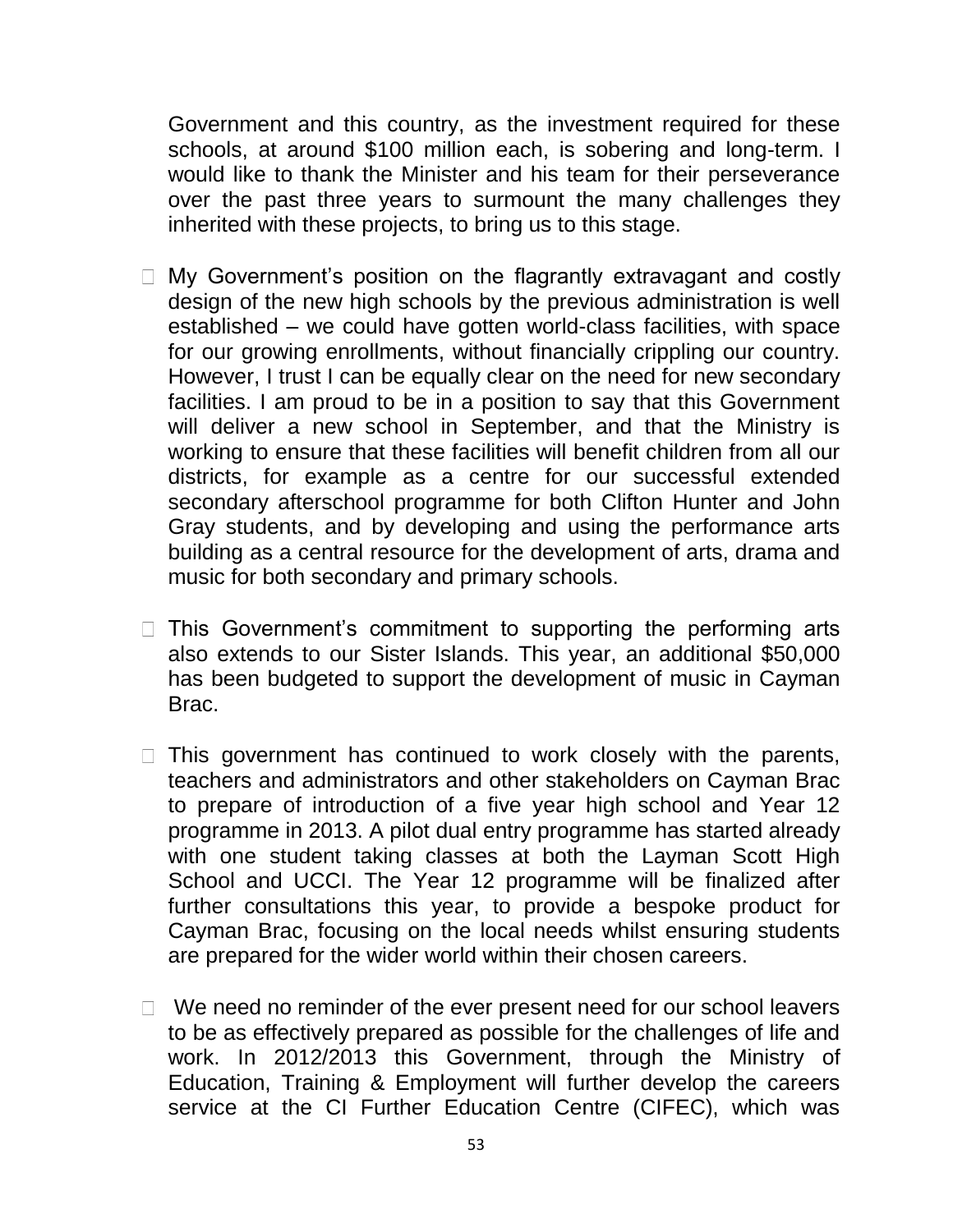established last year, to incorporate components of our highly successful Passport to Success programme, and the new Work Keys programme for work readiness assessment and education to ensure all our students are adequately prepared for the next stages of their careers.

- $\Box$  In terms of the Technical and Vocational Education and Training (TVET), in 2012/2013 there will be an expansion of TVET offerings at the Cayman Islands Further Education Centre (CIFEC) to include accredited courses in cosmetology, construction, catering and work skills. Provision for CIFEC will be substantially enhanced by their move to the old John Gray site, enabling access to substantially more learning spaces, including a library, workshops and IT equipment.
- □ Beyond TVET offerings at CIFEC, this Government remains committed to expanding on successful training programmes currently running in local businesses and will seek further development of partnerships between schools and employers to enable apprenticeship programmes. Work is well underway to establish apprenticeship programmes in areas such as construction and motor vehicle studies and cosmetology.
- $\Box$  The Minister for Education is to be congratulated on the many critical advancements that he has championed in the area of early childhood care and education in such a short space of time. Improvements in this area is a key priority area for my government, and a long-term investment in our children's and country's future. The Ministry will now finalise the new *Cayman Islands Early Years Curriculum Framework*. The draft document has been produced and the Early Childhood Care and Education Unit within the Ministry has consulted with the stakeholders; trained the practitioners to use this document in practice and supported the centres through visits and individual professional development opportunities.
- $\Box$  In September this year, Reception will be reintroduced at three more of our government schools: Sir John A Cumber Primary in West Bay and Savannah Primary and Bodden Town Primary schools. These 9 new Reception classes means that over 200 more children and over 200 more Caymanian families than last year will benefit from access to one year of free, quality education prior to the start of compulsory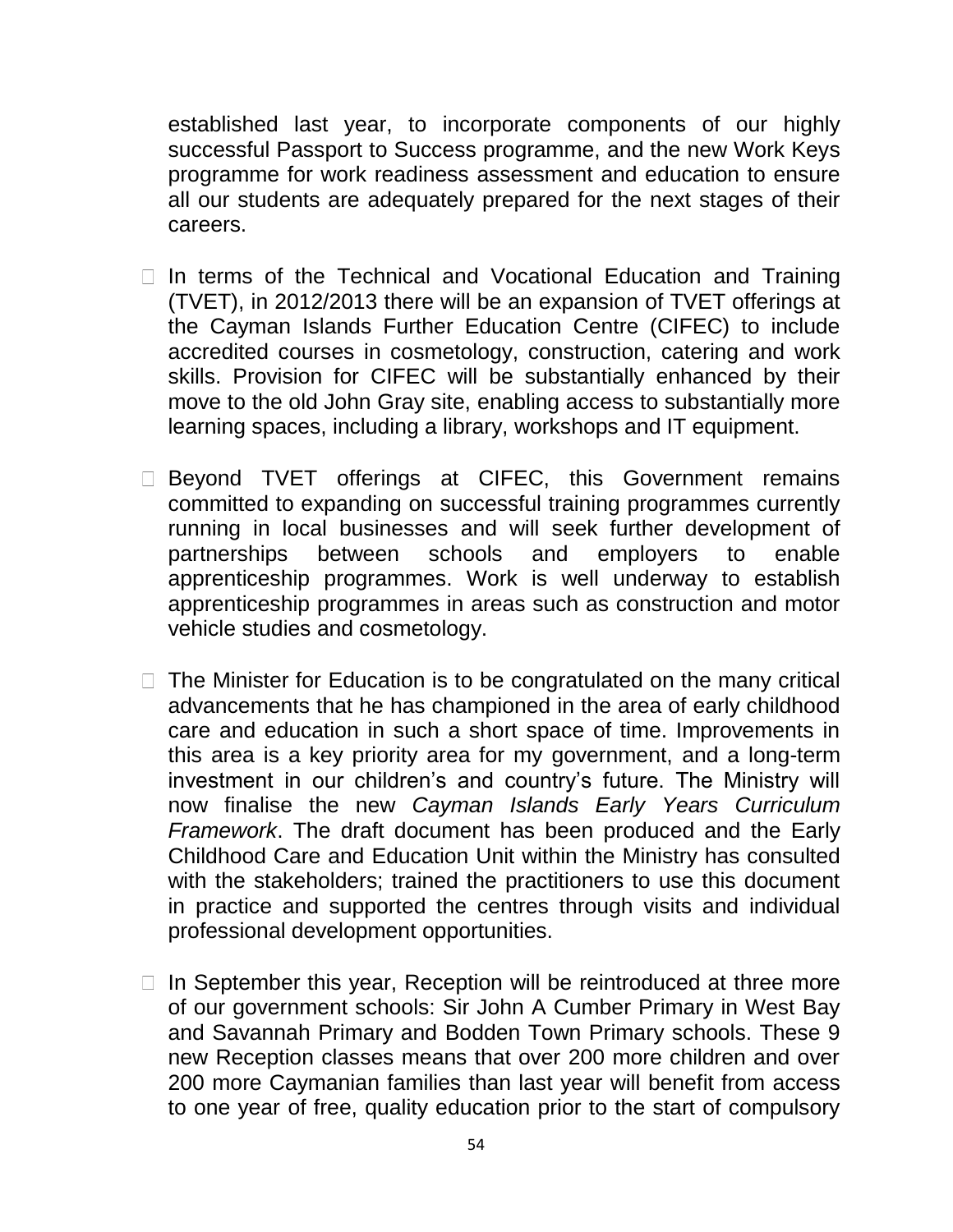schooling for their children. This has been made possible as a result of the additional space provided by the new classroom blocks at these schools and the government's prioritization of the additional funding required for this critical initiative.

- $\Box$  The Ministry will also raise the age of entry for compulsory schooling to age 5, to ensure that our children are more ready developmentally to meet the demands of our school system and curriculum, bringing our country more in line with international best practice.
- $\Box$  The Ministry of Education is finalising preparations for the implementation of a National Strategy for Safer Schools. The Strategy provides a vision and a set of guiding principles to develop safe, supportive and respectful learning environments throughout the Cayman Islands that promote inclusion, intervention and student wellbeing. It identifies five goals that will assist Caymanian schools in creating learning environments where all members of the school community feel and are safe from aggression, violence and bullying. It also responds to new and emerging challenges for school communities such as the misuse of drugs, sexual misconduct, internet safety, cyber bullying and community concerns about gangrelated activities and weapons.

# **Training and Workforce Development**

I turn now to the delivery of the Ministry of Education's second strategic objective, which primarily focuses on more effective training and workforce development.

The establishment of a National Workforce Development Agency, I can assure you, is not the status quo simply re-packaged with a new name. Under the old arrangements, the Department of Employment Relations had neither the organisational structure nor the capacity to develop the workforce and, more broadly, the human capital of our country. This overarching goal will be at the forefront of the work of the new Agency and, in so doing, will deliver on the United Democratic Party's Manifesto commitments to "ensure that the long-term human capital plan matches the needs of the economy" and that there is a "coordination of training" as part of a "holistic intervention" to "produce long-term benefits."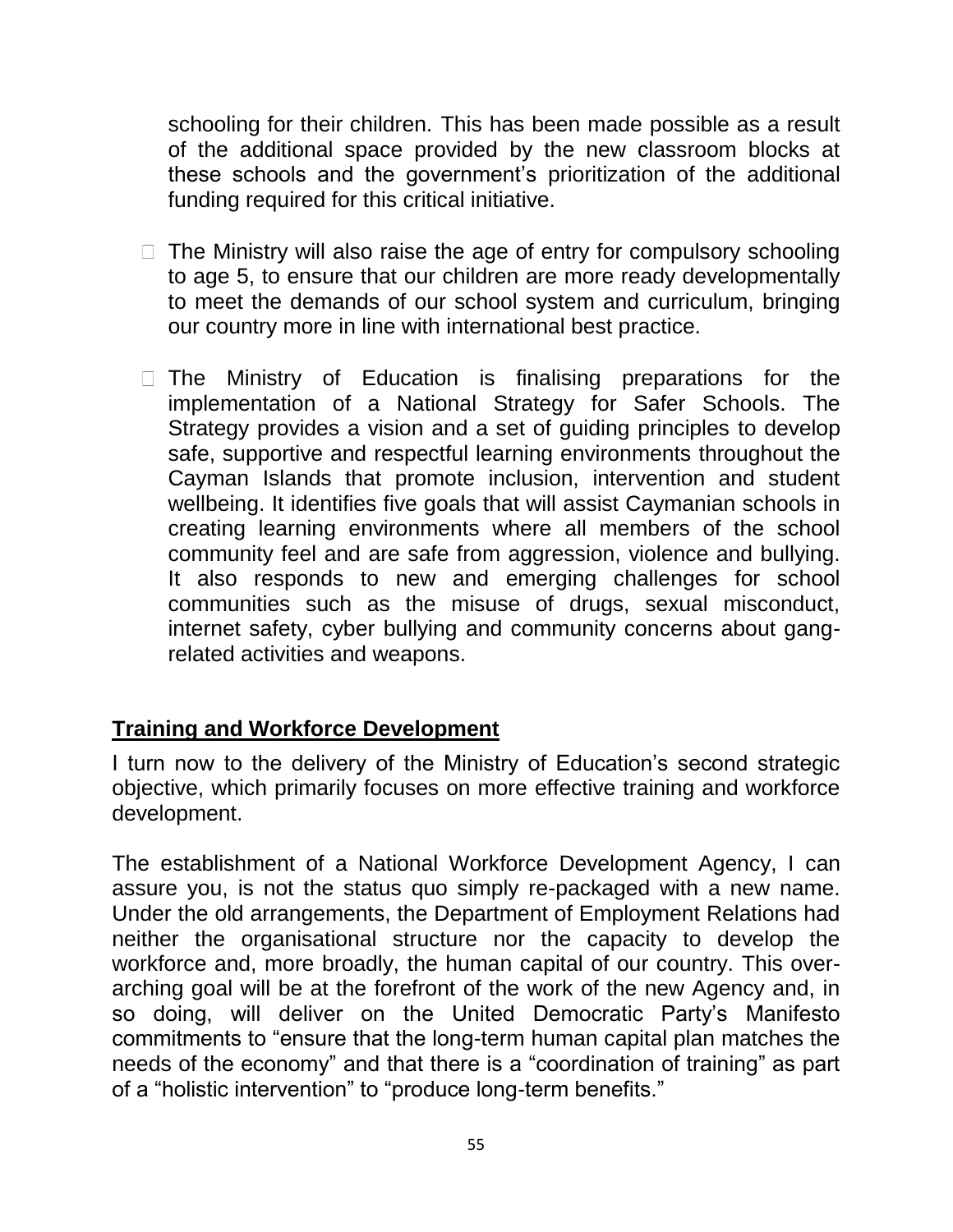- $\Box$  The National Workforce Development Agency will establish a national work readiness programme, to address barriers to employment and career progression. It will work to identify skills deficits and personal challenges that may exist, ensure that these are effectively assessed and then put relevant remediation strategies in place. This is not the old process of simply sending someone for a job interview on a wing and a prayer, with fingers-crossed and little other reassurance that they even have a fighting chance of getting the position. That was a demoralizing experience, where we often set people up for failure.
- The National Workforce Development Agency will also develop specific programmes to target marginalized groups and to provide assistance to these priority groups in overcoming their specific barriers to employment. Interventions of this sort by my Government already have a proven track record with its highly successful Passport2Success programme.
- □ The National Workforce Development Agency will work with employers to provide them with access to suitably skilled and qualified job-seekers in a timely fashion. This will require a number of enhancements to the old job placement process, including the generation of data on the availability of qualified Caymanians that is fit for purpose, accurate, reliable and up-to-date, the establishment of a system which effectively pre-screens job-seekers for vacant positions, so as to provide employers with appropriate referrals and the introduction of on-line access for the posting vacancies for employers and of résumés for employees.
- Through the National Workforce Development Agency that the Ministry of Education, Training and Employment will also seek to provide fresh impetus in the area of technical and vocational education and training. To this end, the Agency will be responsible for the implementation of a new national Technical and Vocational Education and Training strategy, which will be managed in partnership with the private sector and quality education and training institutions.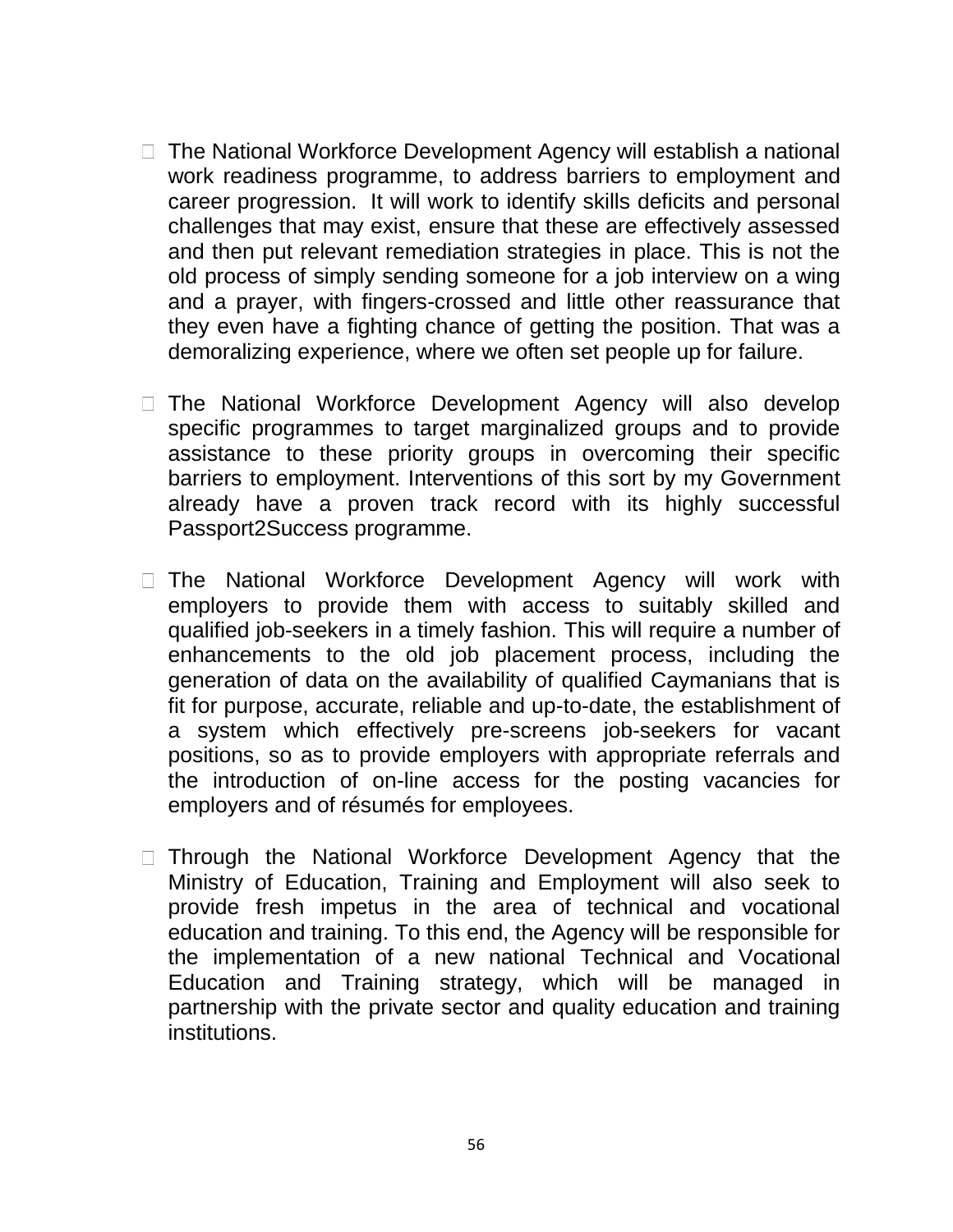Allied to these Technical and Vocational Education and Training initiatives, the National Workforce Development Agency will establish and develop a Quality Assurance Framework for Training and Development in the Cayman Islands. This will encompass the registration of training institutions and training providers and the introduction of a register of training programmes.

# **Ministry of Community Affairs, Gender and Housing**

Here are some of the key accomplishments of the Ministry of Community Affairs, Gender and Housing:

- $\Box$  commencement of the Children Law 2003 for the 1st July 2012;
- □ reorganization of the CAYS Foundation;
- $\Box$  development of a framework for youth rehabilitation including suggested changes to the relevant laws;
- $\Box$  completion for the Foundation for the Cayman Islands Youth Center;
- $\Box$  redevelopment of the Windsor Park Affordable Housing site;
- $\Box$  completion of the suggested changes to the Adoption Law which will be presented to Cabinet over the next few weeks;
- □ passing of the Gender Equality Bill and the establishment of the Gender Equality Tribunal; and
- $\Box$  development of a website for the Gender Equality Law

# **Ministry of Health, Environment, Youth, Sports and Culture**

### **Health**

I have said before that the health of the nation is an absolutely critical asset. One of the less happy outcomes of our modern era of growth has been the increased incidence of chronic non communicable diseases – which also have demanded a large share of public resources. Having conducted the first-ever general Non Communicable Disease Risk Factor Survey, the Ministry will follow up with an Adolescent Health Survey later this calendar year. These will be important resources for proper planning of intervention programmes.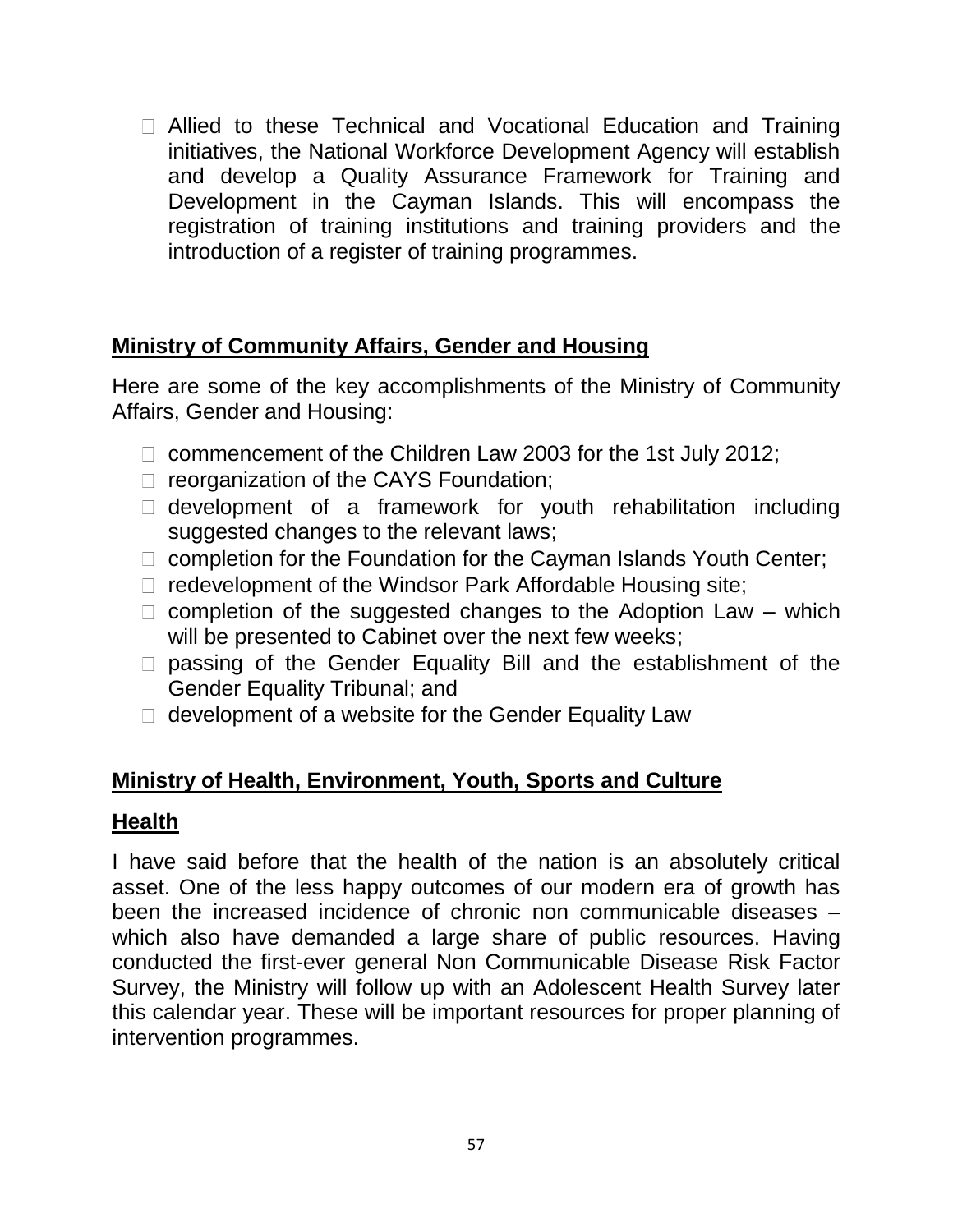It is therefore gratifying that the Ministry also plans to bring forward and table in the Legislative Assembly within this calendar year, a National Health Policy. Alongside this, the Ministry intends to expand through CINICO access to a cost-effective network of providers (including use of the high quality facilities in Panama). At the same time, the benefits provided through the mandatory 'Basic Plan' under the Health Insurance Law, will be enhanced, and necessary updates to the Mental Health Law, Health Practice Law, and Pharmacy Law are planned.

## **Environment**

The Marine Parks System, already recognised internationally, is subject to a review in conjunction with Bangor University; this will conclude in early 2013.

The invasion of the very fertile and highly predatory lionfish is a cause for real concern and efforts will continue to devise an effective control programme.

In the larger, global view, our continued engagement with the challenges of climate change will be brought forward in a National Climate Change Policy.

### **Youth and Sports**

Our immediate headline news in this area is the fielding of five Caymanian Olympians in London 2012. These role models have generated national pride, and Government extends best wishes from all of Cayman to Shaune and Brett Fraser, Cydonie Mothersill, Ronald Forbes, and Kemar Hyman, as well as to their supporting families, trainers, sponsors, and the Cayman Islands Olympic Committee.

While continuing its support programmes for sports, the Ministry will mount a broad consultative process to generate a National Sports Strategy. Here again there is evidence of investment being made to lay the foundation for sustainable development policies.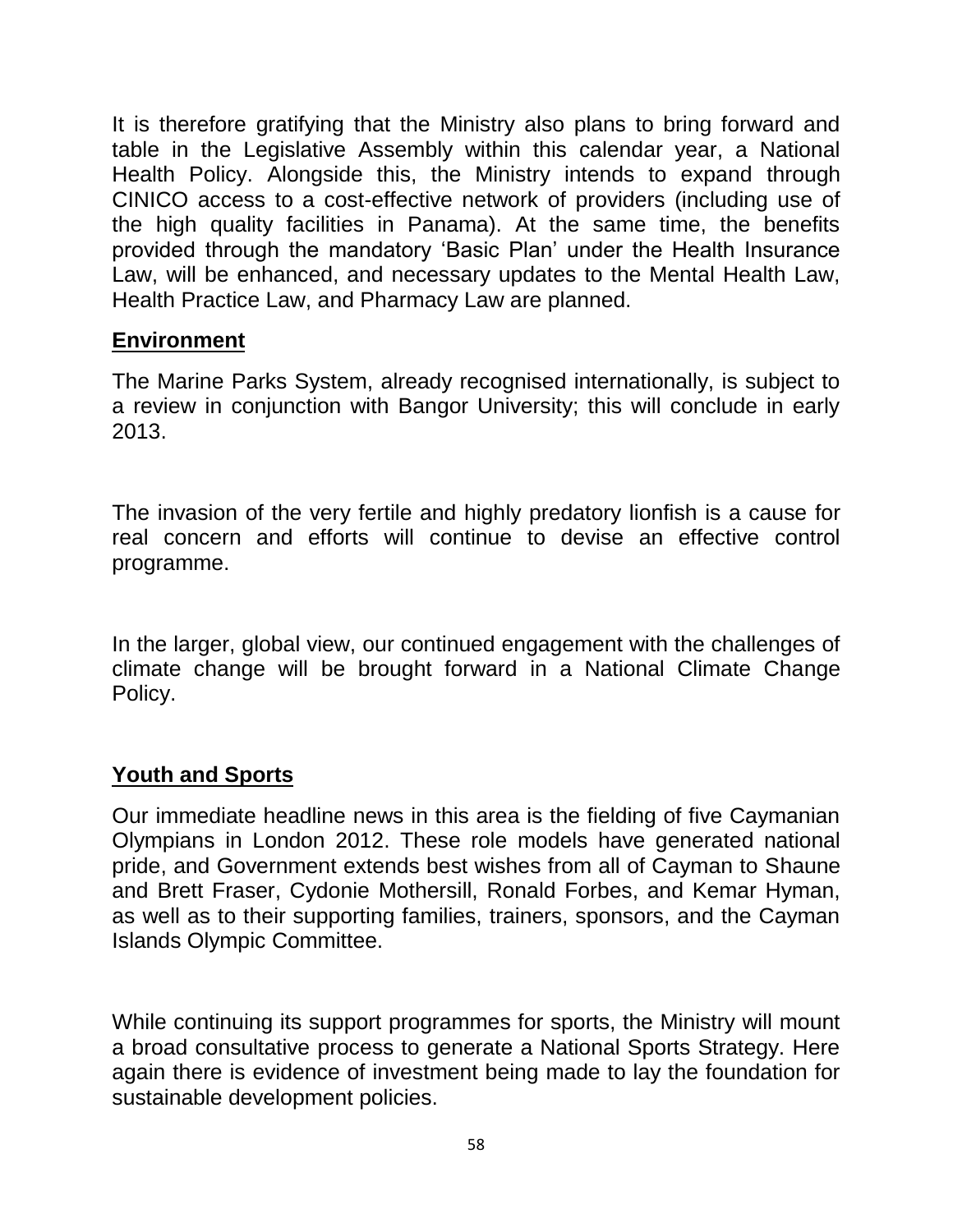At the same time, a practical addition will be made to facilities for active lifestyles in the form of a walking track at the George Hicks Field.

#### **Culture**

Similar long-term development work will be undertaken in the form of work towards a National Culture Policy. Amendments to the Cayman National Cultural Foundation Law will be tabled, as an important contribution to that larger effort.

#### **Cabinet Office**

The entities managed under the Cabinet Office play various roles that support the drive to a 'Whole of Government' integration:

The Policy Coordination Unit will assist with policy development and implementation across Ministries and Portfolios. This will be valuable support for the Strategic Delivery Unit to be established under the ambit of the Office of the Premier.

Similarly, the tools available through Computer Services, that facilitate Government's electronic data and document management, streamline workflows, and reduce delivery costs, will be highly valuable to the effective working of the Strategic Delivery Unit.

Government Information Services is expected to bring forward innovations to achieve better communications outcomes for Government, including support for the effective delivery of the new Government TV Channel, including the broadcasts of the proceedings of the Legislative Assembly.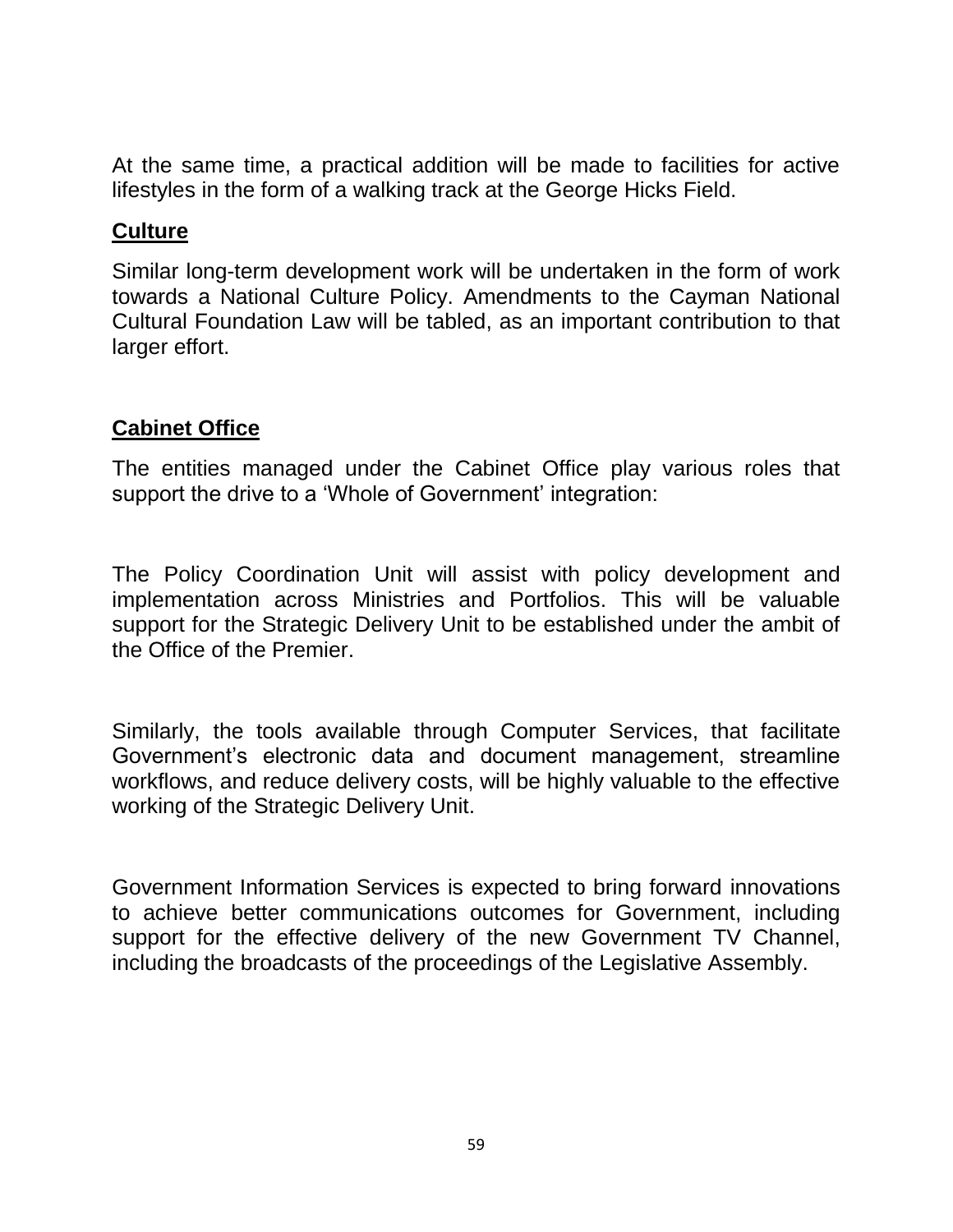### **Conclusion**

Madam Speaker, in the midst of the most challenging economic circumstances to have confronted the world in over eighty years, my government is able to hold its head high, based on our achievements over the last three years which have been most difficult. We faced the problems and immediately identified a strategy of partnerships to solve them. It is remarkable that in making the necessary fiscal adjustments to inspire private sector confidence in our 3-year economic plan, we appear to have inspired bigger countries as to the wisdom and merits in our strategy.

Madam Speaker, the economic strategy also inspired Moody's renowned for its toughness as a credit rating agency to maintain Cayman's double 'A' international credit rating. This achievement is tremendous in the context of the downgrading of several countries' credit rating, including some of the most advanced economies. This reinforces that, my government's decision to choose the path of fiscal restraint without causing diminishing returns over fiscal expansion was, and still is, the mature thing to do.

Madam Speaker, there are doomers and naysayers but I cannot help but repeat my reference to the restoration of a quiet confidence in Cayman as observed in last year's budget speech. This quiet confidence continues to be associated with the following assessments: that we are prudent; we are fair; we believe in the rule of law, and we apply ourselves to the onerous task of governing well, with integrity.

The task of governing well requires gaining the confidence of the electorate. It is about getting people to buy-in to ideas and to believe in the policies of the leadership. Thus far, the evidence demonstrates my government knows what needs to be done, and we are doing it. In this regard, I found the speech of Prime Minister David Cameron truly inspiring, which he ended by saying: "I cannot predict how the crisis will end for others. And I cannot pretend that Britain will be immune from the consequences, either. But this I can promise: that we know what needs to be done and we are doing it. Get the deficit under control, get the